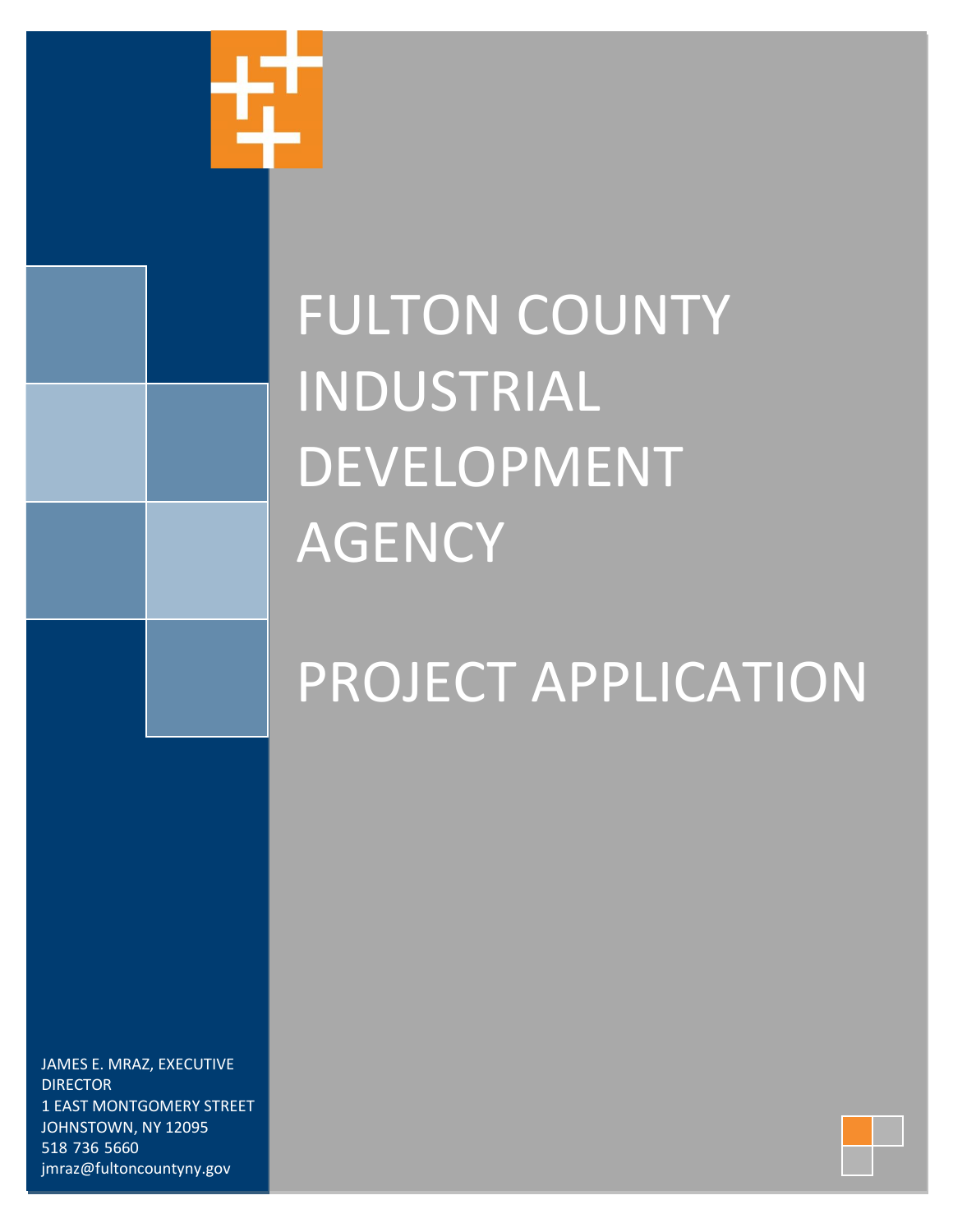## **PROJECT APPLICATION**

#### **FULTON COUNTY INDUSTRIAL DEVELOPMENT AGENCY 1 EAST MONTGOMERY STREET JOHNSTOWN, NY 12095 518-736-5660 (PHONE) 518-762-4597 (FAX)**

**JAMES MRAZ, EXECUTIVE DIRECTOR [jmraz@fultoncountyny.gov](mailto:jmraz@fultoncountyny.gov)**

**[FOR OFFICE USE ONLY]**

**PROJECT NAME**

**PROJECT NUMBER**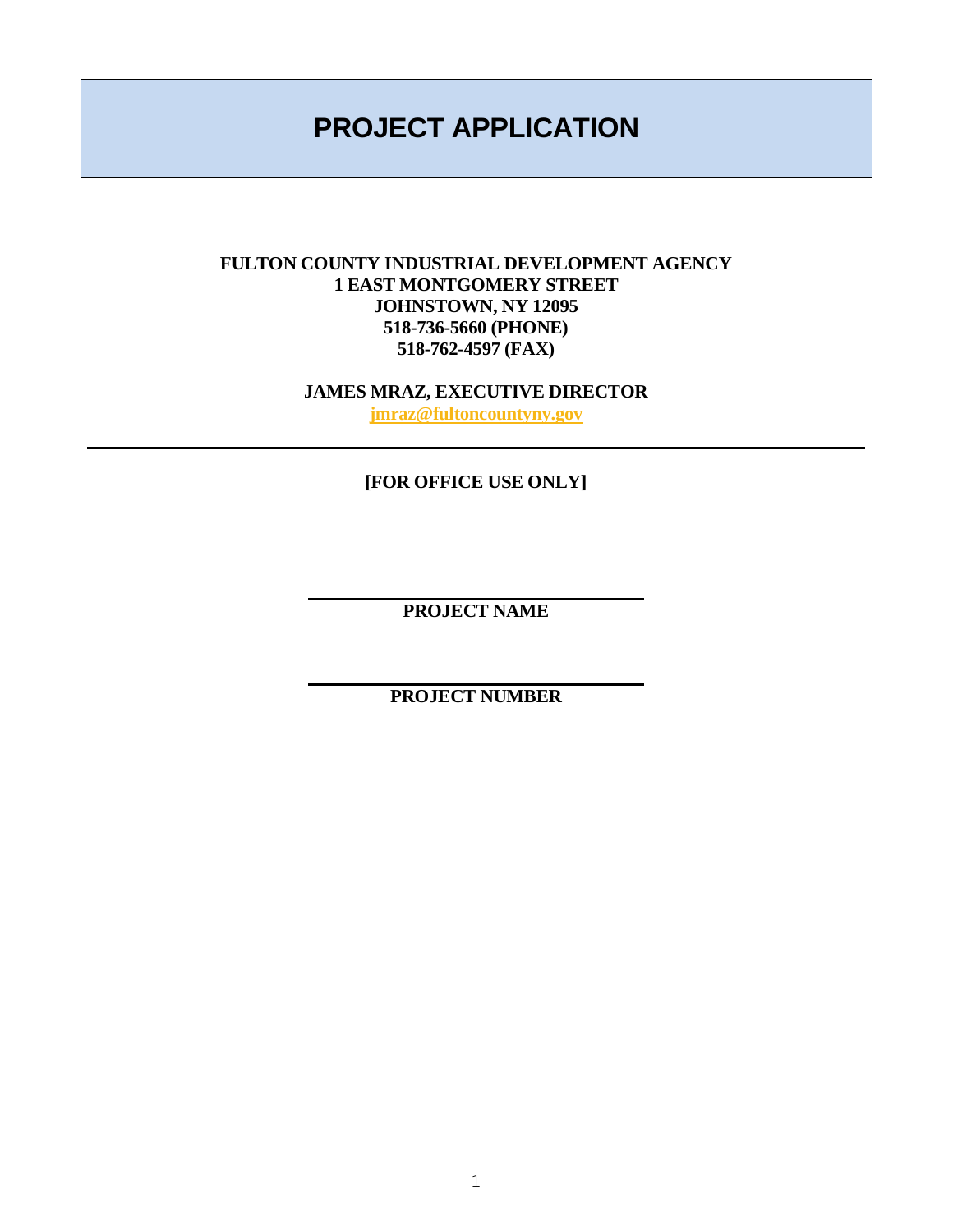## **INSTRUCTIONS**

- 1. The answers provided in this Application will be used to:
	- a. Determine the Applicant's eligibility for financial incentives from the Fulton County Industrial Development Agency (the "Agency").
	- b. Prepare legal documents for this transaction.
	- c. All answers should be accurately prepared by an officer or other employee of this Applicant who is thoroughly familiar with the Applicant's affairs and the proposed project (the "Project").
- 2. The Agency will not approve any Application unless, in the judgment of the Agency, the Application contains sufficient information upon which to base a decision whether to approve or tentatively approve the Project and financial incentives contemplated herein.
- 3. Fill in all blanks, using "none" or "not applicable" or "N/A" where the question is not appropriate to the Project.
- 4. If an estimate is given as the answer to a question, put "(est)" after the figure and answer which is estimated.
- 5. If more space is needed to answer any specific question, attach a separate sheet.
- 6. A completed Long Form Environmental Assessment Form (EAF) concerning the Project must be submitted with the Project Application. This EAF is available at [http://www.dec.ny.gov/permits/6191.html.](http://www.dec.ny.gov/permits/6191.html)
- 7. The Agency has established a Project Application fee of one thousand and 00/100 dollars (\$1,000) to cover the anticipated costs of the Agency in processing this Project Application. A check or money order made payable to the Agency must accompany the Project Application. The Project Application will not be accepted by the Agency unless accompanied by the Application Fee. In addition to the Application Fee, the Applicant will be required to pay to the Agency all Administrative, Legal and other fees and expenses identified in the Agency's Fee Schedule. The Applicant will be required to pay these fees and expenses regardless of whether the transaction closes.
- 8. Submit two (2) signed and notarized copies of this Project Application to the Agency at 1 East Montgomery Street, Johnstown, NY 12095.
- 9. Article 6 of the New York Public Officers Law provides that all records in the possession of the Agency (with certain limited exceptions) are open to public inspection and copying. If the Applicant feels that there are elements of the Project which are in the nature of trade secrets or information, the nature of which is such that if disclosed to the public or otherwise widely disseminated would cause substantial injury to the Applicant's competitive position, the Applicant may identify such elements in writing and request that such elements be kept confidential in accordance with Article 6 of the Public Officers Law.
- 10. The Applicant and the individual executing this Application on behalf of Applicant acknowledge that the Agency and its counsel will rely on the representations made in this Application when acting hereon and hereby represents that the statements made herein do not contain any untrue statement of a material fact and do not omit to state a material fact necessary to make the statements contained herein not misleading.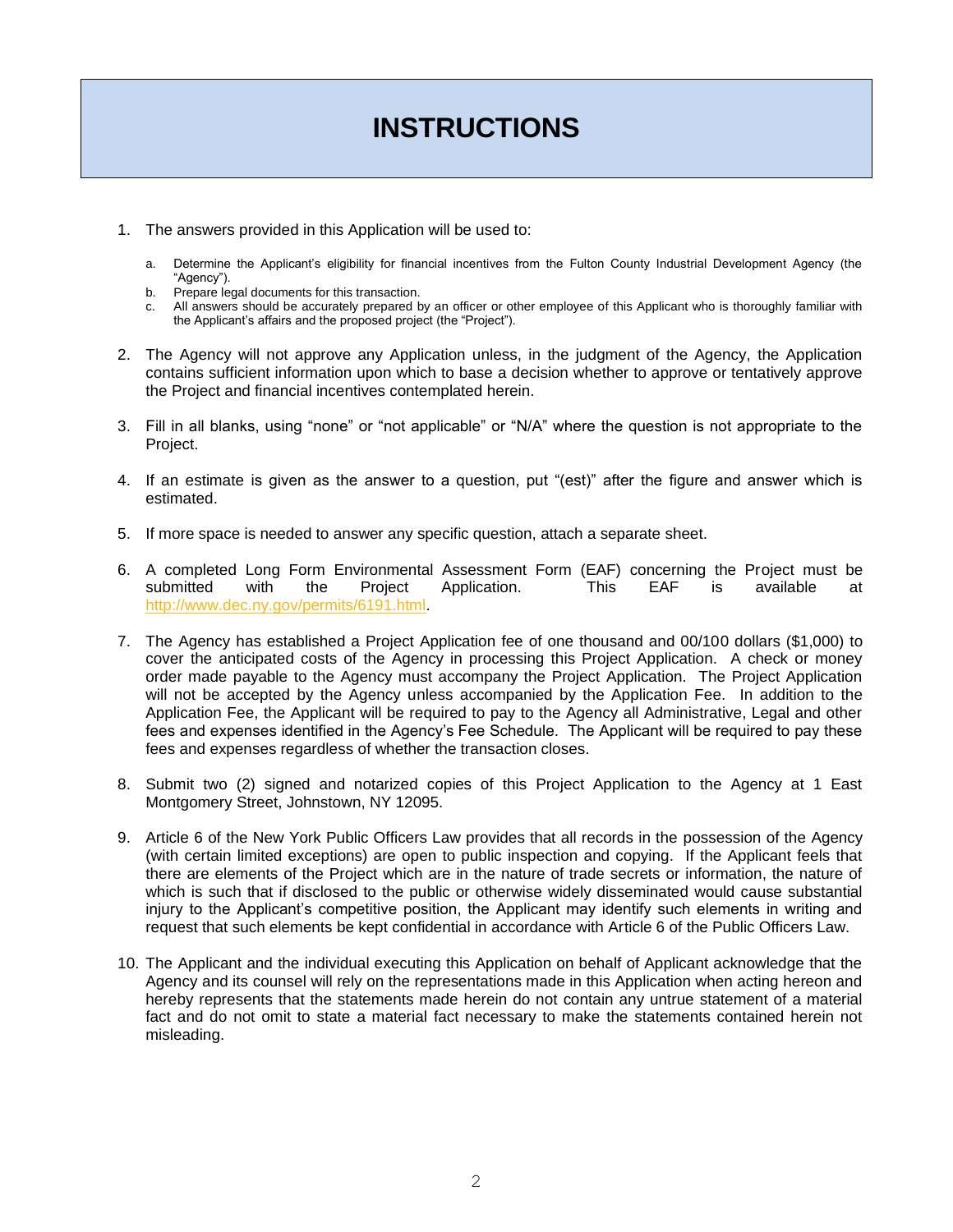## **FULTON COUNTY INDUSTRIAL DEVELOPMENT AGENCY'S FEE SCHEDULE**

#### **I. IDA FEES:**

#### **A. APPLICATION FEE:**

- Application Fee : \$1,000
- Application Fee shall be paid to IDA upon submission of Project Application.
- Application Fee is Non-Refundable.

#### **B. ADMINISTRATIVE FEE:**

#### 1. Straight Lease Projects:

- Administrative Fee : .75% of the total project cost
- Administrative Fee shall be paid to IDA prior to execution of lease documents.
- If a project does not close, Applicant will still be required to reimburse all Agency administrative, legal and other costs.

#### 2. Bond Projects:

- Administrative Fee : 1%
- Administrative Fee shall be paid to IDA prior to or at the bond closing.
- If a project does not close, Applicant will still be required to reimburse all Agency administrative, legal and other costs.

#### **C. PAYMENT IN LIEU OF TAX AGREEMENT (PILOT) FEE:**

- Administrative Fee : \$400/year.
- This Administrative Fee shall be invoiced by the IDA on or around January 1 of each year and shall be paid to the Agency by January 31<sup>st</sup> of each year a PILOT is in effect.

#### **D. SUBLEASE FEE:**

- Annual Compliance Fee for all subleases and sublessees is \$500.
- Annual Compliance Fee is payable by January  $15<sup>th</sup>$  of each year of sublease.

#### **E. EARLY LEASE TERMINATION FEE:**

• If a Project Sponsor or Applicant requests an early termination of a Lease or PILOT Agreement, the Project Sponsor or Applicant shall be responsible for issuing a payment to the Agency of \$1,000/year for each year the Lease or PILOT Agreement were in effect, as well as the Agency's legal and other costs.

#### **II. IDA COUNSEL FEES:**

#### **A. STRAIGHT LEASE PROJECTS:**

- Applicant shall pay for all costs incurred by IDA Counsel in preparing Lease and related documents.
- IDA Counsel shall submit invoice to IDA who shall submit invoice to Applicant.
- Applicant shall issue payment to IDA prior to closing.

#### **B. BOND PROJECTS:**

- 1. IDA Counsel Fee:
	- 1% up to \$600,000.00 with minimum of \$4,500.00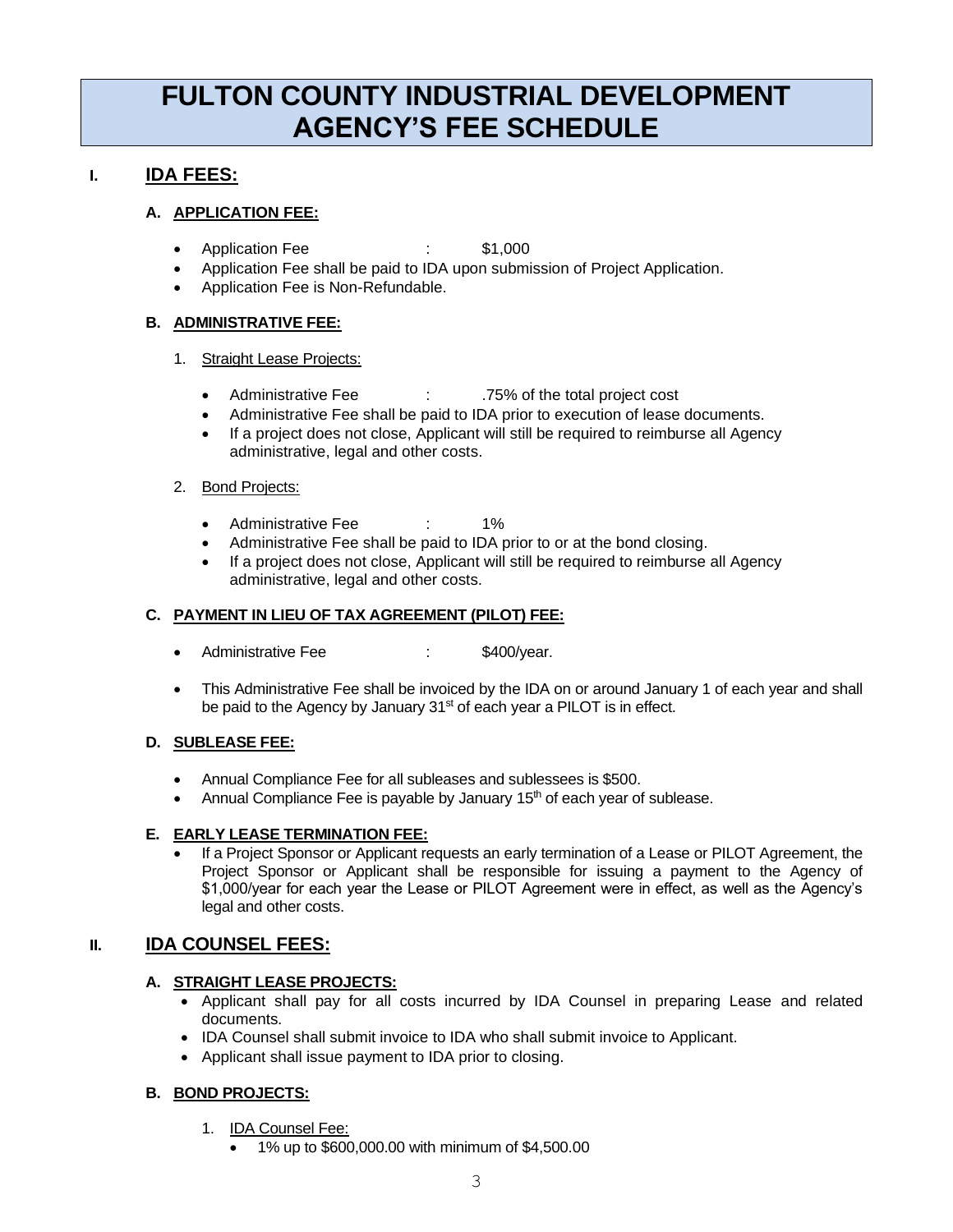- 1/2 of 1% for the amount between \$600,000.00 to \$1,500,000.00
- 1/4 of 1% for the amount between \$1,500,000.00 to \$3,000,000
- 1/8 of 1% for all in excess of \$3,000,000.00
- 2. In the event a transaction does not close, the Applicant shall pay all IDA's Counsel Fees for the time and disbursements expended on the project.
- 3. Applicant shall receive invoice directly from IDA Counsel and submit within thirty (30) days of receipt of an invoice a payment directly to the IDA Counsel. The Applicant shall at the same time it issues a payment, forward a copy of the check issued and invoice to the Fulton County IDA.

#### **III. IDA BOND COUNSEL FEE FOR BOND PROJECTS:**

- A. Applicant is responsible for payment of fees and disbursements of Bond Counsel. Bond Counsel shall be selected by the IDA.
- B. IDA shall submit invoice to Applicant for Bond Counsel Fee.
- C. Applicant shall submit to the IDA, prior to closing, a payment for Bond Counsel's cost.

#### **IV. IDA LOT SALE FEES:**

A. If a Project Sponsor or Applicant desires to purchase land from the IDA, the following lot sale fees shall apply:

#### Location

| -------                      |                                                                   |
|------------------------------|-------------------------------------------------------------------|
| Crossroads Industrial Park   | : \$25,000/acre                                                   |
| Crossroads Business Park     | : \$25,000/acre for all land not bordering S. Kingsboro Ave. Ext. |
| Crossroads Business Park     | : \$40,000/acre for all land bordering S. Kingsboro Ave. Ext.     |
| Johnstown Industrial Park    | : \$25,000/acre                                                   |
| <b>Tryon Technology Park</b> | : \$27,500/acre                                                   |
|                              |                                                                   |

B. Applicant shall be responsible for payment of all IDA Counsel costs. IDA shall submit invoices to Applicant for IDA Counsel costs. Applicant shall submit payment to IDA prior to closing on the lot sale.

#### **V. NEW YORK STATE BOND ISSUANCE FEE:**

A. Part X of Chapter 85 of the 2002 Laws of the State of New York established IDA bond issuance fees:

| <b>Principal Amount of Bonds</b> | <b>Percentage Fee</b> |
|----------------------------------|-----------------------|
| \$1,000,000 or less              | .168%                 |
| \$1,000,000 - \$5,000,000        | .336%                 |
| \$5,000,001 - \$10,000,000       | .504%                 |
| $$10,000,001 - $20,000,000$      | .672%                 |
| More than \$20,000,000           | .84%                  |

B. Applicant shall be responsible for paying all applicable State Bond Issuance Fees to New York State.

| Adopted: 12/87        |           |                      |                   |  |
|-----------------------|-----------|----------------------|-------------------|--|
| Revised: 5/89         |           |                      |                   |  |
| Revised: 2/90         | Applicant |                      |                   |  |
| Revised: 6/90         |           |                      |                   |  |
| Revised: 2/95         | By        | $\cdot$<br>$\cdot$   |                   |  |
| <b>Revised: 12/99</b> |           |                      | Signature         |  |
| Revised: 6/00         | By        | $\cdot$<br>$\cdot$   |                   |  |
| Revised: 9/08         |           |                      | <b>Print Name</b> |  |
| Revised 12/17         | Title     | $\bullet$<br>$\cdot$ |                   |  |
| Revised 1/18          |           |                      |                   |  |
| Revised $4/14/20$     |           |                      |                   |  |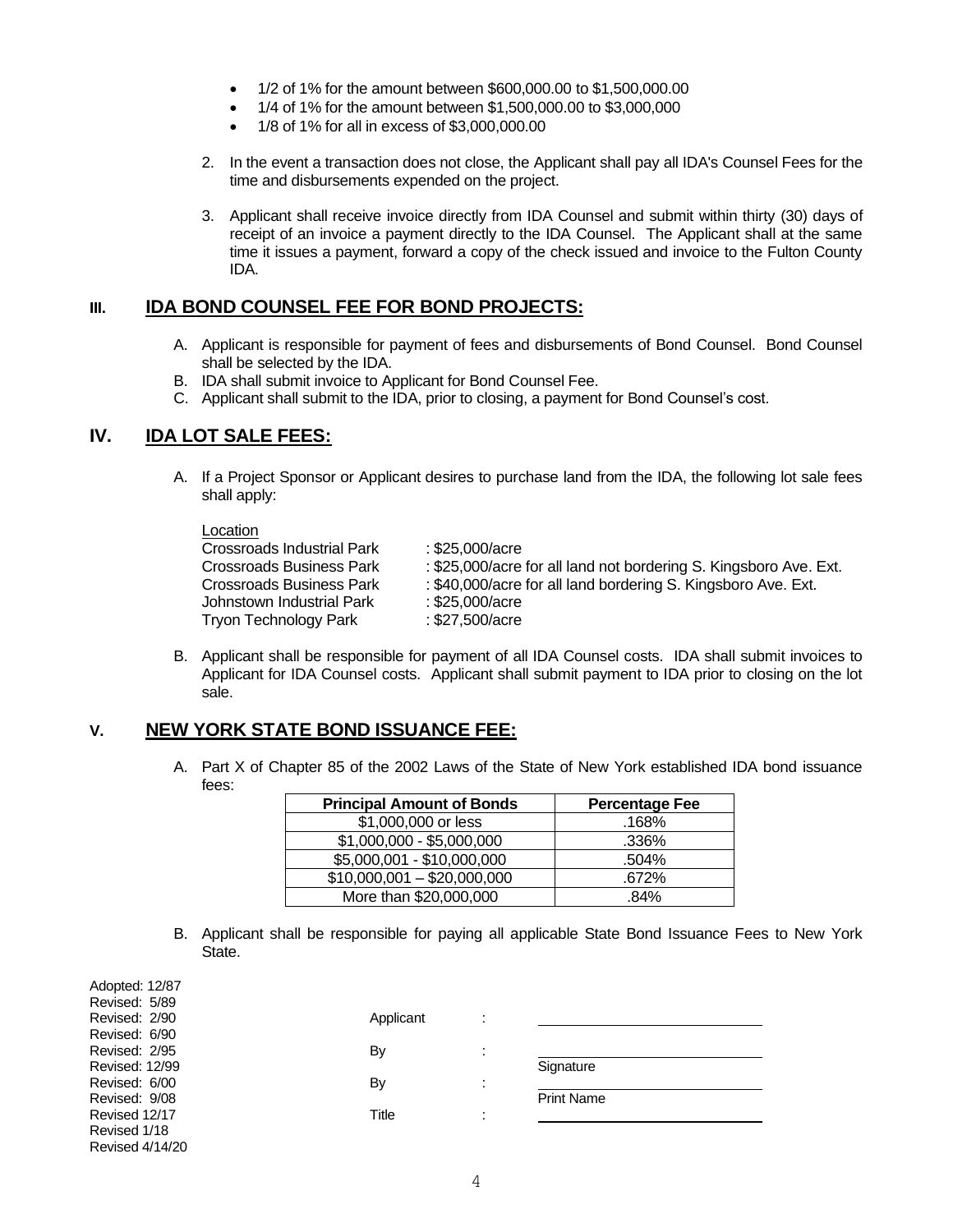## **SECTION 1: APPLICANT**

## **1. Applicant:**

| <b>Applicant Address</b><br><u> 1989 - Johann Harry Harry Harry Harry Harry Harry Harry Harry Harry Harry Harry Harry Harry Harry Harry Harry</u><br>Phone<br>Website<br>Fax<br>E-mail<br><u> 1989 - Johann Barbara, martxa alemaniar argametar a contra a contra a contra a contra a contra a contra a co</u><br>Federal ID#<br><u> 1989 - Johann Barbert Barbara, martin da basar da basar da basar da basar da basar da basar da basar</u><br>List of stockholders, members, or partners of Applicant: _______________________<br>Will a Real Estate Holding Company be utilized to own the Project property/facility?<br>Yes<br>lNo<br>What is the name of the Real Estate Holding Company:<br><b>Applicant Representative Completing Application:</b><br>2.<br>Name: Name: Name: Name: Name: Name: Name: Name: Name: Name: Name: Name: Name: Name: Name: Name: Name: Name: Name: Name: Name: Name: Name: Name: Name: Name: Name: Name: Name: Name: Name: Name: Name: Name: Name: Name: Name:<br>Title: <u>the contract of the contract of the contract of the contract of the contract of the contract of the contract of the contract of the contract of the contract of the contract of the contract of the contract of the co</u><br>Phone: 2008 2010 2010 2010 2010 2011 2012 2013 2014 2015 2016 2017 2018 2019 2019 2010 2011 2012 2014 2015 201<br>Fax: ___________________________<br>Company Contact (if different from Applicant Representative completing<br>3.<br><b>Application):</b><br>Name: Name: Name: Name: Name: Name: Name: Name: Name: Name: Name: Name: Name: Name: Name: Name: Name: Name: Name: Name: Name: Name: Name: Name: Name: Name: Name: Name: Name: Name: Name: Name: Name: Name: Name: Name: Name:<br>Phone: Note: Note: Note: Note: Note: Note: Note: Note: Note: Note: Note: Note: Note: Note: Note: Note: Note: Note: Note: Note: Note: Note: Note: Note: Note: Note: Note: Note: Note: Note: Note: Note: Note: Note: Note: Note: |  |
|----------------------------------------------------------------------------------------------------------------------------------------------------------------------------------------------------------------------------------------------------------------------------------------------------------------------------------------------------------------------------------------------------------------------------------------------------------------------------------------------------------------------------------------------------------------------------------------------------------------------------------------------------------------------------------------------------------------------------------------------------------------------------------------------------------------------------------------------------------------------------------------------------------------------------------------------------------------------------------------------------------------------------------------------------------------------------------------------------------------------------------------------------------------------------------------------------------------------------------------------------------------------------------------------------------------------------------------------------------------------------------------------------------------------------------------------------------------------------------------------------------------------------------------------------------------------------------------------------------------------------------------------------------------------------------------------------------------------------------------------------------------------------------------------------------------------------------------------------------------------------------------------------------------------------------------------------------------------------|--|
|                                                                                                                                                                                                                                                                                                                                                                                                                                                                                                                                                                                                                                                                                                                                                                                                                                                                                                                                                                                                                                                                                                                                                                                                                                                                                                                                                                                                                                                                                                                                                                                                                                                                                                                                                                                                                                                                                                                                                                            |  |
|                                                                                                                                                                                                                                                                                                                                                                                                                                                                                                                                                                                                                                                                                                                                                                                                                                                                                                                                                                                                                                                                                                                                                                                                                                                                                                                                                                                                                                                                                                                                                                                                                                                                                                                                                                                                                                                                                                                                                                            |  |
|                                                                                                                                                                                                                                                                                                                                                                                                                                                                                                                                                                                                                                                                                                                                                                                                                                                                                                                                                                                                                                                                                                                                                                                                                                                                                                                                                                                                                                                                                                                                                                                                                                                                                                                                                                                                                                                                                                                                                                            |  |
|                                                                                                                                                                                                                                                                                                                                                                                                                                                                                                                                                                                                                                                                                                                                                                                                                                                                                                                                                                                                                                                                                                                                                                                                                                                                                                                                                                                                                                                                                                                                                                                                                                                                                                                                                                                                                                                                                                                                                                            |  |
|                                                                                                                                                                                                                                                                                                                                                                                                                                                                                                                                                                                                                                                                                                                                                                                                                                                                                                                                                                                                                                                                                                                                                                                                                                                                                                                                                                                                                                                                                                                                                                                                                                                                                                                                                                                                                                                                                                                                                                            |  |
|                                                                                                                                                                                                                                                                                                                                                                                                                                                                                                                                                                                                                                                                                                                                                                                                                                                                                                                                                                                                                                                                                                                                                                                                                                                                                                                                                                                                                                                                                                                                                                                                                                                                                                                                                                                                                                                                                                                                                                            |  |
|                                                                                                                                                                                                                                                                                                                                                                                                                                                                                                                                                                                                                                                                                                                                                                                                                                                                                                                                                                                                                                                                                                                                                                                                                                                                                                                                                                                                                                                                                                                                                                                                                                                                                                                                                                                                                                                                                                                                                                            |  |
|                                                                                                                                                                                                                                                                                                                                                                                                                                                                                                                                                                                                                                                                                                                                                                                                                                                                                                                                                                                                                                                                                                                                                                                                                                                                                                                                                                                                                                                                                                                                                                                                                                                                                                                                                                                                                                                                                                                                                                            |  |
|                                                                                                                                                                                                                                                                                                                                                                                                                                                                                                                                                                                                                                                                                                                                                                                                                                                                                                                                                                                                                                                                                                                                                                                                                                                                                                                                                                                                                                                                                                                                                                                                                                                                                                                                                                                                                                                                                                                                                                            |  |
|                                                                                                                                                                                                                                                                                                                                                                                                                                                                                                                                                                                                                                                                                                                                                                                                                                                                                                                                                                                                                                                                                                                                                                                                                                                                                                                                                                                                                                                                                                                                                                                                                                                                                                                                                                                                                                                                                                                                                                            |  |
|                                                                                                                                                                                                                                                                                                                                                                                                                                                                                                                                                                                                                                                                                                                                                                                                                                                                                                                                                                                                                                                                                                                                                                                                                                                                                                                                                                                                                                                                                                                                                                                                                                                                                                                                                                                                                                                                                                                                                                            |  |
|                                                                                                                                                                                                                                                                                                                                                                                                                                                                                                                                                                                                                                                                                                                                                                                                                                                                                                                                                                                                                                                                                                                                                                                                                                                                                                                                                                                                                                                                                                                                                                                                                                                                                                                                                                                                                                                                                                                                                                            |  |
|                                                                                                                                                                                                                                                                                                                                                                                                                                                                                                                                                                                                                                                                                                                                                                                                                                                                                                                                                                                                                                                                                                                                                                                                                                                                                                                                                                                                                                                                                                                                                                                                                                                                                                                                                                                                                                                                                                                                                                            |  |
|                                                                                                                                                                                                                                                                                                                                                                                                                                                                                                                                                                                                                                                                                                                                                                                                                                                                                                                                                                                                                                                                                                                                                                                                                                                                                                                                                                                                                                                                                                                                                                                                                                                                                                                                                                                                                                                                                                                                                                            |  |
|                                                                                                                                                                                                                                                                                                                                                                                                                                                                                                                                                                                                                                                                                                                                                                                                                                                                                                                                                                                                                                                                                                                                                                                                                                                                                                                                                                                                                                                                                                                                                                                                                                                                                                                                                                                                                                                                                                                                                                            |  |
|                                                                                                                                                                                                                                                                                                                                                                                                                                                                                                                                                                                                                                                                                                                                                                                                                                                                                                                                                                                                                                                                                                                                                                                                                                                                                                                                                                                                                                                                                                                                                                                                                                                                                                                                                                                                                                                                                                                                                                            |  |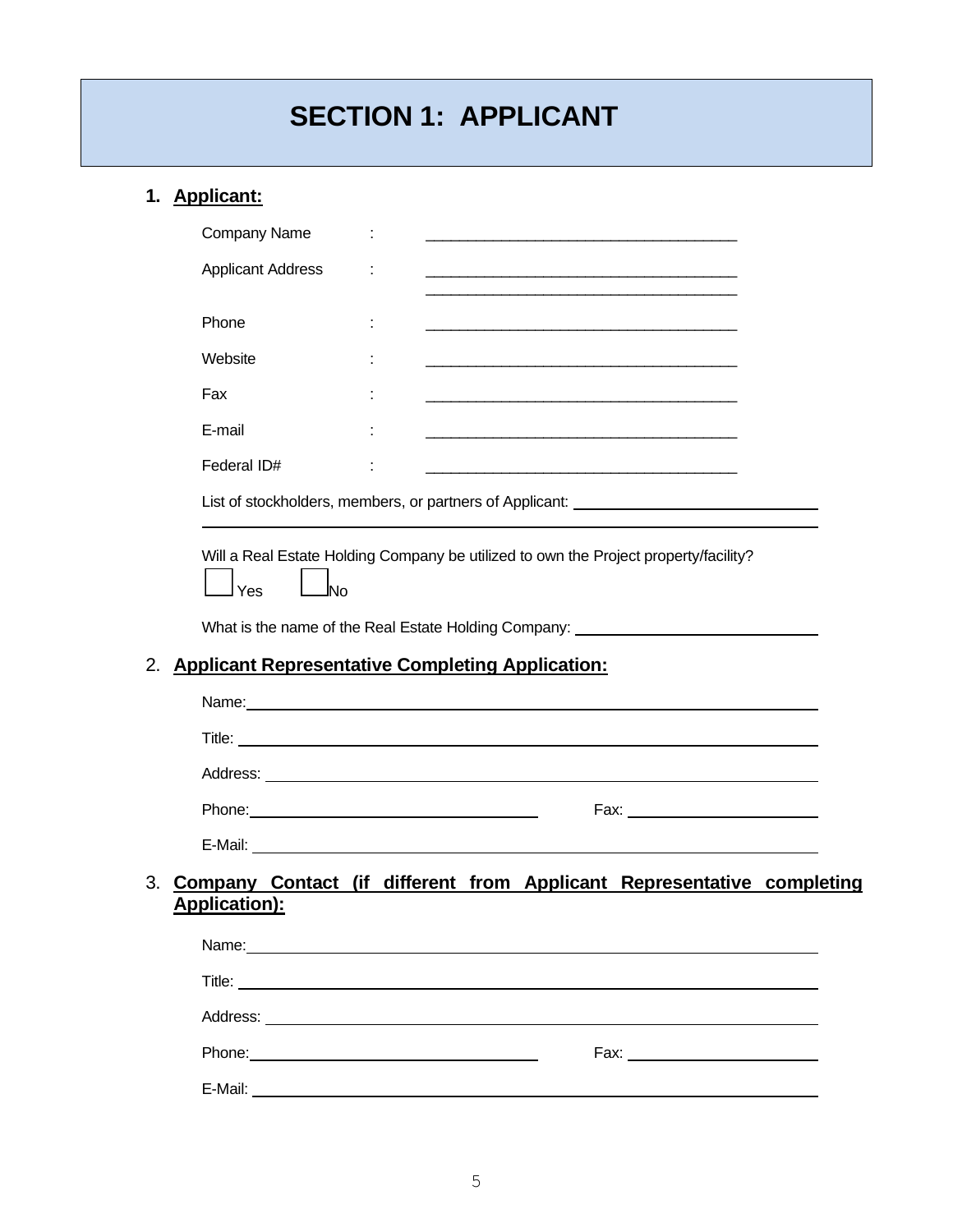### 4. **Business Organization (check appropriate category):**

|    |                                              | <u>aoineec organization (encen appropriate eategory).</u>                                                                                                                                                                      |           |  |
|----|----------------------------------------------|--------------------------------------------------------------------------------------------------------------------------------------------------------------------------------------------------------------------------------|-----------|--|
|    | Corporation                                  | Partnership                                                                                                                                                                                                                    |           |  |
|    | <b>Public Corporation</b>                    | Joint Venture                                                                                                                                                                                                                  |           |  |
|    | Sole Proprietorship                          | <b>Limited Liability Company</b>                                                                                                                                                                                               |           |  |
|    | Other                                        |                                                                                                                                                                                                                                |           |  |
|    |                                              | Year Established: Manual According to the State of the State of the State of the State of the State of the State of the State of the State of the State of the State of the State of the State of the State of the State of th |           |  |
|    | State in which Organization was established: |                                                                                                                                                                                                                                |           |  |
| 5. | Officers:                                    | <b>Name</b>                                                                                                                                                                                                                    |           |  |
|    | President                                    |                                                                                                                                                                                                                                |           |  |
|    | <b>Vice President</b>                        |                                                                                                                                                                                                                                |           |  |
|    | Secretary                                    |                                                                                                                                                                                                                                |           |  |
|    | Treasurer                                    |                                                                                                                                                                                                                                |           |  |
| 6. | Stockholders:                                | <b>Name</b>                                                                                                                                                                                                                    | % Holding |  |
|    |                                              |                                                                                                                                                                                                                                |           |  |
|    |                                              |                                                                                                                                                                                                                                |           |  |
|    | Is Company publicly held?                    | Yes<br>No                                                                                                                                                                                                                      |           |  |
|    |                                              |                                                                                                                                                                                                                                |           |  |
| 7. | <b>Legal Counsel:</b>                        |                                                                                                                                                                                                                                |           |  |
|    | Name                                         |                                                                                                                                                                                                                                |           |  |
|    | Company                                      |                                                                                                                                                                                                                                |           |  |
|    | Address                                      |                                                                                                                                                                                                                                |           |  |
|    | Phone                                        |                                                                                                                                                                                                                                |           |  |
|    | Fax                                          |                                                                                                                                                                                                                                |           |  |
|    | E-Mail                                       |                                                                                                                                                                                                                                |           |  |

L,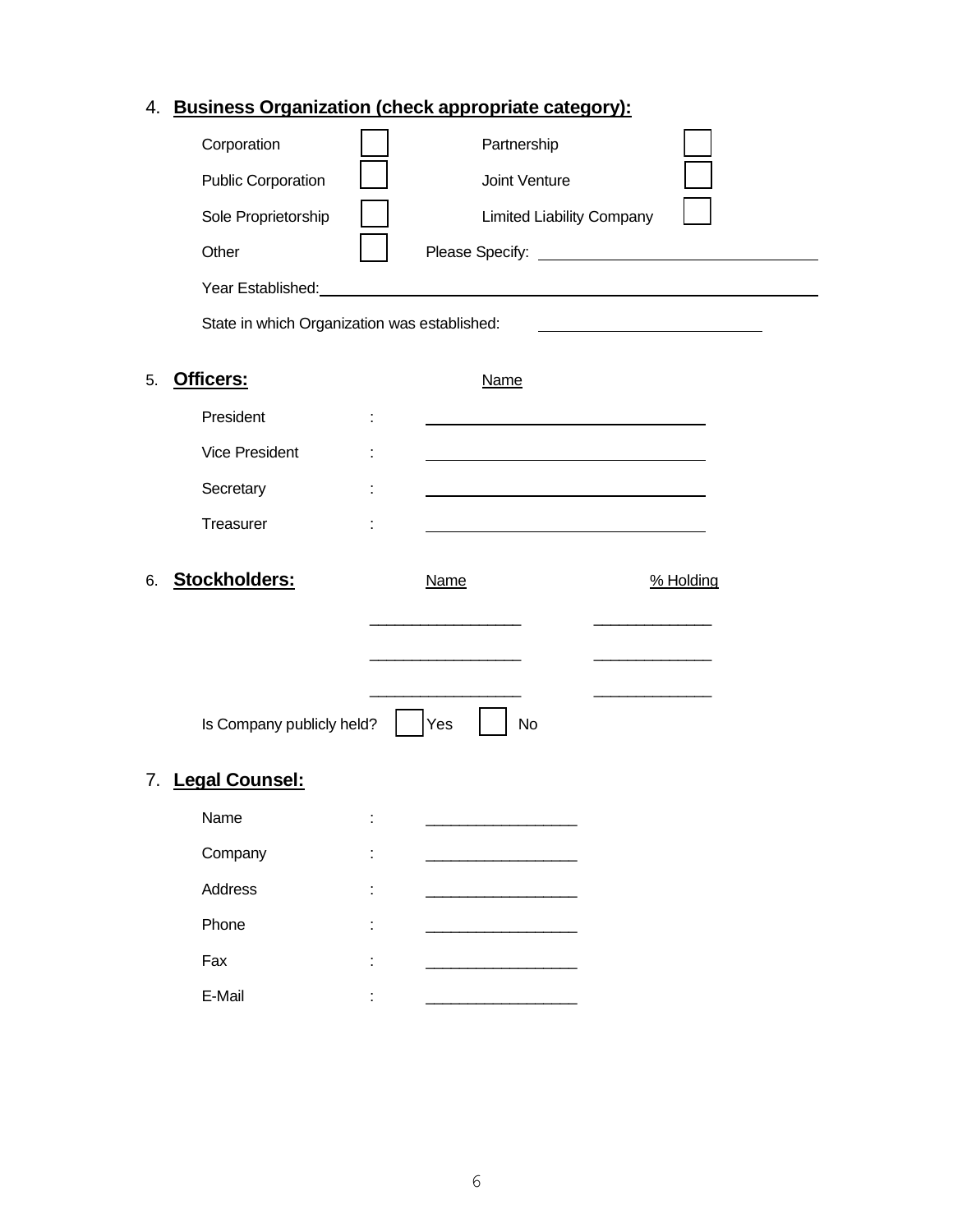### 8. **Bank References:**

|    | <u>Name</u>        | <b>Bank</b>                        | <b>Address</b> | Phone #                                                                                          |  |
|----|--------------------|------------------------------------|----------------|--------------------------------------------------------------------------------------------------|--|
|    |                    |                                    |                |                                                                                                  |  |
|    |                    |                                    |                |                                                                                                  |  |
|    |                    |                                    |                |                                                                                                  |  |
|    |                    |                                    |                |                                                                                                  |  |
|    |                    |                                    |                |                                                                                                  |  |
| 9. | <b>Litigation:</b> |                                    |                |                                                                                                  |  |
|    |                    | Company's financial solvency?      |                | Is Company currently involved in any litigation or proceeding which could have any effect on the |  |
|    | Yes                | No                                 |                |                                                                                                  |  |
|    |                    | If yes, please describe __________ |                |                                                                                                  |  |
|    |                    |                                    |                |                                                                                                  |  |
|    |                    |                                    |                |                                                                                                  |  |

### 10. **Identify the financial assistance being requested of the Agency (select all that apply):**

| 1. Exemption from Sales Tax         | Yes     No |  |
|-------------------------------------|------------|--|
| 2. Exemption from Mortgage Tax      | $Yes$ $No$ |  |
| 3. Exemption from Real Property Tax | Yes     No |  |
| 4. Tax Exempt Financing             | Yes     No |  |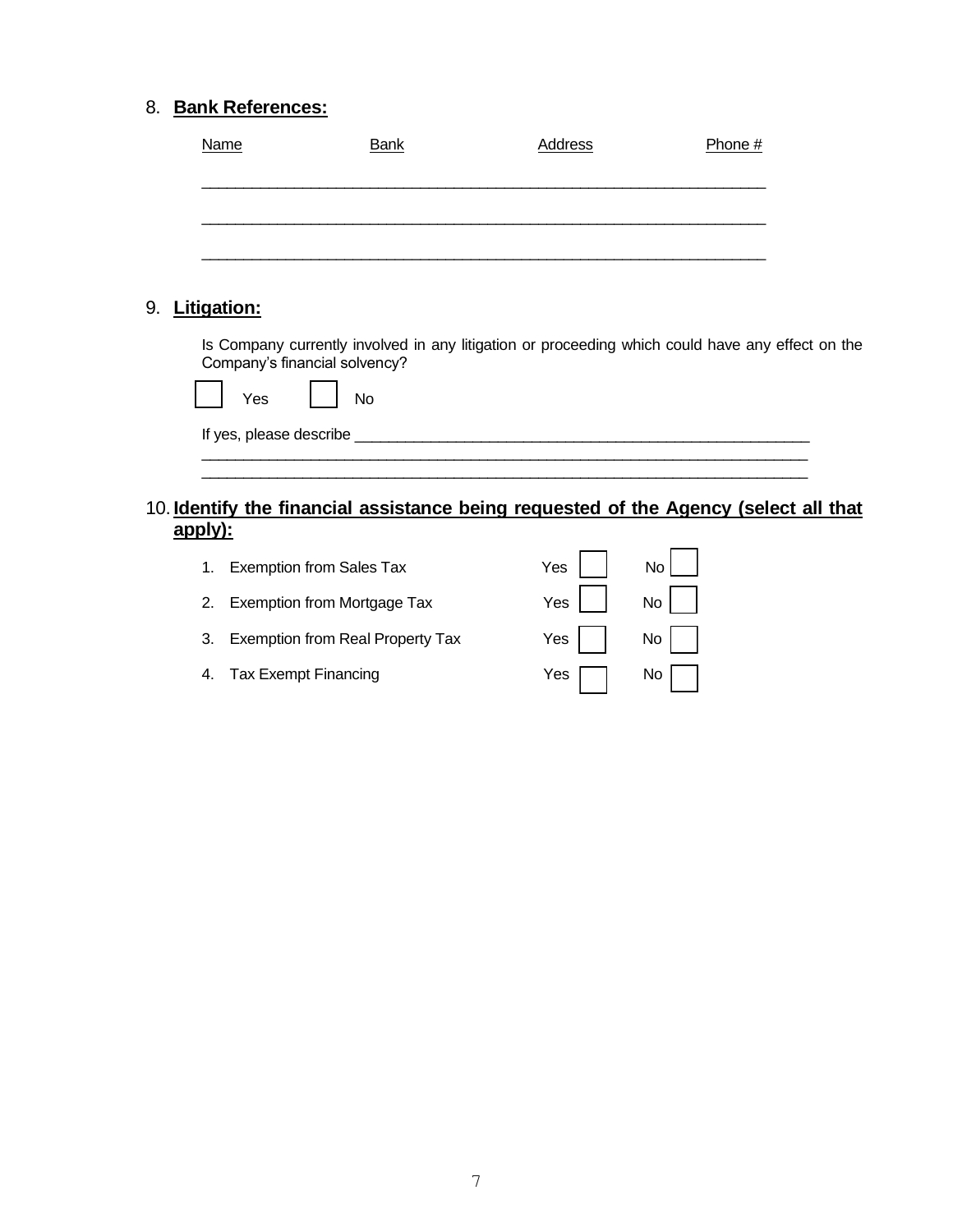## **SECTION 2: PROJECT OWNERSHIP**

#### 1. **Project Owner:**

| Name                  | ٠<br>$\blacksquare$ |  |
|-----------------------|---------------------|--|
| Address               | ٠<br>$\blacksquare$ |  |
|                       |                     |  |
| <b>Contact Person</b> | ÷                   |  |
| Phone #               | ÷                   |  |
| Fax#                  | ÷                   |  |
| E-Mail                | ٠<br>ä.             |  |
| Federal ID#           | ٠                   |  |

### **2. Will Project Owner be:**

**□ Existing Company**  $\Box$  Subsidiary \_\_ New Company  $\Box$  Other

### **3. Will Project be leased or subleased:**

|                                     | _eased       |                 | Subleased (if applicable)                       |
|-------------------------------------|--------------|-----------------|-------------------------------------------------|
| Land<br>А.<br><b>Building</b><br>В. | Yes L<br>Yes | <b>No</b><br>No | $\lfloor N_{\rm O} \rfloor$<br>Yes<br>Yes<br>No |

4. **Describe all leasehold relationships:** 

#### **5. Information on Lessee:**

| Name of Lessee        |        |  |
|-----------------------|--------|--|
| Address               | ٠      |  |
|                       |        |  |
| <b>Contact Person</b> | ٠<br>٠ |  |
| Phone                 | ٠      |  |
| Fax                   | ٠      |  |
| E-Mail                | ٠<br>٠ |  |
|                       |        |  |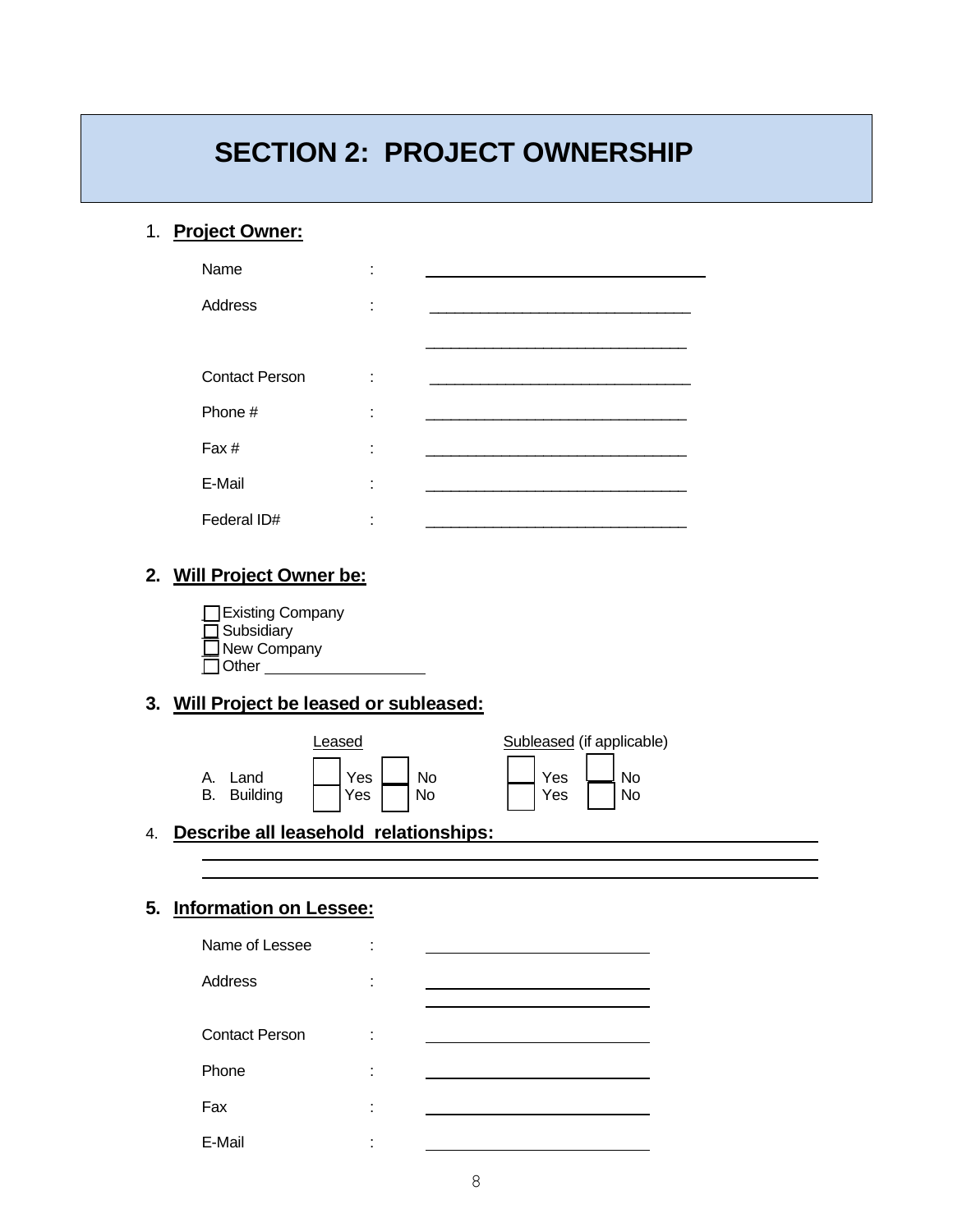Federal Employer ID# :

#### **6. Information on Sublessee:**

| Name of Sublessee     |   |  |
|-----------------------|---|--|
| Address               |   |  |
|                       |   |  |
| <b>Contact Person</b> |   |  |
| Phone                 |   |  |
|                       |   |  |
| Fax                   |   |  |
|                       |   |  |
| E-Mail                | ٠ |  |
| Federal Employer ID#  | ÷ |  |

## **SECTION 3: PROJECT LOCATION**

1. If you are an existing business, please identify the Municipality or Municipalities where your current operations are located:

| Municipality: |  |  |
|---------------|--|--|
| County:       |  |  |
| State:        |  |  |

2. Will the Proposed Project be located within the Municipality identified above?

| a. If No, in which Municipality will the proposed project be located: |
|-----------------------------------------------------------------------|
|                                                                       |

3. If the Proposed Project is located in a different Municipality than the Municipality in which current operations are being undertaken, is it expected that any of the facilities in any other Municipality will be closed or be subject to reduced activity?

| lYes | N٥ |  |
|------|----|--|
|------|----|--|

Yes No

a. If Yes, is the project reasonably necessary to prevent the project occupant from moving out of New York State?

| N٥<br>Yes |  |
|-----------|--|
|-----------|--|

b. If yes, please explain and identify out of state locations investigated, type of assistance offered and provide supporting documentation, if available.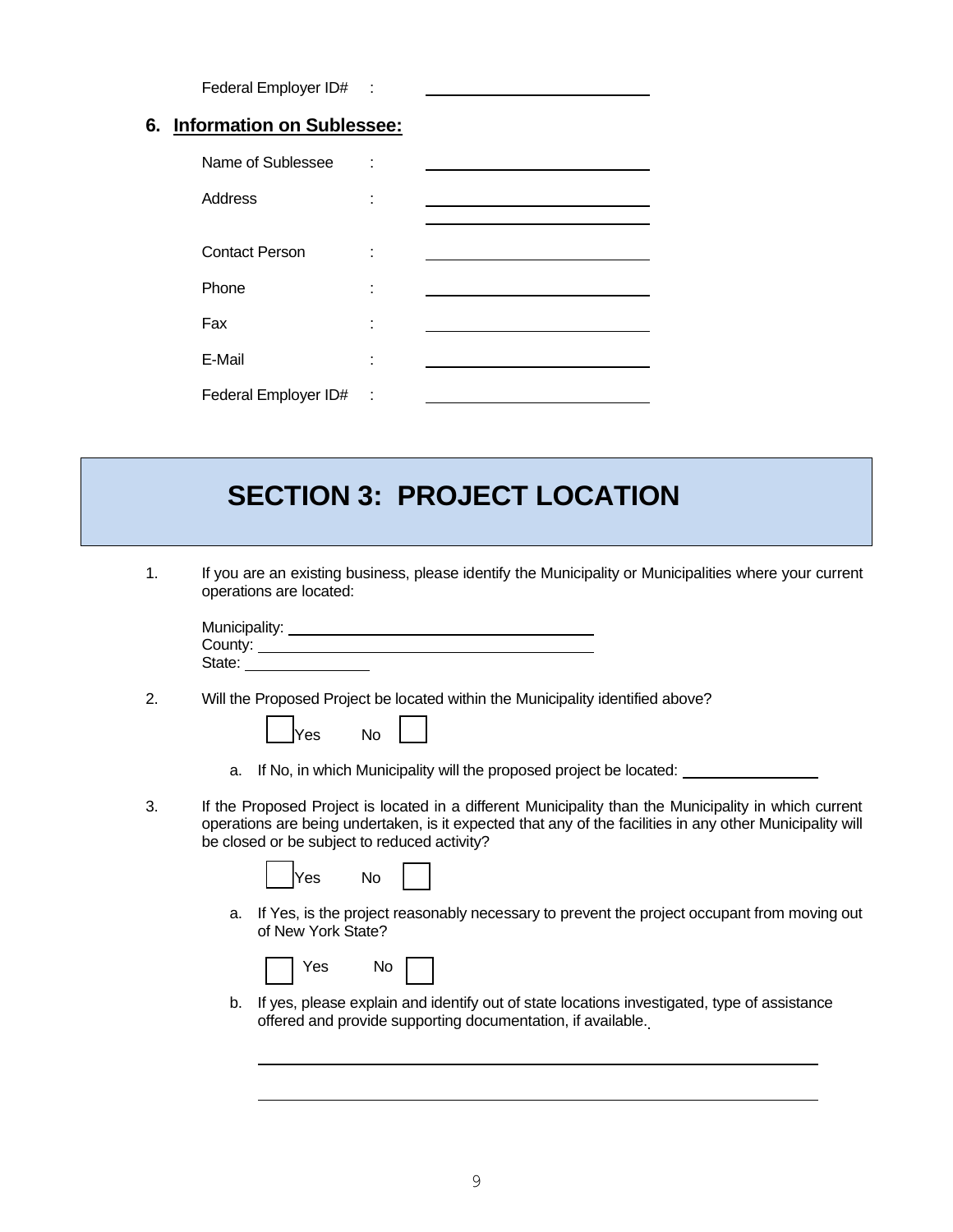4. Will the completion of the Project result in the removal of an industrial or manufacturing plant of the project occupant from one area of New York State to another area of the state OR in the abandonment of one or more plants or facilities of the project occupant located within New York State.

|    | No<br>Yes                                                                                           |
|----|-----------------------------------------------------------------------------------------------------|
|    | If yes, please identify the location of the plant or project occupant                               |
| 5. | What are the current assessed valuations on the proposed Project Site:                              |
|    | Land<br>a.<br><b>Building</b><br>b.<br>Total<br>C.                                                  |
| 6. | What are the current total combined real estate taxes on the proposed Project Site?<br>\$<br>/ year |
|    | If available, please include a copy of current tax bills.<br>a.                                     |
| 7. | If no, please explain<br>Are real property taxes current?<br>Yes<br>N٥                              |

## **SECTION 4: PROJECT DESCRIPTION**

- **1. Project Name: 2. Project Address:**
- **3. School District:**

#### **4. Lot Description:**

- 1. Section/Block/Number:
- 2. Lot Size: \_\_\_\_\_\_\_\_ acres
- 3. Attach copy of survey map prepared by NYS Licensed Surveyor.
- **5. Current legal owner of lot:**
- **6. Current zoning of lot:**

#### **7. New Building Description:**

- 
- 
- 
- 
- 1. Gross square foot of floor space : \_\_\_\_\_\_\_\_\_\_\_\_\_\_\_\_\_\_  $2.1\pm 0.00$  and  $2.1\pm 0.00$ 3. Building height : \_\_\_\_\_\_\_\_\_\_\_\_\_\_\_\_\_\_ 4. Exterior finishes :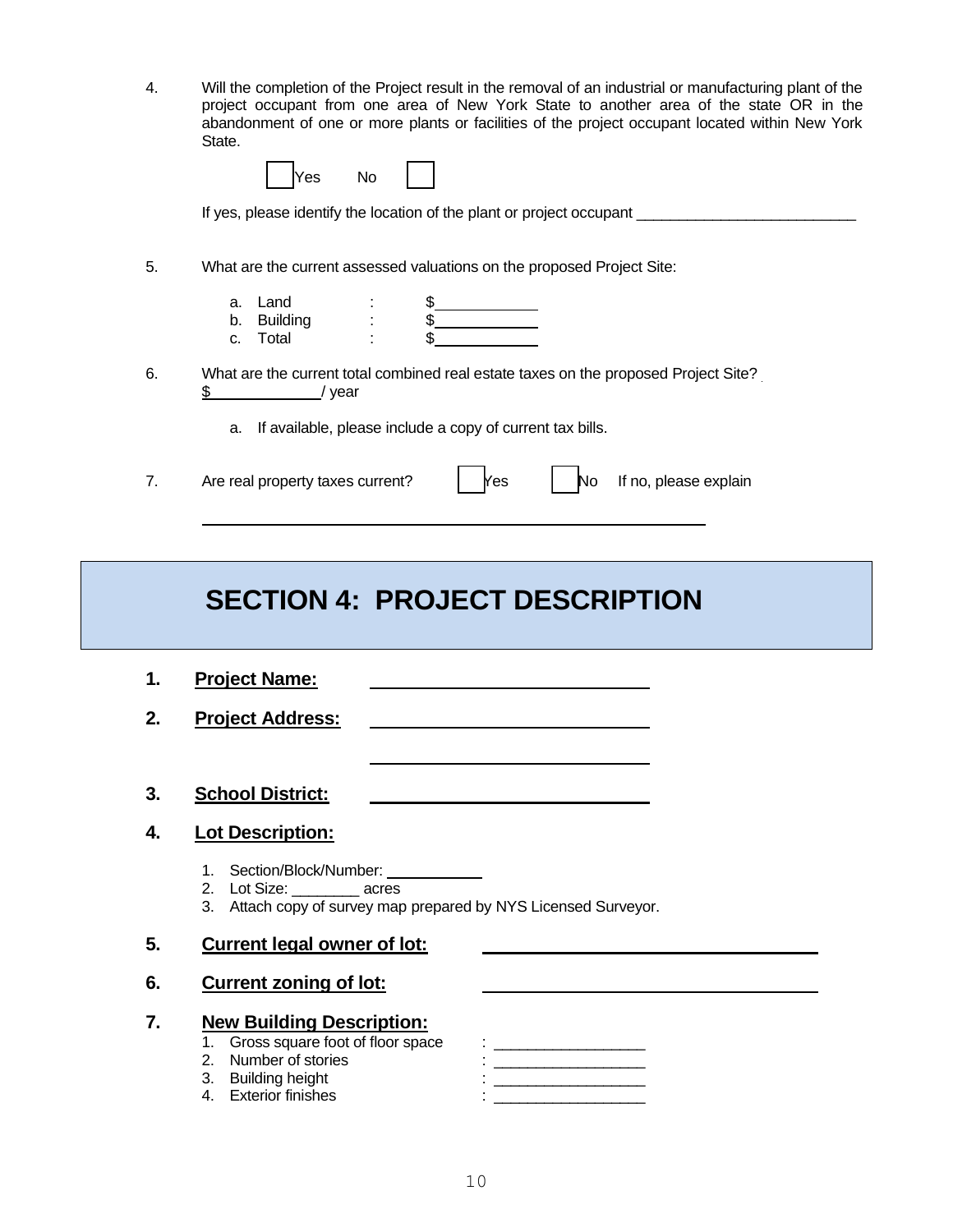8. Provide narrative and purpose of the project (new build, renovations, and/or equipment purchases). Identify specific uses occurring within the project. Describe all tenants and end uses: (This information is critical in determining project eligibility. Attach additional pages if necessary.):

9. Describe the reason why the Fulton County Industrial Development Agency's (Agency) Financial Assistance is necessary and the effect the Project will have on the Applicant's business or operations. Focus on competitiveness issues, project shortfalls, etc…. Your eligibility determination will be based in part on your answer (Attach additional pages if necessary):

10. Please confirm by checking the box, below, if there is likelihood that the Project would not be undertaken but for the Financial Assistance provided by the Agency?

|  | Yes |  | N۵ |
|--|-----|--|----|
|--|-----|--|----|

11. If the Project could be undertaken without Financial Assistance provided by the Agency, then provide a statement in the space provided below indicating why the Project should be undertaken by the Agency:

12. If the Applicant is unable to obtain Financial Assistance for the Project, what will be the impact on the Applicant and County/City/Town/Village?

13. Will customers personally visit the Project site for either of the following economic activities?

| Retail Sales: |     | Yes |  |
|---------------|-----|-----|--|
| Services:     | Yes |     |  |

If Yes is checked to either economic activity indicated above, the Retail Questionnaire contained in Section 5 of the Application must be completed.

For purposes of this question, the term "retail sales" means (i) sales by a registered vendor under Article 28 of the Tax Law of the State of New York (the "Tax Law") primarily engaged in the retail sale of tangible personal property (as defined in Section 1101(b)(4)(i) of the Tax Law), or (ii) sales of a service to customers who personally visit the Project.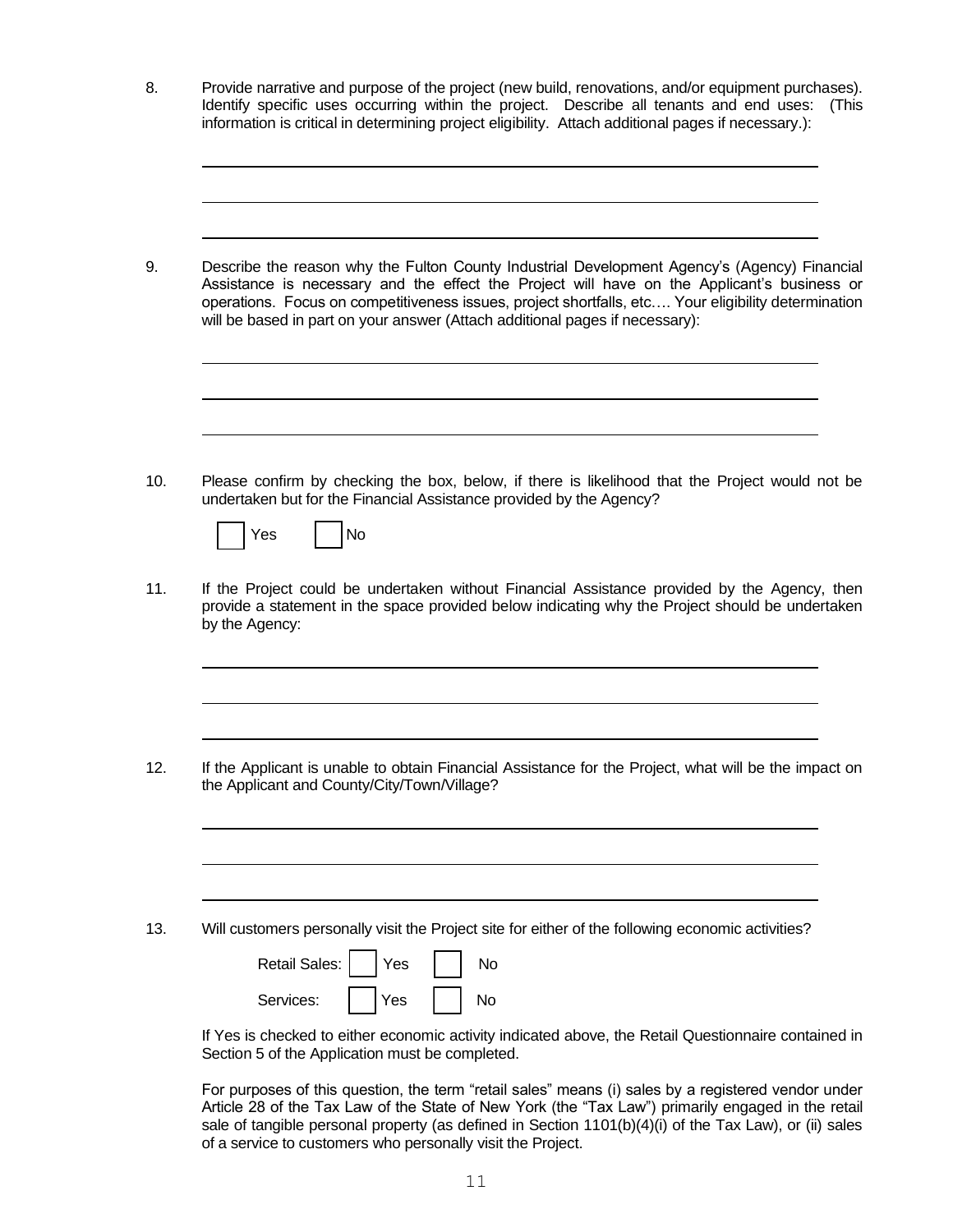14. **Select Project Type for all end users at Project Site.** (Please check any and all end users as identified below.)

| Industrial                              | Office                |  |
|-----------------------------------------|-----------------------|--|
| <b>Acquisition of Existing Facility</b> | Retail                |  |
| Housing                                 | Mixed Use             |  |
| <b>Equipment Purchase</b>               | Facility for Aging    |  |
| Multi-Tenant                            | <b>Civic Facility</b> |  |
| Commercial                              | Other                 |  |

#### 15. **Breakdown of Uses in Proposed Facility:**

a. For the proposed facility, please indicate the square footage for each of the uses outlined below (\*If company is paying for FFE for tenants, please include in cost breakdown):

| <b>Uses</b>              | Square<br>Footage | Cost | % of Total Cost of Project |
|--------------------------|-------------------|------|----------------------------|
| Manufacturing/Processing |                   |      |                            |
| Warehouse                |                   |      |                            |
| Research & Development   |                   |      |                            |
| Commercial               |                   |      |                            |
| Retail                   |                   |      |                            |
| Office                   |                   |      |                            |
| Housing                  |                   |      |                            |
| Other:                   |                   |      |                            |
| Total:                   |                   |      |                            |

### 16. **Estimated Project Costs:**

|                | 1. Land $($ _____ acres):                                 |               |
|----------------|-----------------------------------------------------------|---------------|
|                | 2. Purchase Existing Building:                            |               |
|                |                                                           | $\frac{1}{2}$ |
|                | 4. New Building Construction: _______________ square feet |               |
|                |                                                           |               |
| 6.             | Infrastructure: Water, Sewer, Storm                       |               |
| 7 <sub>1</sub> | Infrastructure: Gas and Electric                          |               |
|                |                                                           |               |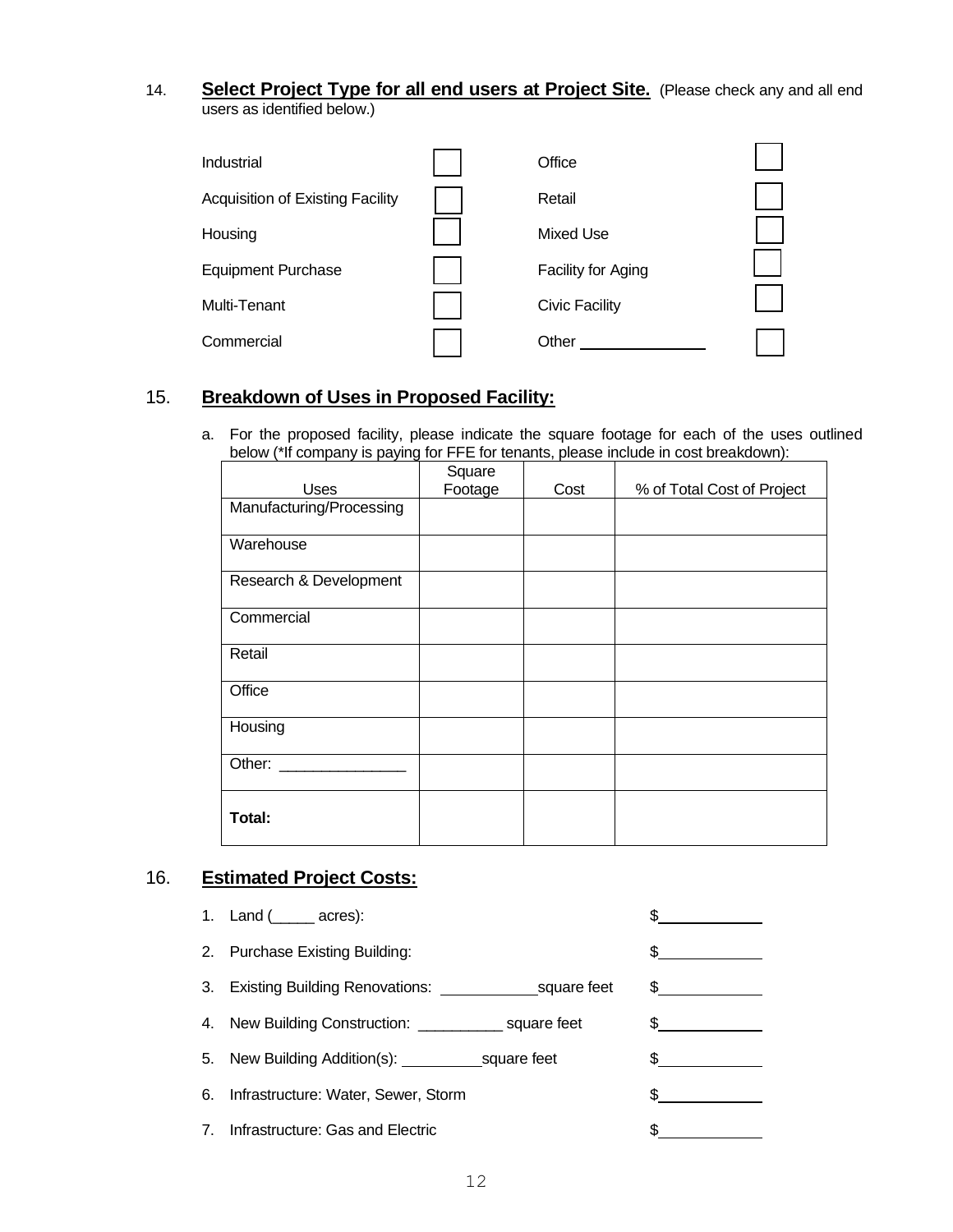|     | 8.<br><b>Manufacturing Equipment:</b>                                                                                                                                                                                                                                                                                                                                                                                                                                                                                                                        |                                                       |
|-----|--------------------------------------------------------------------------------------------------------------------------------------------------------------------------------------------------------------------------------------------------------------------------------------------------------------------------------------------------------------------------------------------------------------------------------------------------------------------------------------------------------------------------------------------------------------|-------------------------------------------------------|
|     | Non-Manufacturing Equipment (furniture, fixtures, etc.):<br>9.<br>\$                                                                                                                                                                                                                                                                                                                                                                                                                                                                                         |                                                       |
|     | 10. Soft Costs: (professional services etc.):<br>\$                                                                                                                                                                                                                                                                                                                                                                                                                                                                                                          |                                                       |
|     | \$                                                                                                                                                                                                                                                                                                                                                                                                                                                                                                                                                           |                                                       |
|     | <b>TOTAL ESTIMATED PROJECT COST:</b><br>\$                                                                                                                                                                                                                                                                                                                                                                                                                                                                                                                   | Insert this $#$ in<br>Question 21(A)                  |
|     | Have any of the above project costs been paid or incurred as of the date of this Application?<br>Yes<br>No<br>If Yes, describe what costs and amount:                                                                                                                                                                                                                                                                                                                                                                                                        |                                                       |
| 17. | <b>Project Materials to be Purchased:</b><br><b>Total Estimated Cost for Materials:</b><br>$\frac{1}{2}$<br>$\frac{1}{\sqrt{2}}$<br>Estimated % to be purchased in Fulton County:                                                                                                                                                                                                                                                                                                                                                                            |                                                       |
| 18. | <b>Sources of Funding:</b><br>Private:<br>1.                                                                                                                                                                                                                                                                                                                                                                                                                                                                                                                 |                                                       |
|     | Bank Financing:<br>a.<br>Equity (excluding equity that is attributed to grants/tax credits) \$<br>b.<br>Tax Exempt Bond Issuance (if applicable)<br>C.<br>Taxable Bond Issuance (if applicable)<br>d.<br>е.<br><b>Total Private Funds:</b>                                                                                                                                                                                                                                                                                                                   | \$<br>\$<br>\$                                        |
|     | 2.<br>Public:<br>Payment of money that is not subject to repayment<br>a.<br>Below market rate fees, rents, interest rates, other loan<br>b.<br>costs, or insurance costs<br>Loans that have contingent repayment obligation<br>c.<br>or that have credits against repayment<br>Savings from reduced taxes by reason of tax credits,<br>d.<br>tax abatements, or tax increment financing (TIF financing)<br>Other savings from reduced, waived or forgiven<br>е.<br>costs that would have been at a higher cost but for the<br>involvement of a public entity | \$<br>\$                                              |
|     | <b>Total Public Funds:</b>                                                                                                                                                                                                                                                                                                                                                                                                                                                                                                                                   | \$<br>(Insert)<br>this $#$ in<br>Question<br>21(B)(1) |
|     | <b>Total Investment:</b>                                                                                                                                                                                                                                                                                                                                                                                                                                                                                                                                     | \$                                                    |

18. **Sources of Funding:**

[NOTE: In Section 7, Agency staff will calculate the percentage of Project Costs financed from Public Sector sources based upon Sources of Funds for Project Costs as depicted above.]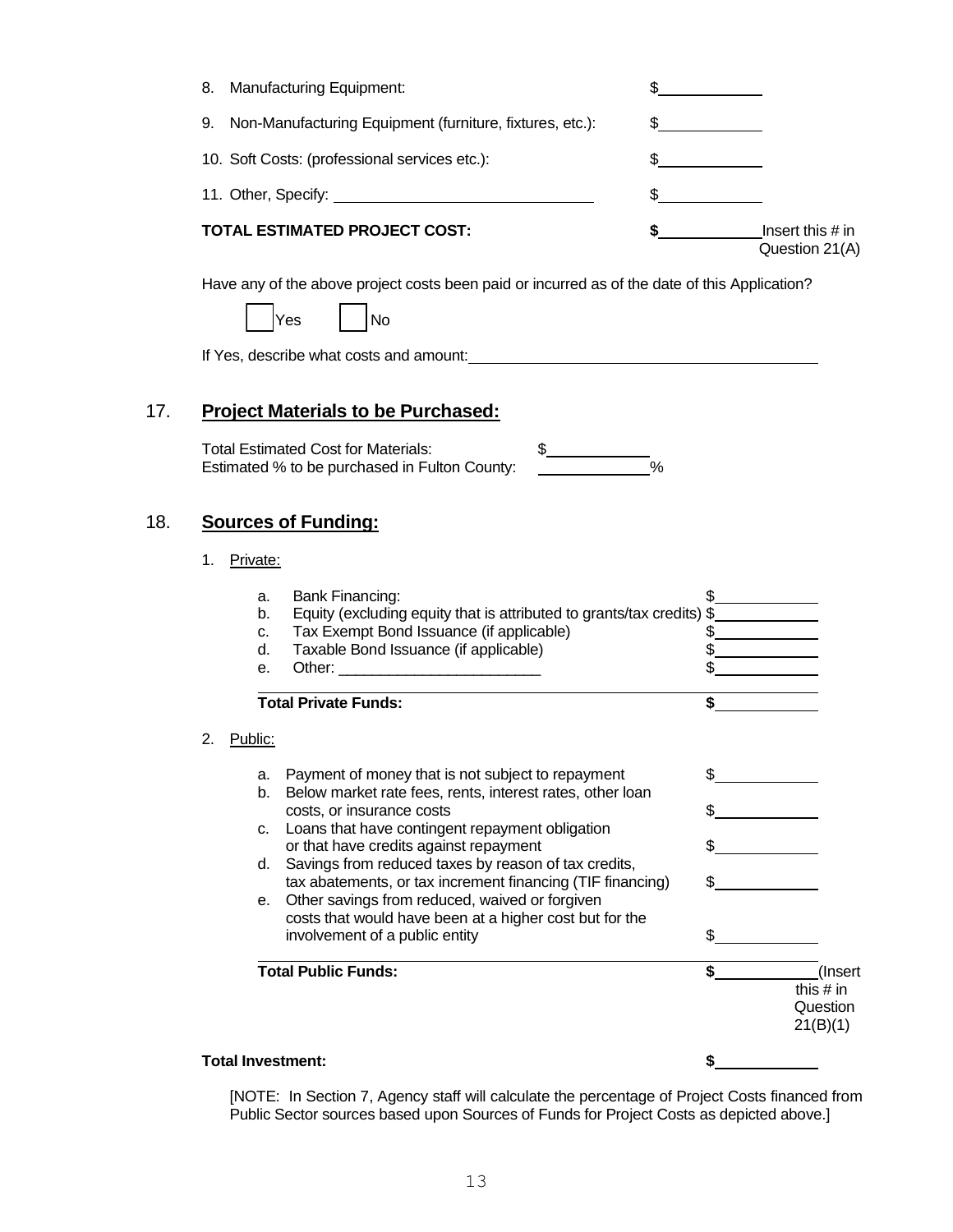#### **19. Project refinancing: estimated amount (for refinancing of existing debt only)**

\$

#### **20. Agency Benefits Being Requested:**

#### **a. Uniform Tax Exemption Policy:**

• Benefits are provided to projects in accordance with the Agency's Uniform Tax Exemption Policy (UTEP), a copy of which is attached as Appendix A.

#### **b. Real Property Tax Exemptions:**

1. Is the Project requesting real property tax exemptions under a PILOT per the Agency's UTEP?



2. Is the Project requesting a real property tax exemption benefit other than the Agency's model established in the UTEP?

| No<br><b>Yes</b> |
|------------------|
|------------------|

If yes, please describe:

3. Agency PILOT Benefit: Agency staff will estimate the amount of PILOT Benefit based on estimated Project Costs as contained herein, anticipated tax rates and assessed valuation, including the annual PILOT Benefit abatement amount for each year of the PILOT benefit year and the sum total of PILOT Benefit abatement amount for the term of the PILOT as depicted in **Section VII** of the Application.

#### c. **Sales and Use Tax Exemptions:**

1. Identify the total costs for goods and services that would be subject to New York State and local Sales and Use Tax and estimate the New York State and local Sales and Use Tax benefit:

Total Cost of Goods and Services subject to sales and uses taxes:  $\$\$$ Sales Tax x 8% Total Sales and Use Tax Exemptions: \$

[*Note that the estimate provided above will be provided to the New York State Department of Taxation and Finance. The Applicant acknowledges that the transaction documents shall include a covenant by the Applicant to undertake the total amount of investment as proposed*  within this Application, and that the estimate, above, represents the maximum amount of *sales and use tax benefit that the Agency may authorize with respect to this Application. The Agency shall utilize the estimate, above, as well as the proposed total Project Costs as contained within this Application, to determine the Financial Assistance that will be offered.*]

#### d. **Mortgage Recording Tax Exemption Benefit:**

1. Estimate the mortgage recording tax benefit:

| Total Mortgage Amount (include sum total of construction/ |     |
|-----------------------------------------------------------|-----|
| permanent/bridge financing):                              |     |
| Mortgage Recording Tax in Fulton County                   | x1% |
| <b>Total Mortgage Recording Tax Exemption</b>             |     |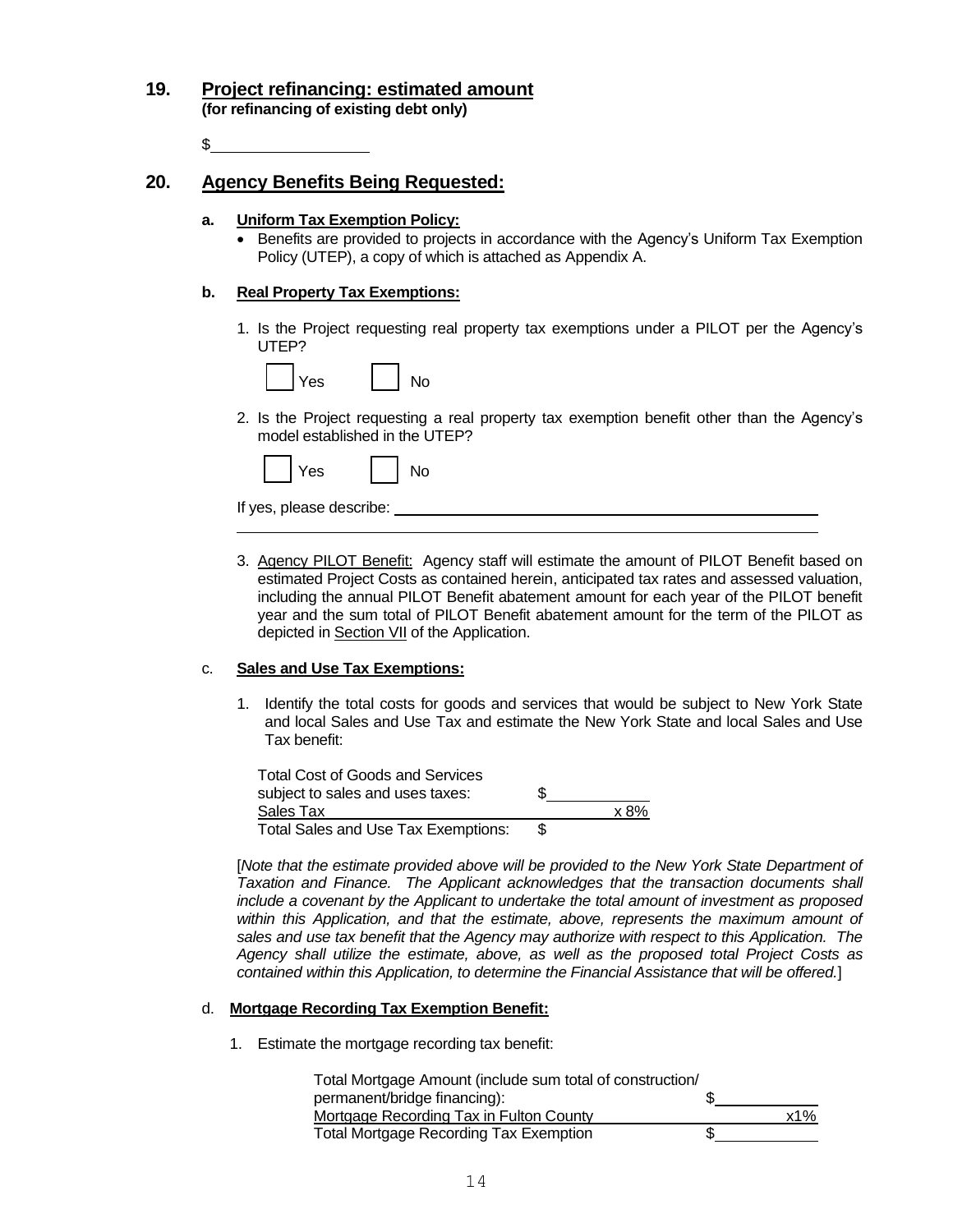#### e. **Summary of Agency Benefits:**

1. Real Property Tax Exemption : 2. Sales and Use Tax Exemption : 3. Mortgage Recording Tax Exemption **Total Agency Benefits : \$** Insert this # in Question 21(B)(2)

#### **21. Prevailing Wage Requirement:**

Section 224-a of New York State's Labor Law applies to construction projects with total construction costs over \$5 million with public funds providing at least thirty percent (30%) of the total construction costs. If subject to this section, the project is subject to prevailing wages rules under Sections 220 and 220-b of the Labor Law:

- A. Total Project Cost \$ **B.** Total Public Subsidies 1. Public Funds : 2. Agency Benefits :
- C. % of Total Project Cost coming from Public Subsidies \_\_\_\_\_\_\_\_\_\_\_\_%

#### **22. Employment Plan (Specific to the proposed project location):**

|                       | Current # of<br>jobs at<br>proposed<br>project location<br>or to be<br>relocated at<br>project location | <b>IF FINANCIAL</b><br>ASSISTANCE IS<br>GRANTED-<br>project the<br>number of FTE<br>and PTE jobs to<br>be RETAINED | <b>IF FINANCIAL</b><br>ASSISTANCE IS<br><b>GRANTED</b> – project<br>the number of FTE<br>and PTE jobs to be<br>CREATED upon<br><b>TWO Years after</b><br>Project completion | Estimate number<br>of residents of the<br>Labor Market Area<br>in which the<br>Project is located<br>that will fill the FTE<br>and PTE jobs to be<br>created upon TWO<br>Years after Project<br>Completion* |
|-----------------------|---------------------------------------------------------------------------------------------------------|--------------------------------------------------------------------------------------------------------------------|-----------------------------------------------------------------------------------------------------------------------------------------------------------------------------|-------------------------------------------------------------------------------------------------------------------------------------------------------------------------------------------------------------|
| Full<br>time<br>(FTE) |                                                                                                         |                                                                                                                    |                                                                                                                                                                             |                                                                                                                                                                                                             |
| Part Time<br>(PTE)    |                                                                                                         |                                                                                                                    |                                                                                                                                                                             |                                                                                                                                                                                                             |
| Total **              |                                                                                                         |                                                                                                                    |                                                                                                                                                                             |                                                                                                                                                                                                             |

\* For purposes of this question, please estimate the number of FTE and PTE jobs that will be filled, as indicated in the third column, by residents of the Labor Market Area, in the fourth column. The Labor Market Area includes the Fulton and Montgomery Counties as well as areas within a 45 minute drive of Fulton County.

\*\* By statue, Agency staff must project the number of FTE jobs that would be retained and created if the request for Financial Assistance is granted. Agency staff will project such jobs over the TWO Year time period following Project completion. Agency staff converts PTE jobs into FTE jobs by dividing the number of PTE jobs by two (2).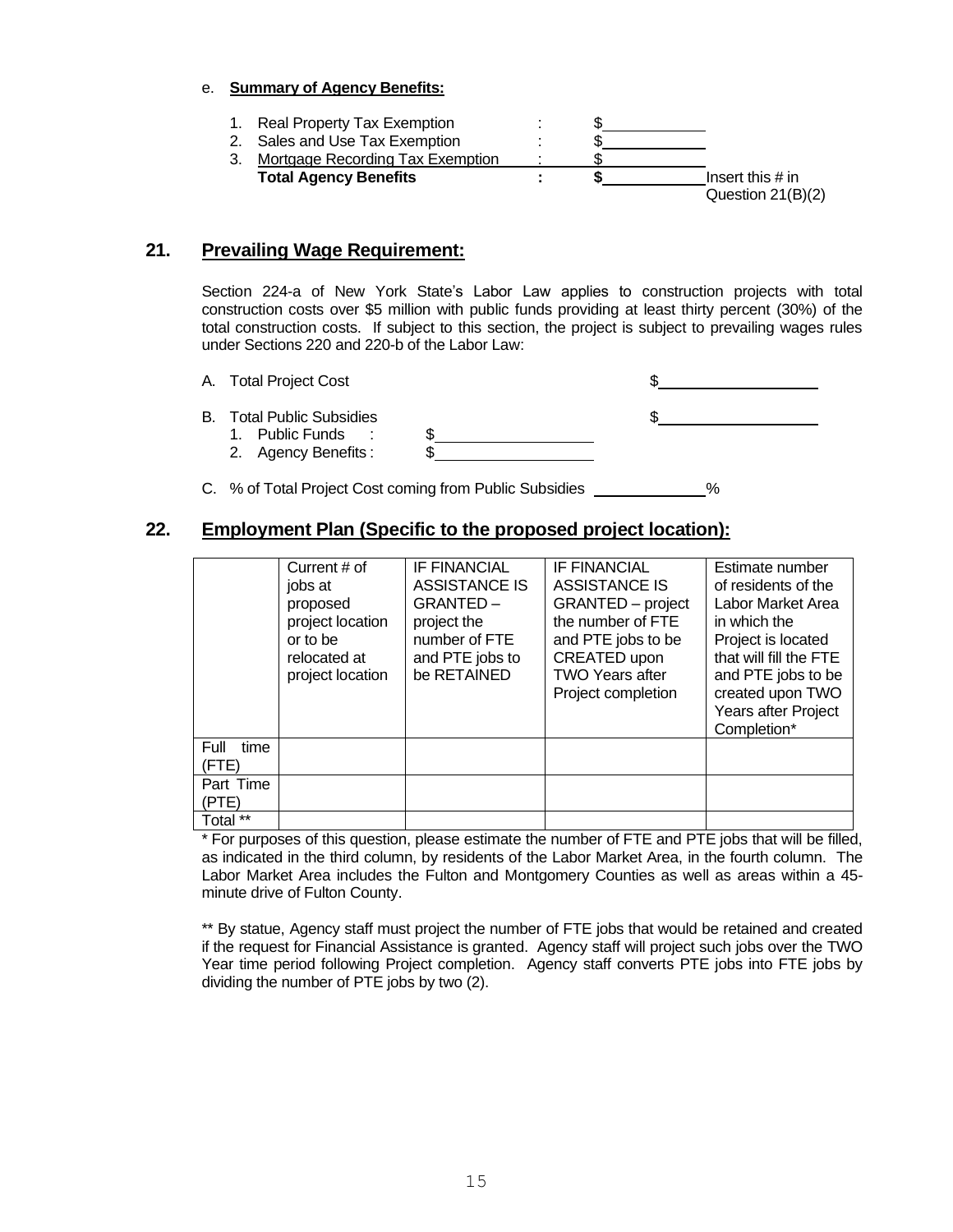### **23. Salary and Fringe Benefits for Jobs to be Retained and Created:**

| Category of Jobs to<br>be Retained and<br>Created | Average Annual<br>Salary Hourly Rate<br>for New Job Created | Average Salary<br>or Range of<br>Salary for Jobs<br>Retained | Average Fringe<br>Benefits for<br>New Jobs<br>Created | Average Fringe<br>Benefits for<br><b>Jobs Retained</b> |
|---------------------------------------------------|-------------------------------------------------------------|--------------------------------------------------------------|-------------------------------------------------------|--------------------------------------------------------|
| Management                                        |                                                             |                                                              |                                                       |                                                        |
| Professional                                      |                                                             |                                                              |                                                       |                                                        |
| Administrative                                    |                                                             |                                                              |                                                       |                                                        |
| Production                                        |                                                             |                                                              |                                                       |                                                        |
| Independent<br>Contractor                         |                                                             |                                                              |                                                       |                                                        |
| Other                                             |                                                             |                                                              |                                                       |                                                        |

## **24. Construction Jobs:**

1. Estimate the number of construction jobs that will be filled by workers from:

| <b>Total Estimated # of Construction Jobs</b> |   |  |
|-----------------------------------------------|---|--|
| c. Outside of Fulton and Montgomery Counties  |   |  |
| b. Montgomery County                          | ٠ |  |
| a. Fulton County                              |   |  |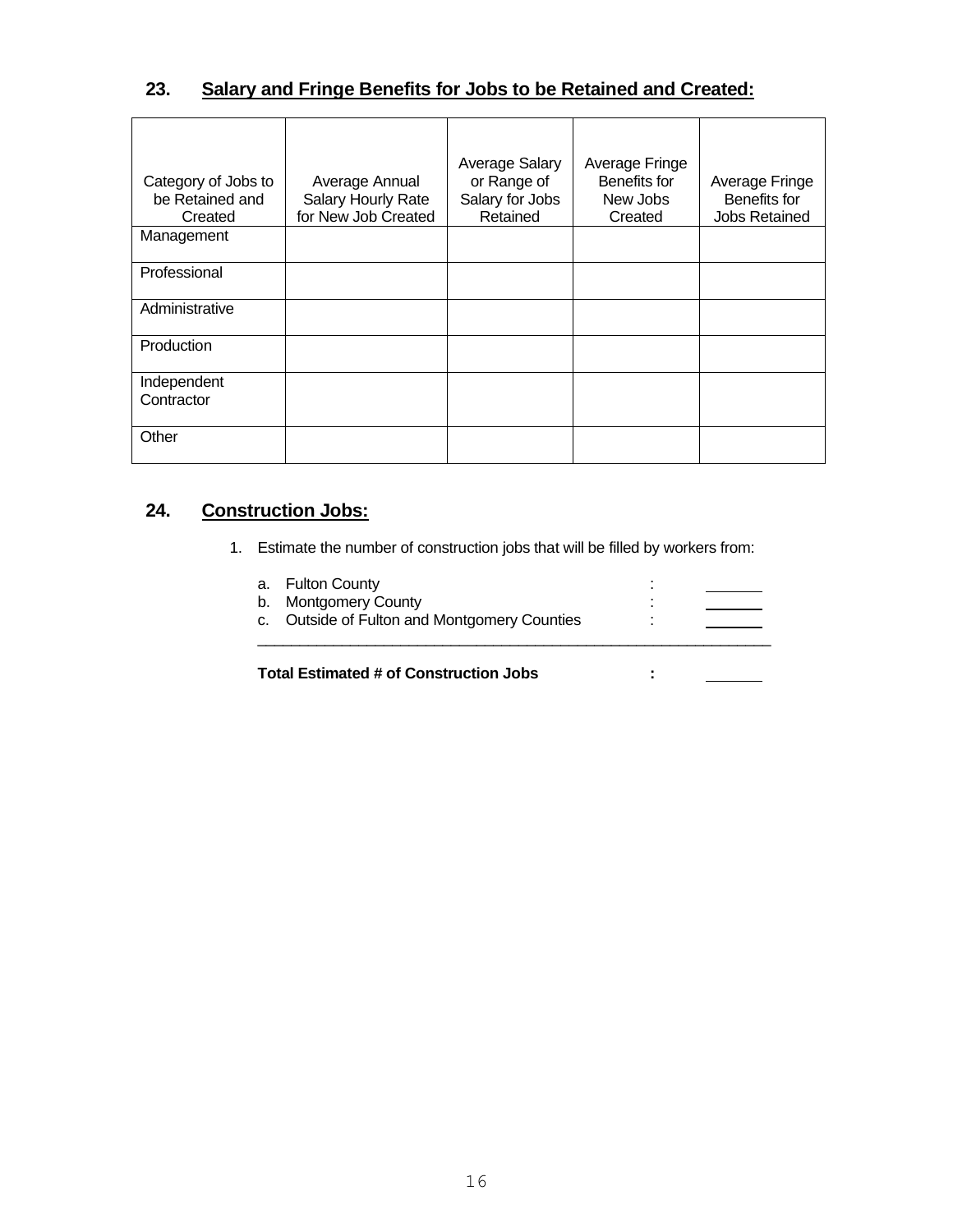## **SECTION 5: RETAIL QUESTIONNAIRE**

**To ensure compliance with Section 862 of the New York General Municipal Law, the Agency requires additional information if the proposed Project is one where customers personally visit the Project site to undertake either a retail sale transaction or to purchase services.**

#### **Please answer the following:**

1. Will any portion of the project (including that portion of the cost to be financed from equity or other sources) consist of facilities or property that are or will be primarily used in making sales of goods or services to customers who personally visit the project site?



 $Yes$   $\bigcup$  No If the answer is yes, please continue. If no, proceed to section V.

For purposes of Question A, the term "retail sales" means (i) sales by a registered vendor under Article 28 of the Tax Law of the State of New York (the "Tax Law") primarily engaged in the retail sale of tangible personal property (as defined in Section 1101(b)(4)(i) of the Tax Law), or (ii) sales of a service to customers who personally visit the Project.

2. What percentage of the cost of the Project will be expended on such facilities or property primarily used in making sales of goods or services to customers who personally visit the project?  $\%$ . If **the answer is less than 33% do not complete the remainder of the Retail Determination and proceed to Section 6.**

**If the answer to 1 is Yes AND the answer to Question 2 is greater than 33.33%, indicate which of the following questions below apply to the project:**

- **a.** Will the project be operated by a not-for-profit corporation  $\vert$  Yes  $\vert$  No
- 
- **b.** Is the Project location or facility likely to attract a significant number of visitors from outside the Region in which the project will be located.



If yes, please provide a third party market analysis or other documentation supporting your response.

**c.** Is the predominant purpose of the project to make available goods or services which would not, but for the project, be reasonably accessible to the residents of the municipality within which the proposed project would be located because of a lack of reasonably accessible retail trade facilities offering such goods or services?

|  |  | es |  |  |
|--|--|----|--|--|
|--|--|----|--|--|

If yes, please provide a third party market analysis or other documentation supporting your response.

**d.** Will the project preserve permanent, private sector jobs or increase the overall number of permanent, private sector jobs in the State of New York?

| $\Box$ Yes $\Box$ No |
|----------------------|
| If yes, explain      |
|                      |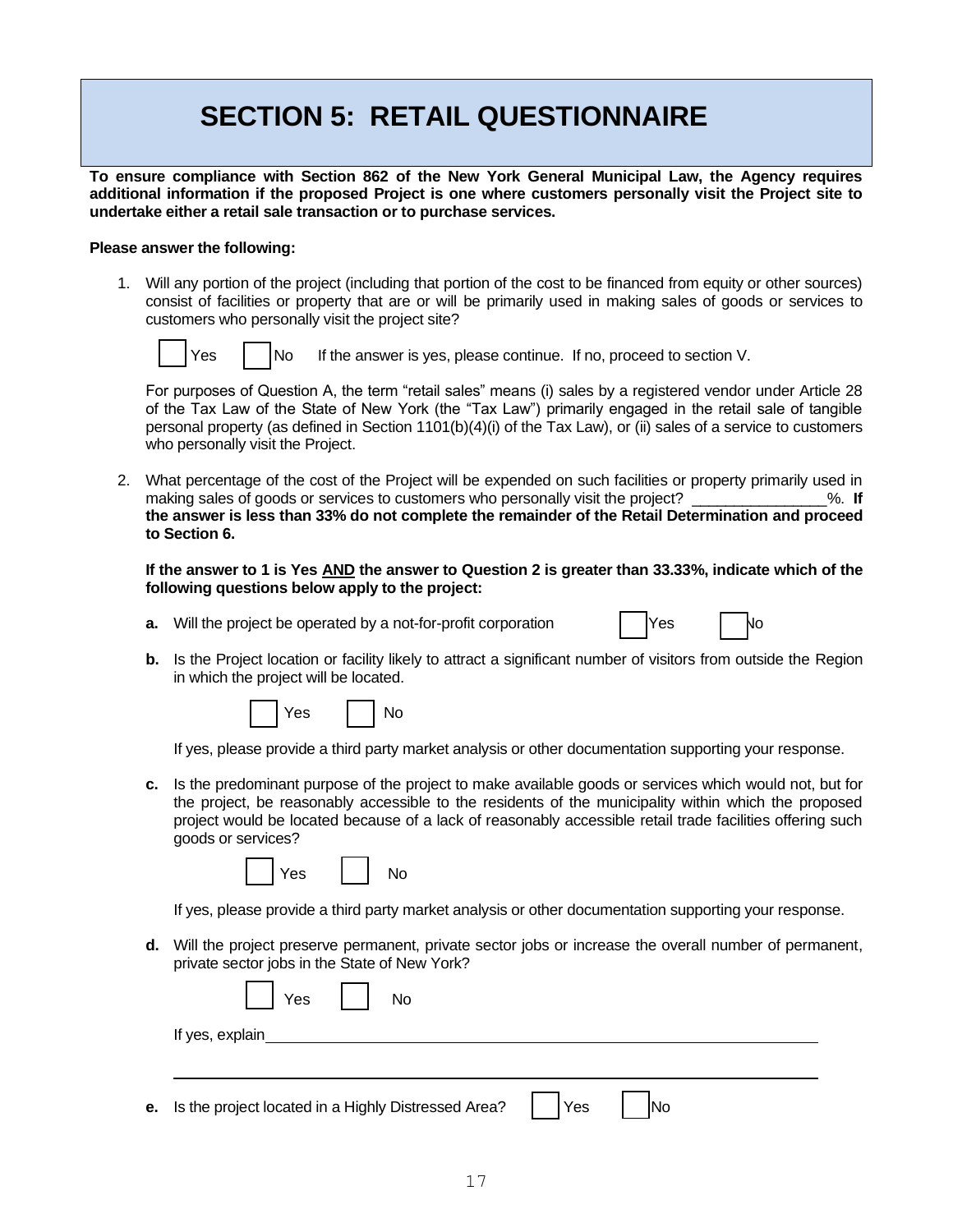## **SECTION 6: INTER-MUNICIPAL MOVE DETERMINATION**

1. The Agency is required by state law to make a determination that, if completion of a Project benefitting from the Agency Financial Assistance results in the removal of an industrial or manufacturing plant of the project occupant from one area of New York State to another area of the state or in the abandonment of one or more plants or facilities of the project occupant located within the state, Agency Financial Assistance is required to prevent the project occupant from relocating out of the state, or is reasonably necessary to preserve the project occupant's competitive position in its respective industry.

**Will the Project result in the removal of an industrial or manufacturing plant of the Project occupant from one area of New York State to another area of the State?**

|  |  | Yes No |  |  |
|--|--|--------|--|--|
|--|--|--------|--|--|

**Will the Project result in the abandonment of one or more plants or facilities of the Project occupant located within the state?**

|  |  | Yes |  | $\overline{\phantom{a}}$ No |
|--|--|-----|--|-----------------------------|
|--|--|-----|--|-----------------------------|

2. If Yes to either question, explain how, notwithstanding the aforementioned closing or activity reduction, the Agency's Financial Assistance is required to prevent the Project from relocating out of the State, or is reasonably necessary to preserve the Project occupant's competitive position in its respective industry:

3. Does the Project involve relocation or consolidation of a project occupant from another municipality?

| <b>Within New York State</b>                | $\vert$ Yes $\vert$ No |
|---------------------------------------------|------------------------|
| <b>Within Fulton County</b>                 | $\vert$ Yes $\vert$ No |
| If Yes to either question, please, explain: |                        |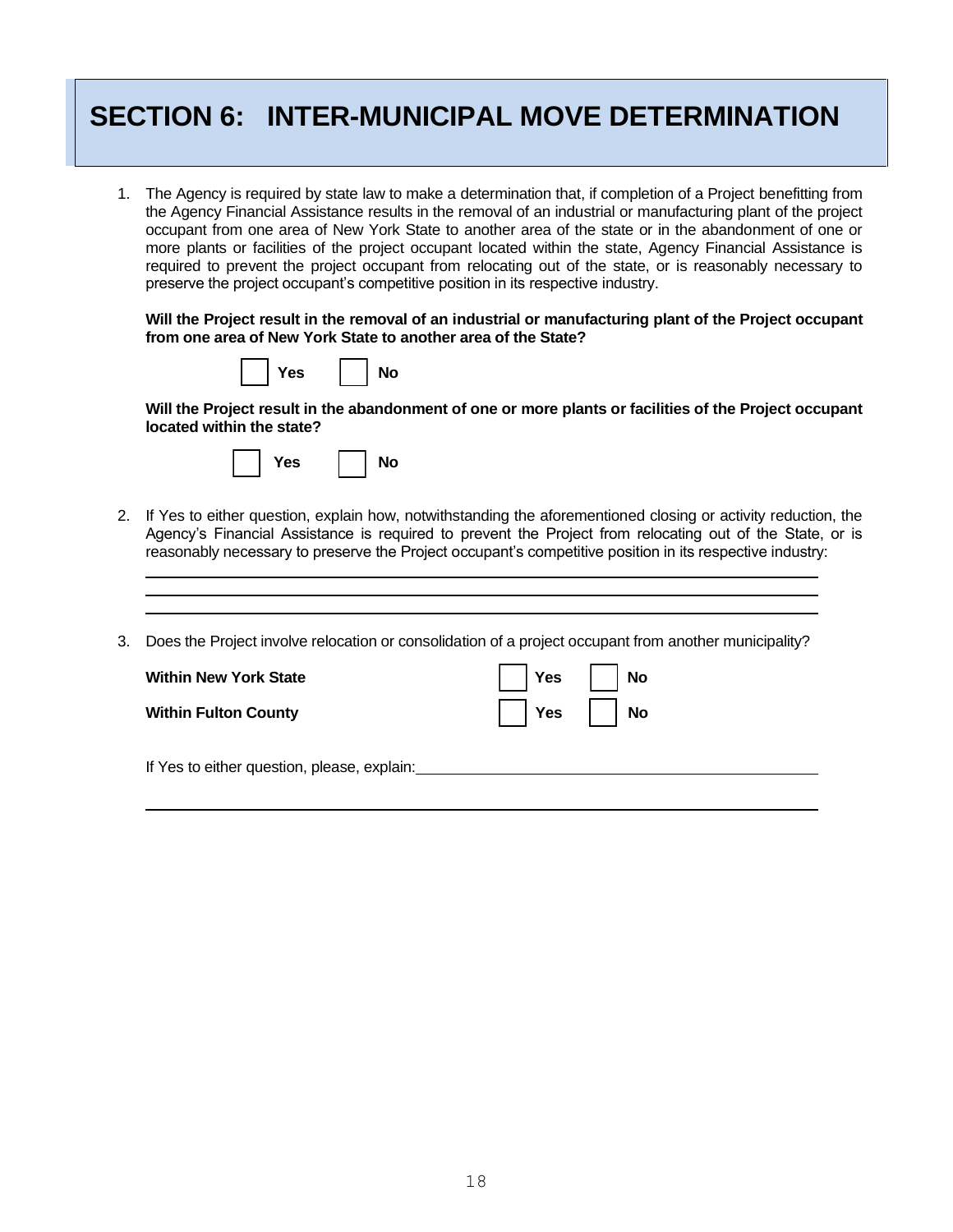## **SECTION 7: ESTIMATE OF REAL PROPERTY TAX EXEMPTIONS AND PERCENTAGE OF PROJECT COST FINANCED FROM PUBLIC SECTOR SOURCES**

**This Section of the Project Application will be:**

- **1. Completed by Agency Staff based upon information contained with the Application, and**
- **2. Provided to the Applicant for ultimate inclusion as part of this completed Application.**

**IDA PILOT Benefit:** Agency staff will indicate the amount of PILOT Benefit based on estimated Project Costs as contained herein and anticipated tax rates and assessed valuation, including the annual PILOT Benefit abatement amount for each year of the PILOT benefit year and the sum total of PILOT Benefit abatement amount for the term of the PILOT as depicted below.

**Percentage of Project Costs financed from Public Sector sources:** Agency staff will calculate the percentage of Project Costs financed from Public Sector sources based upon Sources of Funds for Project Costs as depicted above in Section IV (13) of the Project Application.

#### **1. PILOT Estimate Table Worksheet:**

| <b>Estimated Dollar</b><br>Value of New | <b>Estimated New</b><br>Assessed Value of | County Tax<br>Rate/\$1000 of | Local Tax Rate<br>(Town/City/Village)/\$1000 | School Tax<br>Rate/\$1000 of |
|-----------------------------------------|-------------------------------------------|------------------------------|----------------------------------------------|------------------------------|
| Construction and                        | <b>Property Subject</b>                   | Assessed                     | of Assessed Valuation                        | Assessed                     |
| <b>Renovation Costs</b>                 | to IDA*                                   | Valuation                    |                                              | Valuation                    |
| \$                                      | د ۱                                       | ъD                           |                                              |                              |

\*Apply equalization rate to value

| <b>PILOT</b>     | %         | Estimated    | Estimated    | Estimated    | Total        | Estimated | Estimated  |
|------------------|-----------|--------------|--------------|--------------|--------------|-----------|------------|
| Year             | Exemption | County       | Local        | School       | Estimated    | Full Tax  | <b>Net</b> |
|                  |           | <b>PILOT</b> | <b>PILOT</b> | <b>PILOT</b> | <b>PILOT</b> | Payment   | Exemption  |
|                  |           | Amount       | Amount       | Amount       | Amount       | w/o PILOT |            |
|                  |           |              |              |              |              |           |            |
| $\overline{2}$   |           |              |              |              |              |           |            |
| 3                |           |              |              |              |              |           |            |
| 4                |           |              |              |              |              |           |            |
| 5                |           |              |              |              |              |           |            |
| $\,6$            |           |              |              |              |              |           |            |
| $\overline{7}$   |           |              |              |              |              |           |            |
| 8                |           |              |              |              |              |           |            |
| 9                |           |              |              |              |              |           |            |
| 10               |           |              |              |              |              |           |            |
| <b>TOTAL</b>     |           |              |              |              |              |           |            |
| <b>IDA PILOT</b> |           |              |              |              |              |           |            |
| <b>BENEFIT</b>   |           |              |              |              |              |           |            |

**\*\*\* Estimates provided are based on current property tax rates and assessment value (current as of date of application submission) and have been calculated by IDA staff.**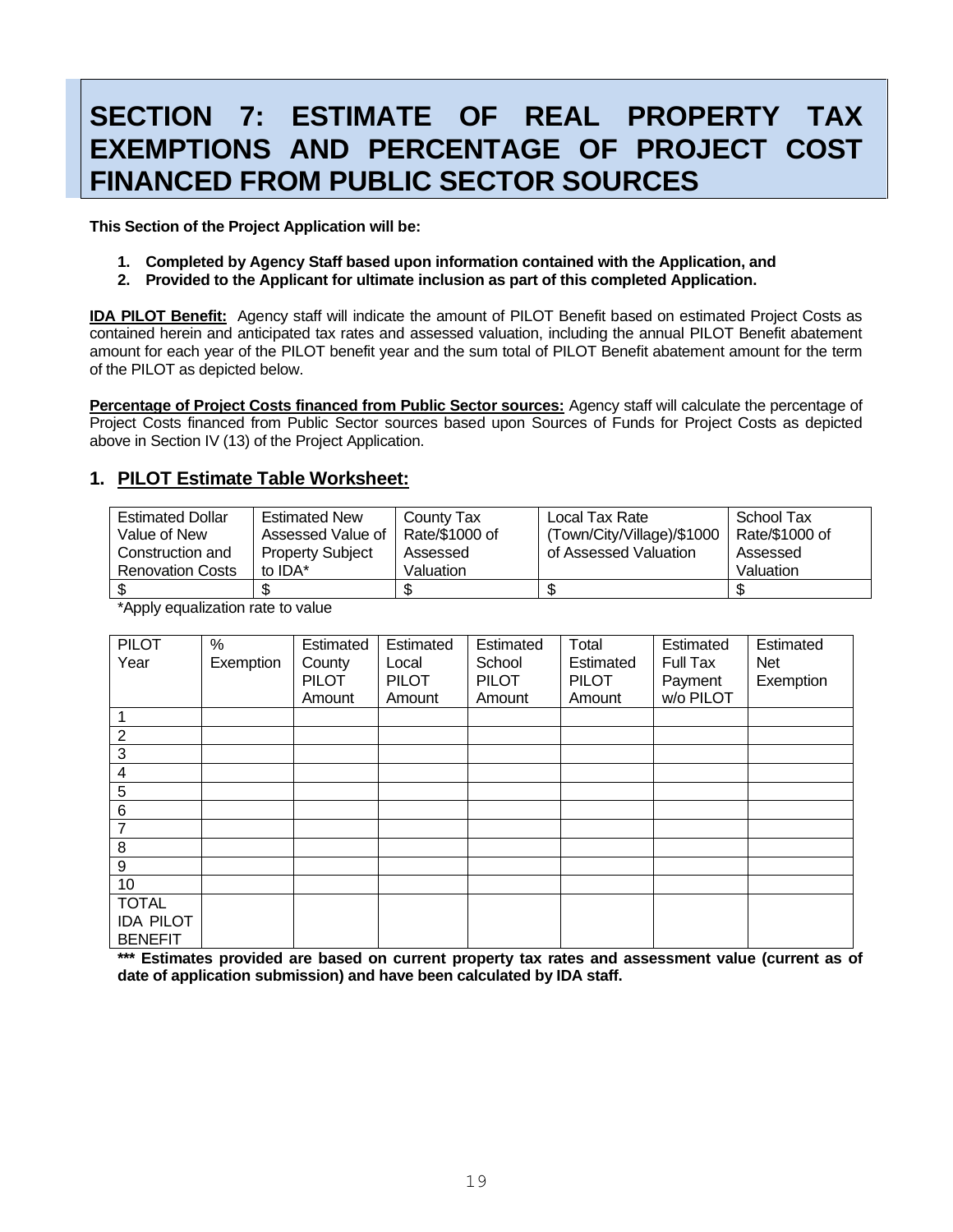#### **2. Percentage of Project Costs financed from Public Sector Table Worksheet:**

| Total<br>Project Cost   of PILOT | Estimated Value | Estimated<br>Value of Sales  <br>Tax Incentive | Estimated Value of<br>Mortgage Tax Incentive | Total of Other Public<br>Incentives (Tax Credits,<br>Grants, ESD Incentives,<br>etc. |
|----------------------------------|-----------------|------------------------------------------------|----------------------------------------------|--------------------------------------------------------------------------------------|
| ß.                               |                 | J                                              | \$                                           | S                                                                                    |

**Total PILOT/Sales Tax/Mortgage Tax/Other Total Project Cost = % Financed from Public Sector**

## **SECTION 8: PROJECT REVIEW CRITERIA AND ANNUAL MONITORING**

- 1. The Agency shall review Project Applications and utilize the following specific criteria for evaluating and determining whether to provide benefits to a proposed project:
	- A. Will the project create or retain jobs?
	- B. What are the wages to be paid for the new jobs being created and the existing jobs being retained?
	- C. What is the total private sector investment?
	- D. How much local labor will be utilized during construction?
	- E. How much will property values and property tax revenues increase for local taxing jurisdictions?
- 2. The Agency shall require the Applicant to annually submit information to the Agency to allow the Agency to monitor the performance of the Applicant. The Agency shall annually monitor, at a minimum, the following information:
	- A. Number of new jobs created and retained.
	- B. Private sector investment.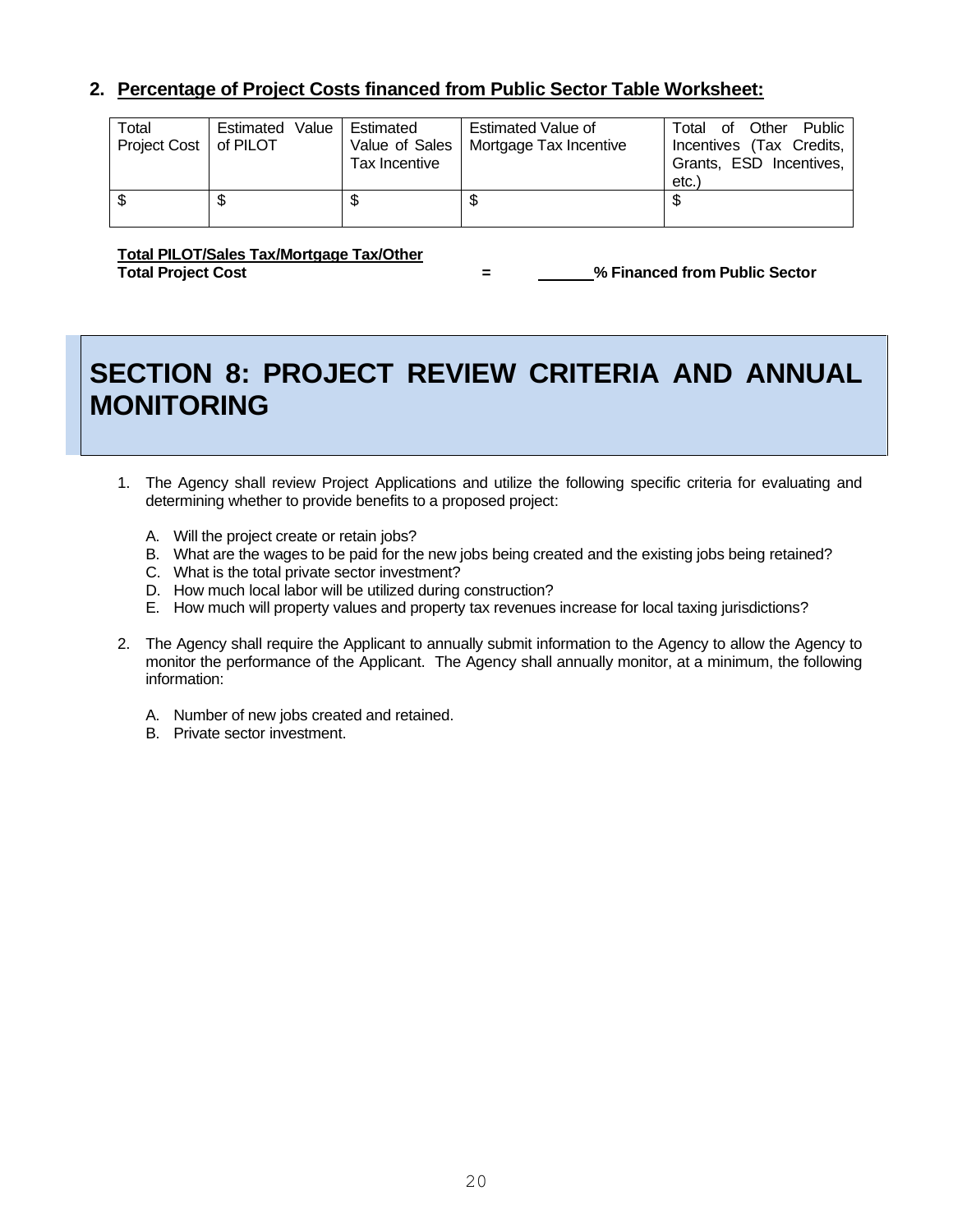## **SECTION 9: REPRESENTATIONS, CERTIFICATIONS AND INDEMNIFICATIONS**

**Name** Title

**I, \_\_\_\_\_\_\_\_\_\_\_\_\_\_\_\_\_\_\_\_\_\_\_\_\_\_\_\_\_\_\_\_\_\_\_\_, \_\_\_\_\_\_\_\_\_\_\_\_\_\_\_\_\_\_, as an authorized representative of the** 

**Applicant, \_\_\_\_\_\_\_\_\_\_\_\_\_\_\_\_\_\_\_\_\_\_\_\_\_\_\_, acknowledges and verifies that he/she has read the foregoing Name of Applicant**

**Application, knows the content thereof and hereby represents and agrees with all of the following**

#### **representations, certifications and indemnifications:**

- A. **Job Listings:** In accordance with Section 858-b(2) of the New York General Municipal Law, the Applicant understands and agrees that, if the Project receives any Financial Assistance from the Agency, except as otherwise provided by collective bargaining agreements, new employment opportunities created as a result of the Project will be listed with the New York State Department of Labor Community Services Division (the "DOL") and with the administrative entity (collectively with the DOL, the "JTPA Entities") of the service delivery area created by the federal job training partnership act (Public Law 97-300) ("JTPA" in which the Project is located.
- B. **First Consideration for Employment:** In accordance with Section 858-b(2) of the New York General Municipal Law, the Applicant understands and agrees that, if the Project receives any Financial Assistance from the Agency, except as otherwise provided by collective bargaining agreements, where practicable, the Applicant will first consider persons eligible to participate in JTPA programs who shall be referred by the JTPA Entities for new employment opportunities created as a result of the Project.
- C. **Annual Sales Tax Filings:** In accordance with Section 874(8) of the New York General Municipal Law, the Applicant acknowledges and agrees that, if the Project receives any sales tax exemptions as part of the Financial Assistance from the Agency, the Applicant agrees to file, or cause to be filed, with the New York State Department of Taxation and Finance, the annual form(s) prescribed by the Department of Taxation and Finance, describing the value of all sales tax exemptions claimed by the Applicant and all consultants or subcontractors retained by the Applicant. Copies of all filings shall be provided to the Agency at the same time they are filed with the State.
- D. **Employment Reports:** The Applicant understands and agrees that, if the Project receives any Financial Assistance from the Agency, the Applicant agrees to file, or cause to be filed, with the Agency, at least annually or as otherwise required by the Agency, reports regarding the number of people employed at the project site, salary levels, contractor utilization and such other information (collectively, "Employment Reports") that may be required from time to time on such appropriate forms as designated by the Agency. Failure to provide Employment Reports within 30 days of an Agency request shall be an Event of Default under the PILOT Agreement between the Agency and Applicant and, if applicable, an Event of Default under the Agent Agreement between the Agency and Applicant. In addition, a Notice of Failure to provide the Agency with an Employment Report may be reported to Agency board members, said report being an agenda item subject to the Open Meetings Law.
- E. **Environmental:** The Applicant acknowledges that certain environmental representations will be required at closing. The Applicant shall provide with this Representation, Certification and Indemnification Form copies of any known environmental reports, including any existing Phase I Environmental Site Assessment Report(s) and/or Phase II Environmental Investigation. The Agency may require the Company and/or owner of the premises to prepare and submit an environmental assessment and audit report, including but not necessarily limited to, a Phase I Environmental Site Assessment Report and a Phase II Environmental Investigation, with respect to the Premises at the sole cost and expense of the owner and/or the Applicant. All environmental assessment and audit reports shall be completed in accordance with ASTM Standard Practice E1527-05, and shall be conformed over to the Agency so that the Agency is authorized to use and rely on the reports. The Agency, however, does not adopt, ratify, confirm or assume any representation made within reports required herein.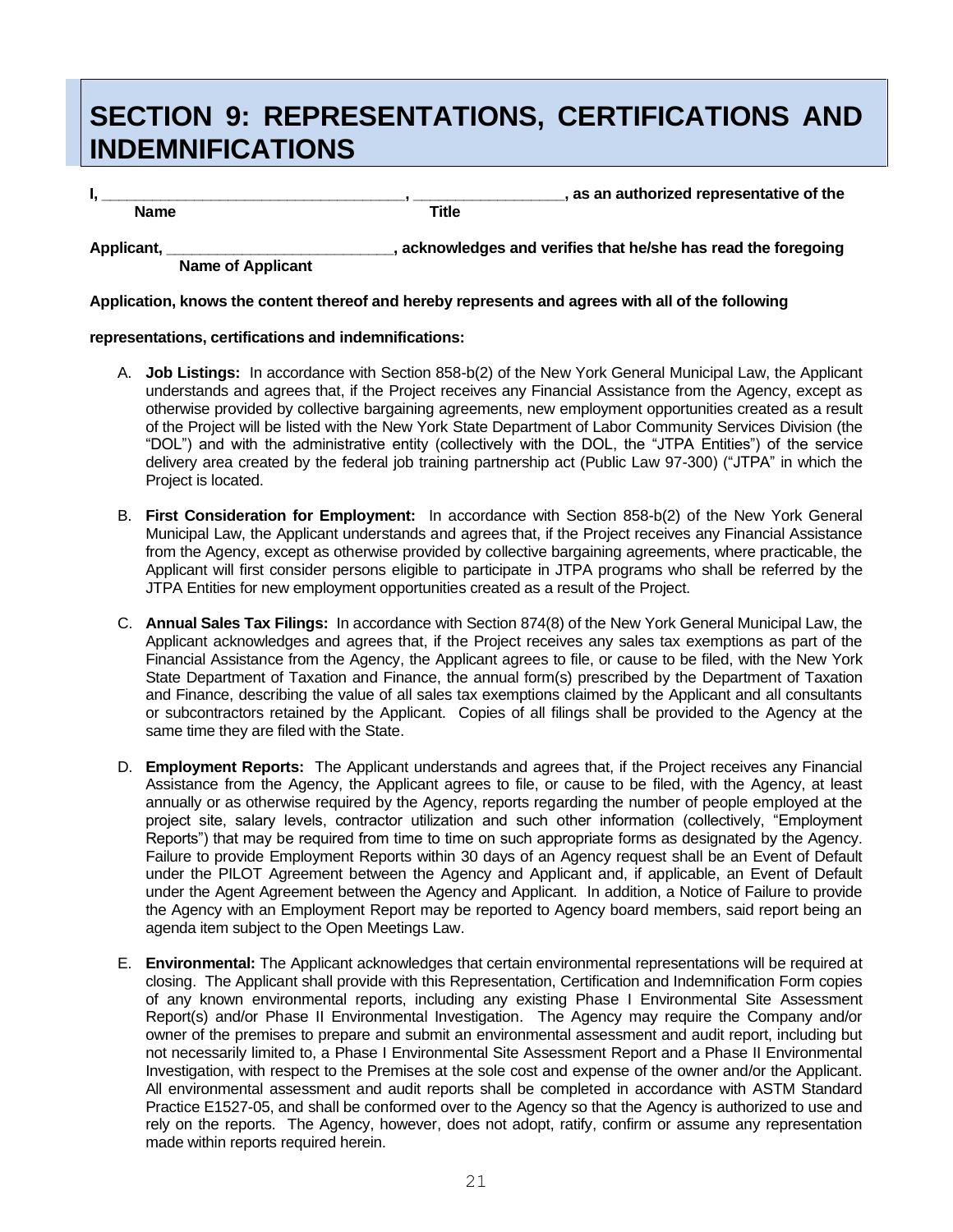- F. **Indemnification:** The Applicant and/or the owner, and their successors and assigns, hereby release, defend and indemnify the Agency from any and all suits, cause of action, litigation, damages, losses, liabilities, obligations, penalties, claims, demands, judgments, costs, disbursements, fees or expenses of any kind or nature whatsoever (including, without limitation, attorneys', consultants' and experts' fees) which may at any time be imposed upon, incurred by or asserted or awarded against the Agency, resulting from or arising out of any inquiries and/or environmental assessments, investigations and audits performed on behalf of the Applicant and/or the owner pursuant hereto, including the scope, level of detail, contents or accuracy of any environmental assessment, audit, inspection or investigation report completed hereunder and/or the selection of the environmental consultant, engineer or other qualified person to perform such assessments, investigations, and audits.
- G. **Hold Harmless Agreement:** The Applicant agrees that the Agency shall not be liable for and agrees to indemnify, defend, and hold the Agency harmless from and against any and all liability arising from or expense incurred by:
	- 1. The Agency's examination and processing of, and action pursuant to or upon, the Application, regardless of whether or not the Application or the proposed Project described herein or the tax exemptions and other assistance requested herein are favorably acted upon by the Agency.
	- **2.** The Agency's acquisition, construction and/or installation of the proposed Project described herein.
	- **3.** Any further action taken by the Agency with respect to the proposed Project including, without limiting the generality of the foregoing, all causes of action and attorney's fees and any other expenses incurred in defending any suits or actions which may arise as a result of any of the foregoing.
- H. **Agency Fees:** The Applicant acknowledges its obligation to the following:
	- 1. Pay the Agency all fees in accordance with the Agency's Fee Schedule in effect as of the date of the Application.
	- 2. The Applicant acknowledges and agrees that the Applicant shall be and is responsible for all costs of the Agency incurred in connection with any actions required to be taken by the Agency in furtherance of the Application including the Agency's costs of general counsel and/or the Agency's bond/transaction counsel whether or not the Application, the proposed Project it describes, the attendant negotiations, or the issue of bonds or other transaction or agreement are ultimately ever carried to successful conclusion
	- 3. The Applicant agrees that if the Applicant fails to conclude or consummate the necessary negotiations, or fails, within a reasonable or specified period of time, to take reasonable proper or requested action, or withdraws, abandons, cancels, or neglects the Application, or if the Applicant is unable to find buyers willing to purchase the bond issue requested, or if the Applicant is unable to facilitate the sale/leaseback or lease/leaseback transaction, then, upon the presentation of an invoice, Applicant shall pay to the Agency, its agents, or assigns all actual costs incurred by the Agency in furtherance of the Application, up to that date and time, including but not necessarily limited to, fees of the Agency's general counsel and/or the Agency's bond/transaction counsel.
	- 4. The Applicant agrees that all payment liabilities to the Agency and the Agency's general counsel and/or the Agency's bond and/or transaction counsel are obligations that are not dependent on final documentation of the transaction contemplated by this Application.
	- 5. The costs incurred by the Agency and paid by the Applicant, the Agency's general counsel and/or bond/transaction counsel fees and the processing fees, may be considered as a cost of the Project and included in the financing of costs of the proposed Project, except as limited by the applicable provisions of the Internal Revenue Code with respect to tax-exempt bond financing.
- I. **Freedom of Information:** The Applicant acknowledges that the Agency is subject to New York State's Freedom of Information Law (FOIL). **Applicant understands that all Project information and records related to this Application are potentially subject to disclosure under FOIL subject to limited statutory exclusions.**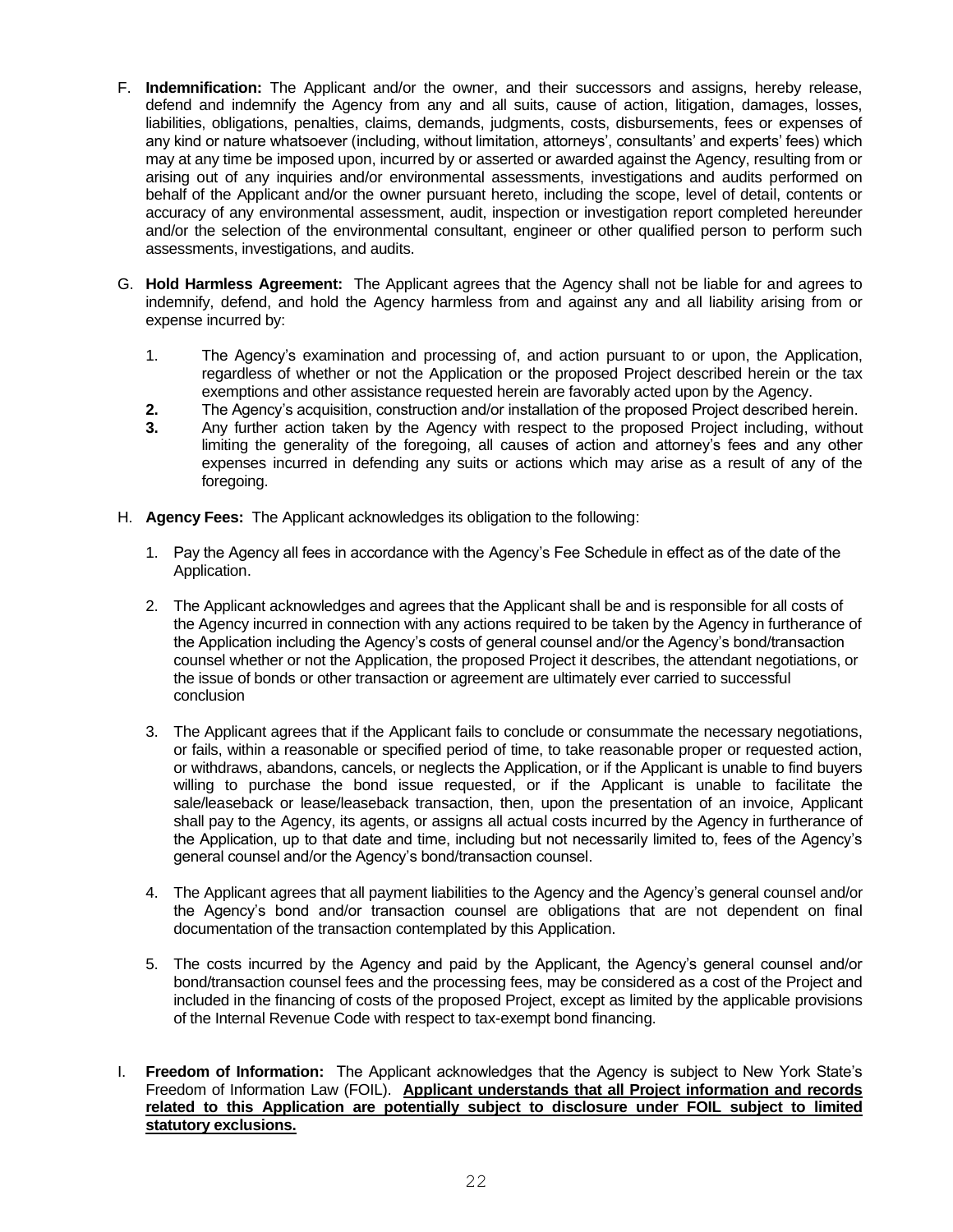- J. **Recapture:** The Applicant acknowledges that it has been provided with a copy of the Agency's Uniform Tax Exemption Policy (UTEP) which includes the Agency's policy for recapturing real property and sales tax benefits. The Applicant covenants and agrees that it fully understands that the Recapture Policy in the Agency's UTEP is applicable to the Project that is the subject of this Application, and that the Agency will implement the Policy if and when it is so required to do so. The Applicant further covenants and agrees that its Project is potentially subject to termination of Agency financial assistance and/or recapture of Agency financial assistance so provided and/or previously granted.
- K. **Restrictions on Funds:** The Applicant understands and agrees that the provision of Section 862(1) of the New York General Municipal Law, as provided below, will not be violated if Financial Assistance is provided for the proposed Project:

§ 862. Restrictions on funds of the agency. (1) no funds of the agency shall be used in respect of any project if the completion thereof would result in the removal of an industrial or manufacturing plant of the project occupant from one area of the state to another area of the state or in the abandonment of one or more plants or facilities of the project occupant located within the state, provided, however, that neither restriction shall apply if the agency shall determine on the basis of the application before it that the project is reasonably necessary to discourage the project occupant from removing such other plant or facility to a location outside the state or is reasonably necessary to preserve the competitive position of the project occupant in its respective industry.

- L. **Compliance with Laws:** The Applicant confirms and acknowledges that the owner, occupant, or operator receiving Financial Assistance for the proposed Project is in substantial compliance with applicable local, state and federal tax, worker protection and environmental laws, rules and regulations.
- M. **False Information:** The Applicant confirms and acknowledges that the submission of any knowingly false or knowingly misleading information may lead to the immediate termination of any Financial Assistance and the reimbursement of an amount equal to all or part of any tax exemption claimed by reason of the Agency's involvement the Project.
- N. **Compliance with Article 18-A:** The Applicant confirms and hereby acknowledges that as of the date of this Application, the Applicant is in substantial compliance with all provisions of Article 18-A of the New York General Municipal Law.

#### O. **True Statements:**

- 1. The Applicant and the individual executing this Application on behalf of Applicant acknowledge that the Agency and its counsel will rely on the representations and covenants made in this Application when acting hereon and hereby represents that the statements made herein do not contain any untrue statement of a material fact and do not omit to state a material fact necessary to make the statements contained herein not misleading.
- 2. The Applicant represents and warrants that the information contained in this Application, including without limitation information regarding the amount of the New York State and local sales and use tax exemption benefit, the amount of the mortgage recording tax exemption benefit, and the amount of the real property tax abatement, if and as applicable, to the best of the Applicant's knowledge, is true, accurate and complete.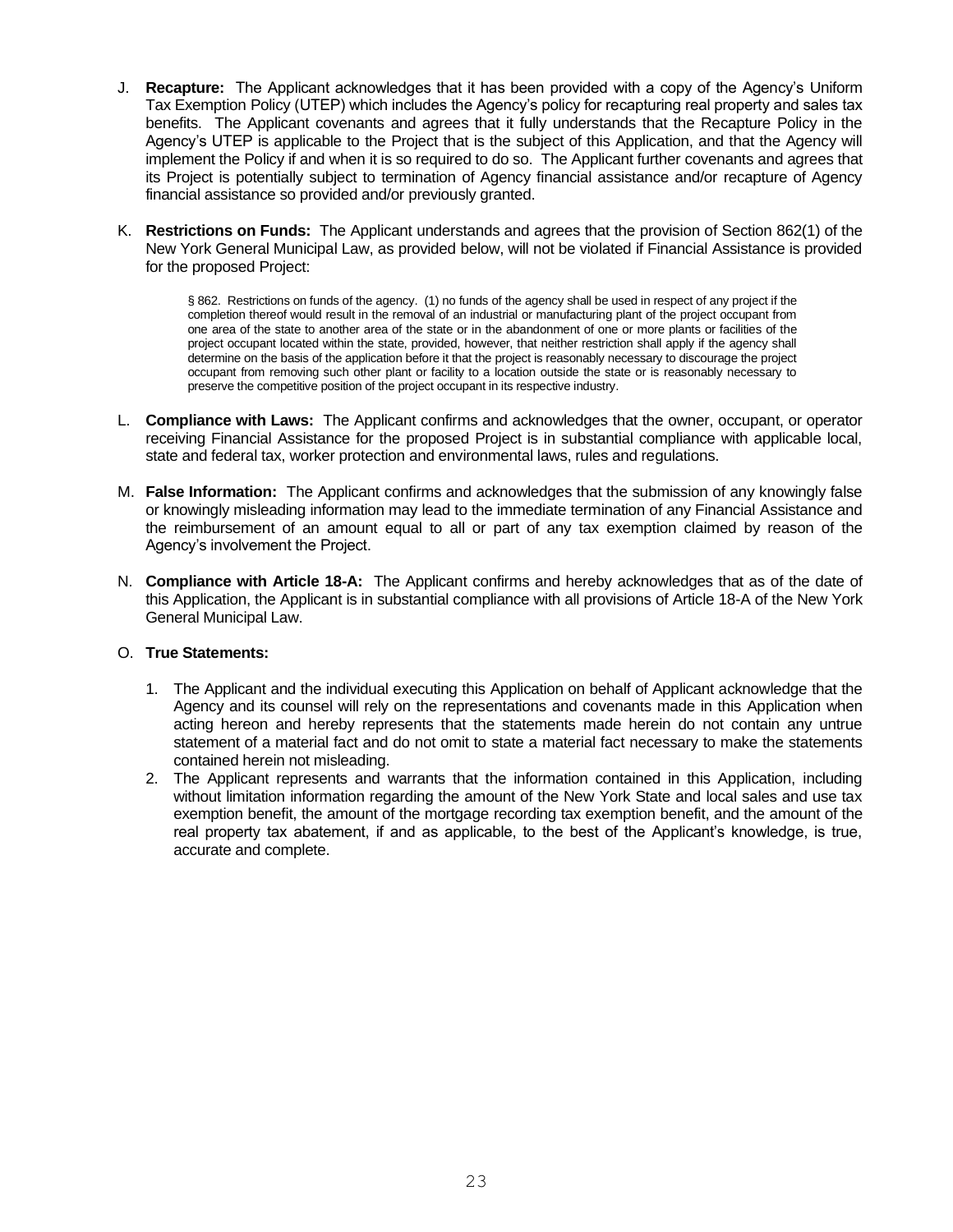STATE OF NEW YORK  $)$ COUNTY OF FULTON (

I affirm under penalty of perjury that the contents of this Application are true, accurate and complete.

APPLICANT

BY:

Signature

BY:

Print Name

TITLE:

Subscribed and affirmed to me under penalties of perjury this \_\_\_ day of \_\_\_\_\_\_\_\_\_\_\_\_\_\_\_\_\_\_\_, 20\_\_\_\_.

(Notary Public)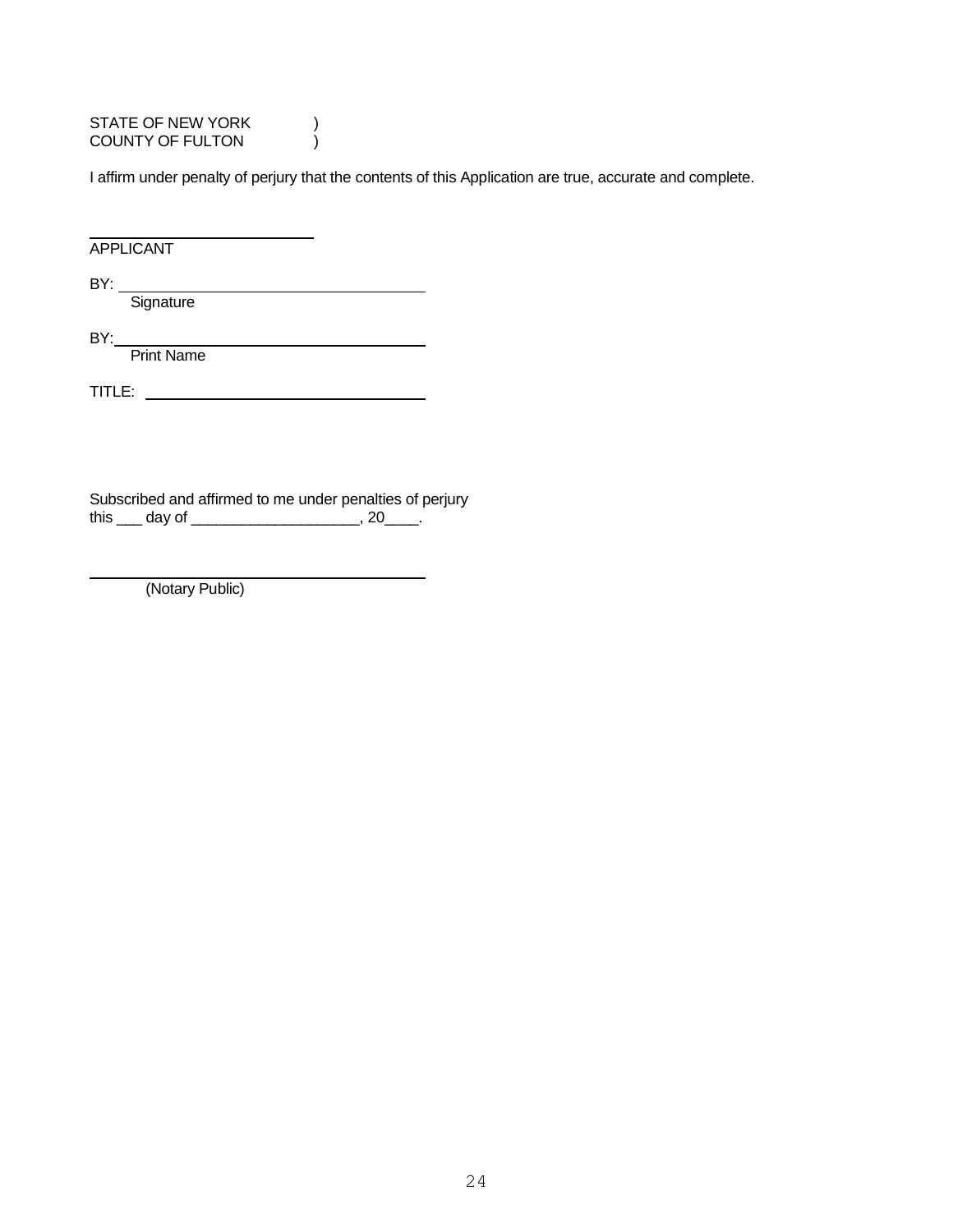## **APPENDIX A**

## **FULTON COUNTY INDUSTRIAL DEVELOPMENT AGENCY**

## **UNIFORM TAX EXEMPTION POLICY**

| <b>Originally Adopted</b> | ÷.             | <b>February 1994</b>    |
|---------------------------|----------------|-------------------------|
| <b>Revised</b>            | ÷.             | April 20, 1999          |
| <b>Revised</b>            | $\sim 10^{-1}$ | <b>August 23, 2012</b>  |
| <b>Revised</b>            | ÷.             | <b>June 7, 2016</b>     |
| <b>Revised</b>            | ÷.             | <b>April 9, 2019</b>    |
| <b>Revised</b>            | ÷.             | <b>January 14, 2020</b> |
| <b>Revised</b>            | ÷.             | <b>July 14, 2020</b>    |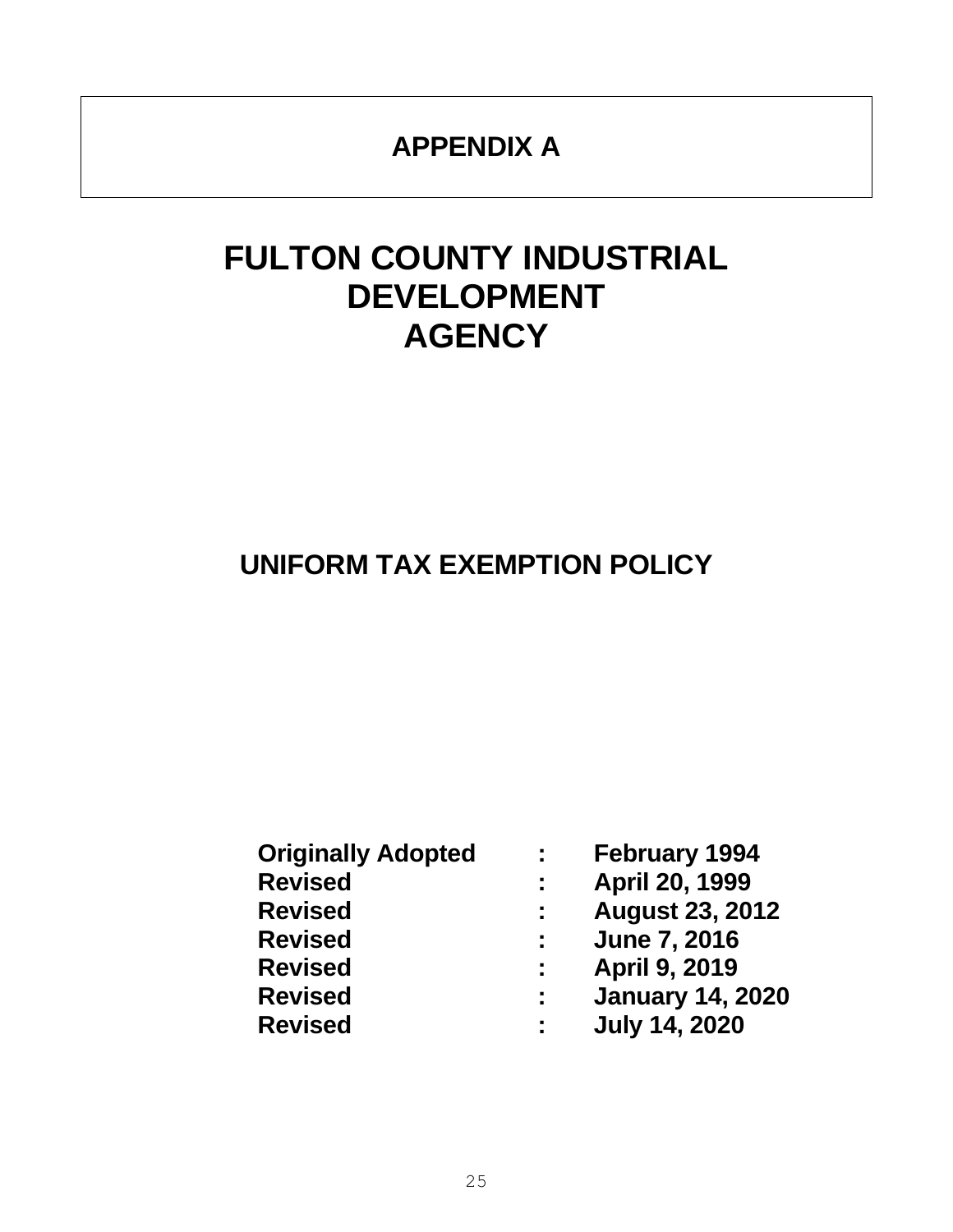#### **SECTION 1: PURPOSE AND AUTHORITY:**

Pursuant to Section 874(4)(a) of Title One of Article 18-A of General Municipal Law (the "Act"), the Fulton County Industrial Development Agency is required to establish a Uniform Tax Exemption Policy applicable to the provision of any financial assistance of more than one hundred thousand dollars (\$100,000) to any project.

#### **SECTION 2: DEFINITIONS:**

**"Administrative Fee"** shall mean a charge imposed by the Agency to an Applicant for the administration of Project.

**"Affected Tax Jurisdiction"** means, with respect to a particular project, the City, Town, Village, County or School District in which a Project is located and will fail to receive real property tax payments that would otherwise be due with respect to such Project due to a Tax Exemption obtained by reason of involvement of the Agency in such Project. This does not include special taxing jurisdictions.

**"Agency"** or **"IDA"** shall mean the Fulton County Industrial Development Agency.

**"Agency Fee"** shall mean the normal charges imposed by the Agency to an Applicant or a Project occupant to compensate the Agency for the Agency's participation in the Project. The term "Agency Fee" shall include not only the Agency's normal Administrative Fee, but also may include:

- (a) Reimbursement of the Agency's expenses, including but not limited to legal fees and publication fees.
- (b) Rent imposed by the Agency for use of the property of the Agency, and
- (c) Other similar charges imposed by the Agency.

**"Applicant"** shall mean an applicant for financial assistance.

**"County"** shall mean the County of Fulton.

**"PILOT"** or **"Payment in Lieu of Tax Agreement"** shall mean a written agreement between the Agency AND Applicant whereby the Applicant shall make payments to Affected Tax Jurisdictions.

**"PILOT"** or **"Payment in Lieu of Tax"** shall mean any payment made to any Affected Tax Jurisdiction equal to all or a portion of the real property taxes or other taxes which would have been levied by or on behalf of an Affected Tax Jurisdiction with respect to a project but for the tax exemption obtained by reason of the involvement of the Agency in such project. Such term shall not include Agency fees.

**"Project"** shall mean an activity which is undertaken by the Agency for the benefit of an Applicant which either (1) has been or will be financed by the issuance by the Agency of bonds, notes or other evidences of indebtedness with respect thereto, or (2) is a straight lease transaction (as defined under Section 845(15) of the Act) which the Agency has determined to undertake, or (3) lease – lease back projects, or (4) sales tax only projects.

**"Project Operator"** or **"Agent"** shall mean the developer and/or beneficial user of a Project Facility as designated by the Agency.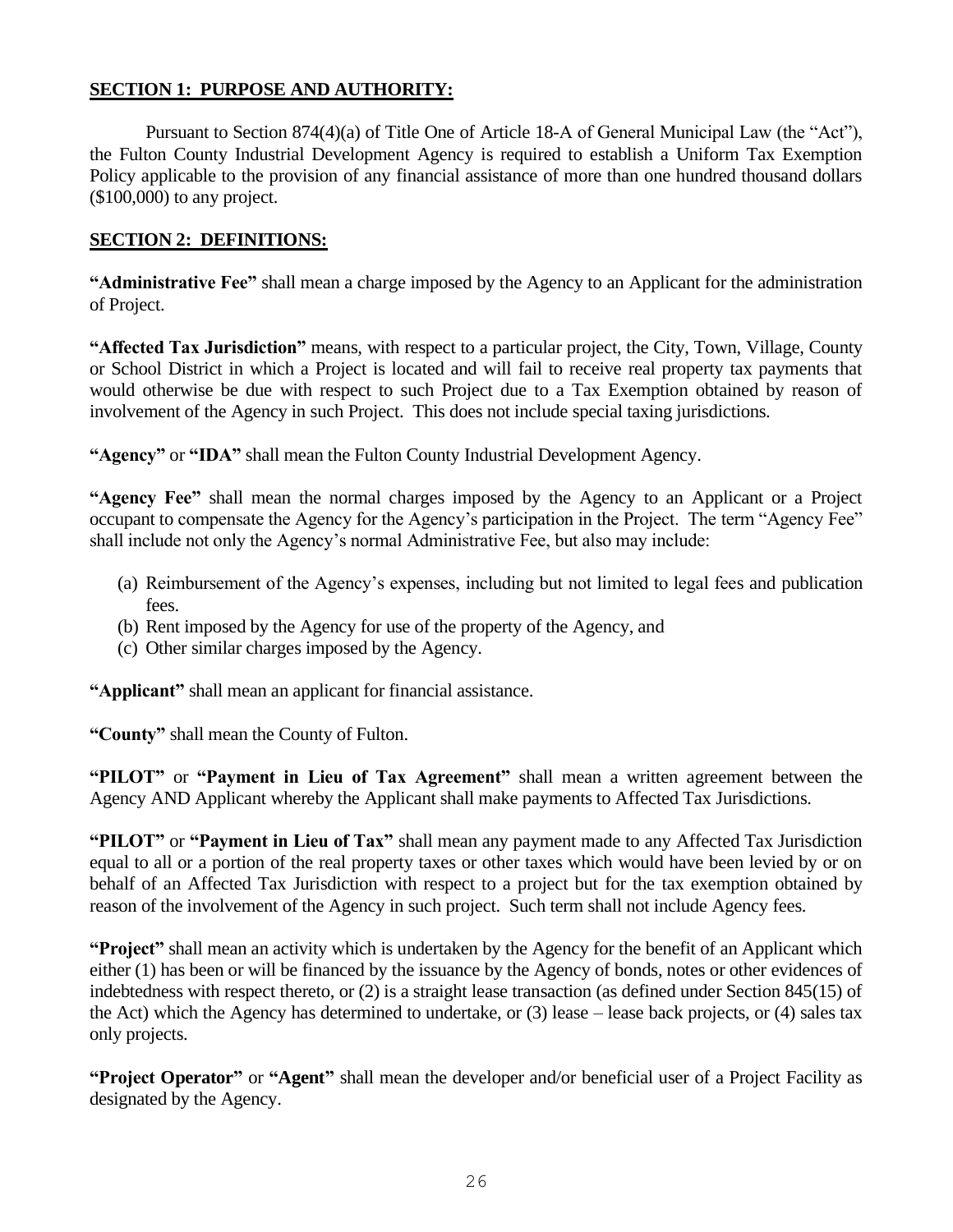**"Tax Exemption"** shall mean any financial assistance granted to a Project which is based upon all or a portion of the taxes which would otherwise be levied and assessed against a Project but for the involvement of the Agency, including but not limited to sales tax, mortgage recording tax and real property tax exemptions.

#### **SECTION 3: GENERAL PROVISIONS:**

#### **a. General Policies:**

- 1. The Agency may grant tax exemptions as hereinafter set forth to any Project which has been or will be:
	- (a) Assisted by the Agency pursuant to a straight lease transaction (as defined under Section 845(15) of the Act).
	- (b) Financed by the issuance of Agency bonds, notes or other evidences of indebtedness with respect thereto or
- 2. In order to receive any tax exemptions, the Agency will have the right, in its sole discretion and in accordance with applicable provisions of the New York State General Municipal Law, to determine whether a project is a qualified project. When evaluating whether a project is qualified for financial assistance, in addition to the applicable laws of New York State, the IDA will consider project factors such as:
	- (a) The nature of the project (e.g. manufacturing, commercial, tourism, high tech, etc.).
	- (b) The nature of the property before the project begins (e.g. vacant land, vacant building, brownfield site, blight, adaptive reuse, etc.).
	- (c) The economic condition of the area at the time of application and the economic multiplying effect the project will have on the community.
	- (d) The extent to which the project will create or retain permanent, private sector jobs, the number of jobs to be created/retained, and the level of wages paid.
	- (e) The estimated value of tax exemptions to be provided.
	- (f) The economic impact of the project and the proposed tax exemptions on affected taxing jurisdictions.
	- (g) The impact of the project on existing businesses in the community.
	- (h) The amount of private investment generated by the project.
	- (i) The effect of the project on the environment.
	- (j) The extent to which the project will require additional services including but not limited to infrastructure, roads, transportation, education, fire protection, police protection, etc.
	- (k) The extent to which the project will provide a benefit (economic or otherwise) to the municipality in which the project is located.
	- (l) The extent to which the project will provide additional sources of revenue for municipalities and school districts in which the project is located.
	- (m)The extent to which the project enhances the quality of life of people in the community (recreation, removal of blight, brownfield redevelopment).
- 3. No real property tax exemptions shall be granted to a Project that would result in the relocation of an industrial or manufacturing facility from one area of New York State to another, unless the relocation, closure or abandonment is, as determined by the Agency, necessary to enable the Project to maintain its competitive position within its industry.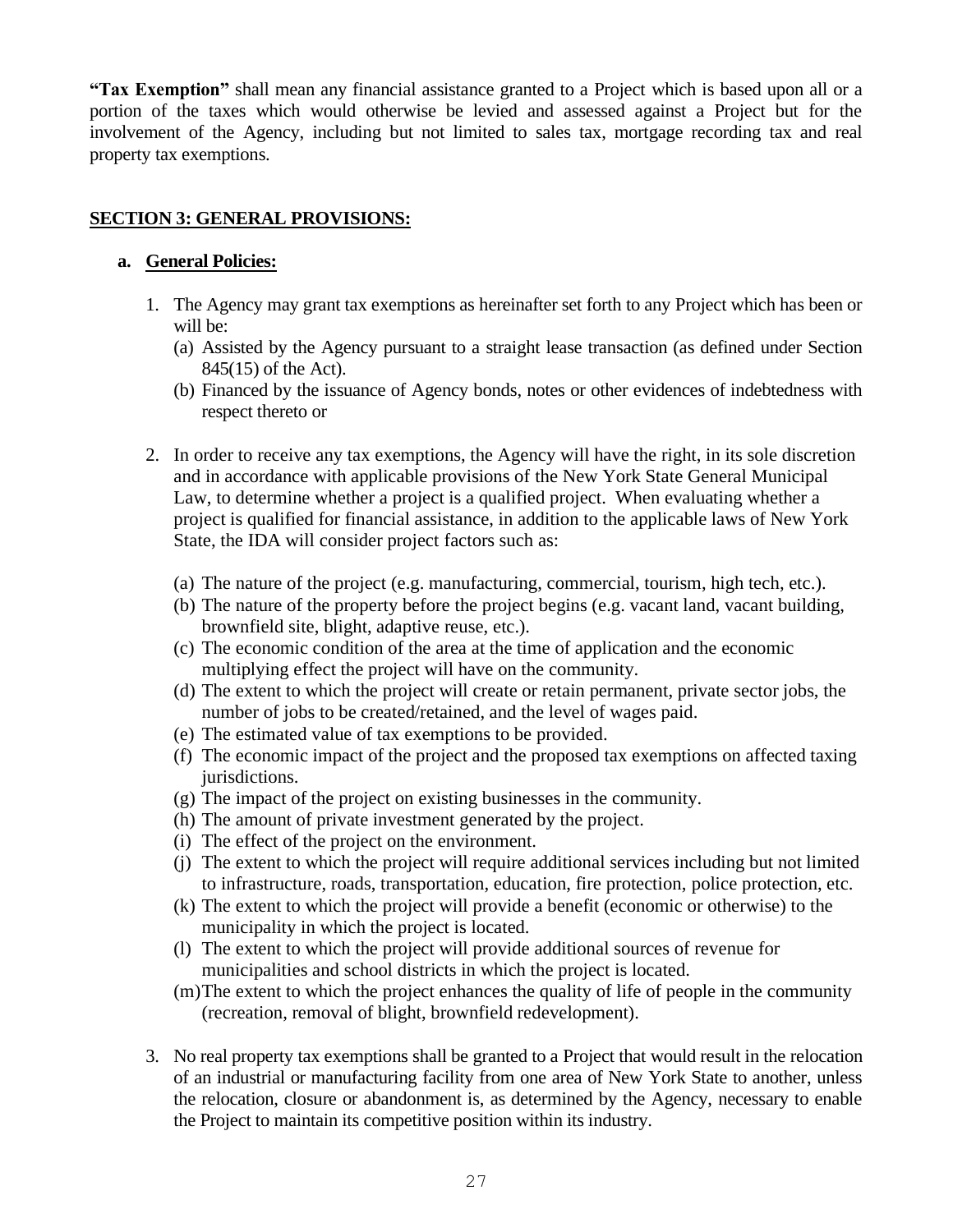4. Subject to the prior written approval by the IDA, tax exemptions may be transferable by the Project Operator only if the transferee of the Project retains the same or similar use of the Project within the same parameters of the original Project Operator.

#### **b. Deviation Policy**

- 1. The Agency reserves the right to deviate from any provision in this Uniform Tax Exemption Policy in special circumstances. In determining whether special circumstances exist to justify a deviation, the Agency may consider factors, which include but not be limited to the following:
	- a. The magnitude and/or importance of any permanent private sector job creation and/or retention of existing jobs related to the Project;
	- b. The impact of the Project on existing and proposed businesses and/or economic development projects;
	- c. The amount of private sector investment generated or likely to be generated by the Project;
	- d. Demonstrated public support/opposition for the Project;
	- e. The estimated value of the tax exemptions requested; and
	- f. The extent to which the proposed Project will provide needed services and/or revenues to Affected Tax Jurisdictions.
	- g. Other factors outlined in Section 874(4)(a) of the Act.
- 2. If the Agency is going to deviate from any provision of the Uniform Tax Exemption Policy, the Agency shall adopt a resolution that:
	- a. Identifies the deviation provided.
	- b. Identifies the reasons for the deviation.
	- c. Identifies such terms and conditions as the Agency shall deem just and proper.

### **c. Application:**

- 1. No request for a tax exemption shall be considered by the Agency unless a Project Application, which includes an Application for Tax Exemption, is filed with the Agency on the forms prescribed by the Agency.
- 2. Such Application shall contain the information requested by the Agency, including a description of the proposed Project and of each tax exemption sought with respect to the Project, the estimated value of each tax exemption sought with respect to the Project, the proposed financial assistance being sought with respect to the Project, the estimated date of completion of the Project, and whether such financial assistance is consistent with this Policy.

### **SECTION 4: REAL PROPERTY TAX EXEMPTION:**

### **a. General:**

1. Pursuant to Section 874 of the Act and Section 412-a of the Real Property Tax Law, property owned by or under the jurisdiction, supervision or control of the Agency is exempt from real estate taxes, but not exempt from special assessments and special ad valorem levies.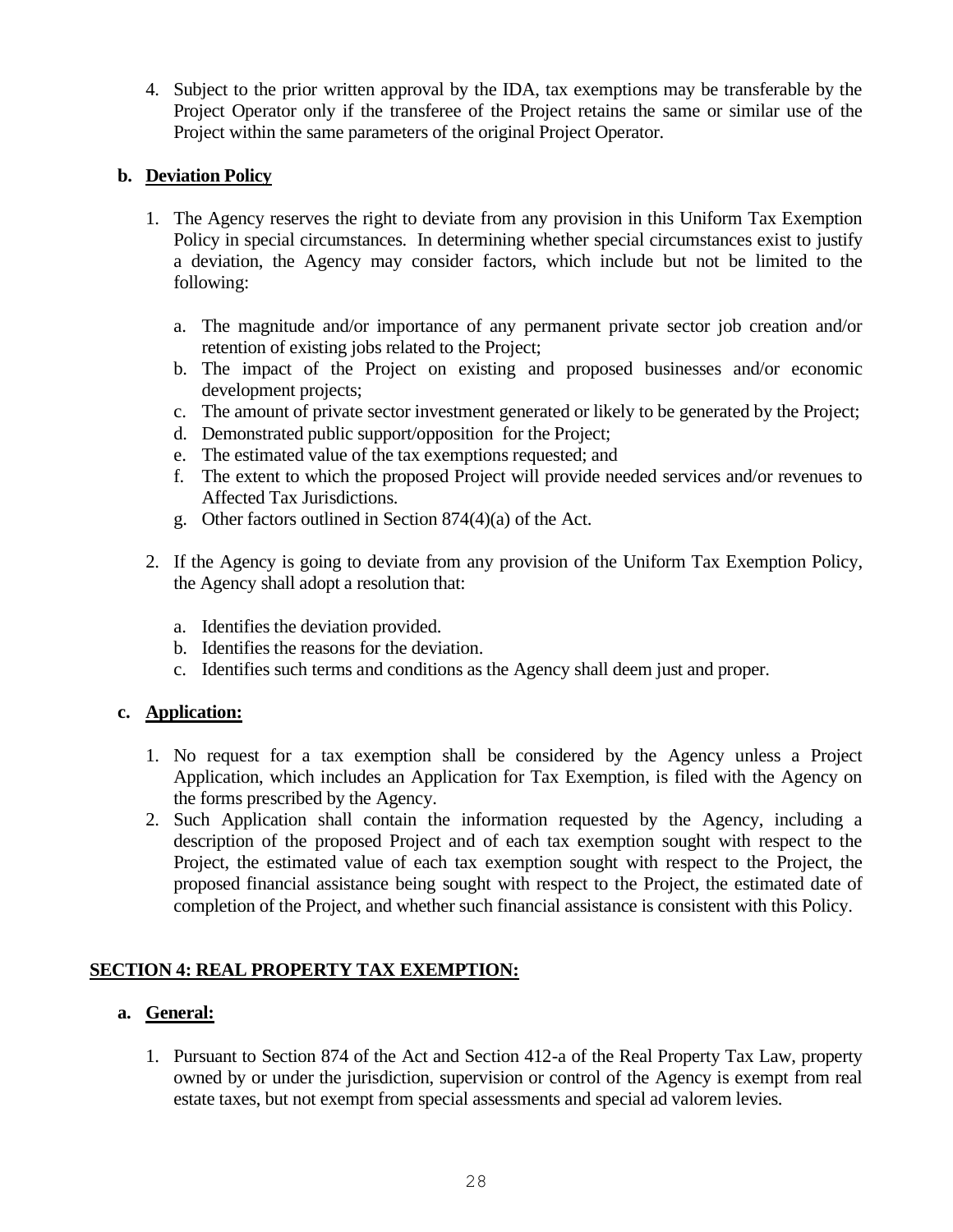- 2. It is the general policy of the Agency that, notwithstanding the foregoing, the Project Operator of every non-governmental Project shall be required to enter into a Payment In Lieu of Tax Agreement ("PILOT") with the Agency, either separately or as part of the Project documents. Such PILOT Agreement shall require payment of PILOT payments in accordance with the provisions set forth in this Policy.
- 3. The project documents shall provide that, if the Agency and the Applicant and/or Project Operator have entered into a PILOT Agreement, the terms of the PILOT Agreement shall control the amount of PILOT payments until the expiration or sooner termination of such PILOT Agreement.

#### **b. Filing Requirements:**

- 1. Pursuant to Section 874 of the Act and Section 412-a of the Real Property Tax Law as amended, no real property tax exemption shall be effective until a New York State Department of Taxation and Finance, Division of Equalization and Assessment Form EA-412-a (an "Exemption Form") is filed with the assessor of each Affected Tax Jurisdiction.
- 2. The Agency will not file an Exemption Form with respect to the Project until a PILOT Agreement is executed and the Project documents stipulate that the Applicant and/or the Project Operator shall be required to make PILOT payments in such amounts as would result from taxes being levied on the Project by the Affected Taxing Jurisdictions as if the Project were not owned by or under the jurisdiction, supervision or control of the Agency.
- 3. Once an Exemption Form is filed with a particular Affected Tax Jurisdiction, the real property tax exemption for such project does not take effect until:
	- a) The next taxable status date for such Affected Tax Jurisdiction occurs subsequent to such filing.
	- b) An assessment roll for such Taxing Jurisdiction is finalized subsequent to such tax status date.
	- c) Such assessment roll becomes the basis for the preparation of a tax roll for such Affected Tax Jurisdiction, and
	- d) The tax year to which such tax roll relates commences.

#### **c. Property Assessments:**

- 1. It is the general policy of the Agency to have the City, Town or Village Assessor establish the assessed value of a Project owned by or under the jurisdiction, supervision or control of the Agency.
- 2. Commencing in the first taxable year after execution of the PILOT, the Assessor for the Affected Taxing Jurisdiction in which the Project is located shall assess the Project Facility in the same manner and using the same valuation method as other similar properties in the general area of the Project Facility.
- 3. The Project Operator shall be entitled to prompt written notice of the initial Assessed Value and of any change in the Assessed Value. If the Project Operator is dissatisfied with the amount of the Assessed Value of the Project Facility as initially established or as changed, the Project Operator shall have the right to contest the Assessed Value of the Project Facility made for the purposes of determining any payments due under the PILOT Agreement and to seek a refund of any such payments made.
- 4. The Project Operator's challenge to the Assessed Value of the Project Facility and its determination to seek a refund of any payments made hereunder shall be made in accordance with New York Real Property Tax Law.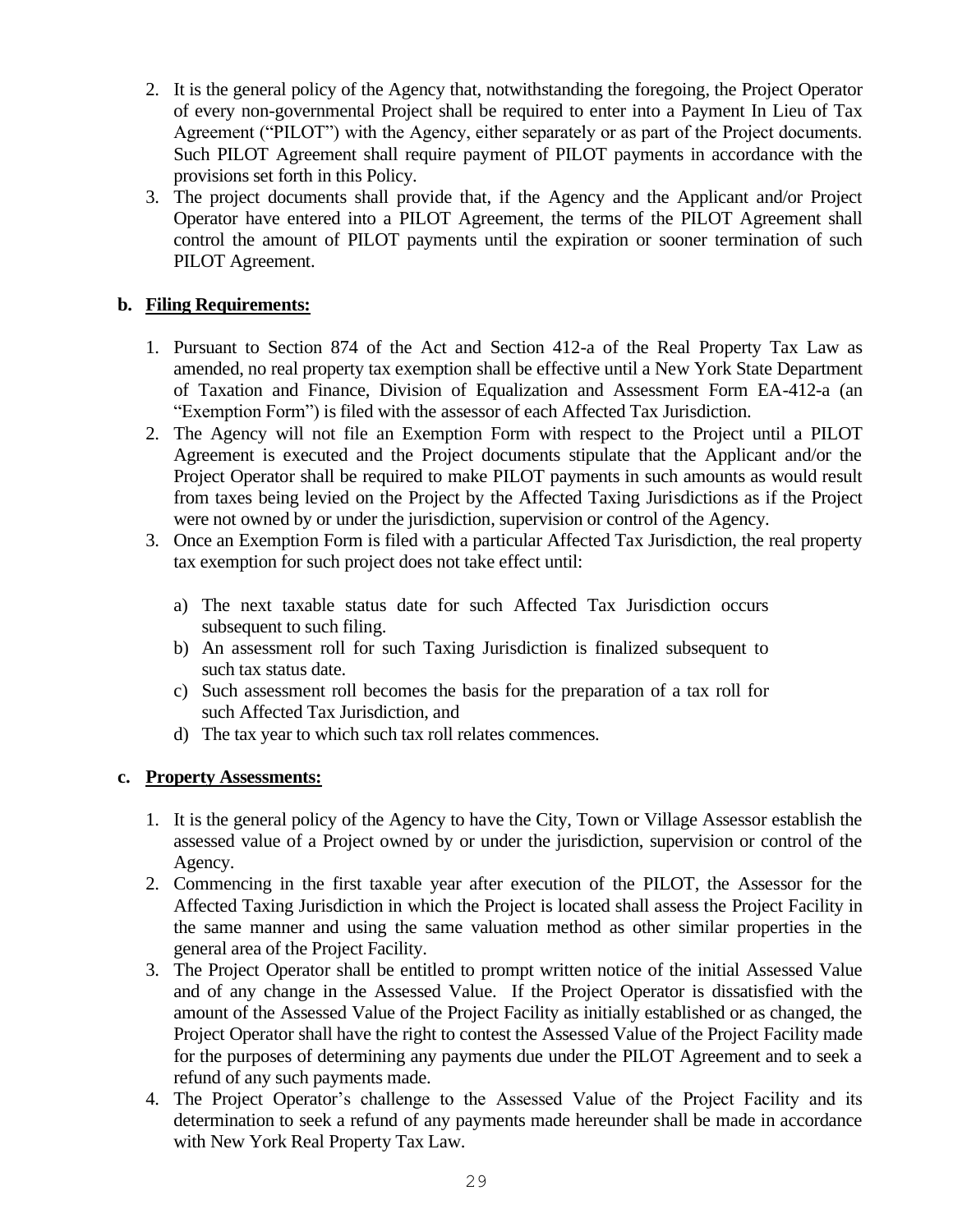#### **d. Payment in Lieu of Tax (PILOT) Agreement:**

1. The Agency shall make available to Project Operators or Applicants a PILOT Agreement modeled after Section 485-b of the New York State's Real Property Tax Law as shown below:

| <b>Tax Fiscal Year</b> | <b>Percentage of Exemption</b> |
|------------------------|--------------------------------|
|                        | 50%                            |
| 2                      | 45%                            |
| 3                      | 40%                            |
| 4                      | 35%                            |
| 5                      | 30%                            |
| 6                      | 25%                            |
|                        | 20%                            |
| 8                      | 15%                            |
| 9                      | 10%                            |
| 10                     | 5%                             |
| 11 and thereafter      | 0%                             |

- 2. The Agency may grant enhanced Real Property Tax Exemptions on a case-by-case basis for projects expected to have significant economic impacts, in accordance with the Deviation Policy set forth herein
- 3. If a Project Operator or Applicant incurs a default, under the terms of a PILOT Agreement, the Project Operator shall be responsible to:
	- a) Reimburse all of the Agency's legal costs to pursue remedying the default.
	- b) Pay the Agency a \$1,000 fee for each default.
- 4. If a Project Operator or Applicant requests an early termination of a PILOT Agreement with the Agency, the Project Operator or Agent shall be responsible for issuing a payment to the Agency of \$1,000/year for each year the PILOT Agreement was in effect as well as the Agency's legal and other fees associated with processing a request for early termination..

#### **e. Special District Taxes:**

- 1. The Agency is not exempt from special assessment and special ad valorem levies. As a result, these amounts are not subject to tax exemptions by reason of ownership of the Project by the Agency.
- 2. The Project Operator shall be responsible for the payment of all special district taxes ad valorem levies imposed by all Affected Taxing Jurisdictions.

#### **f. PILOT Payments:**

- 1. Unless otherwise determined by resolution of the Agency, all PILOT payments payable to an Affected Tax Jurisdiction shall be paid directly to the Affected Tax Jurisdiction by the Project Operator/Agent within thirty (30) calendar days of the receipt of a PILOT invoice.
- 2. The Project Operator/Agent shall, upon submitting all PILOT payments to affected taxing jurisdictions, submit a copy of said payments along with the invoice from the affected taxing jurisdiction to the Agency.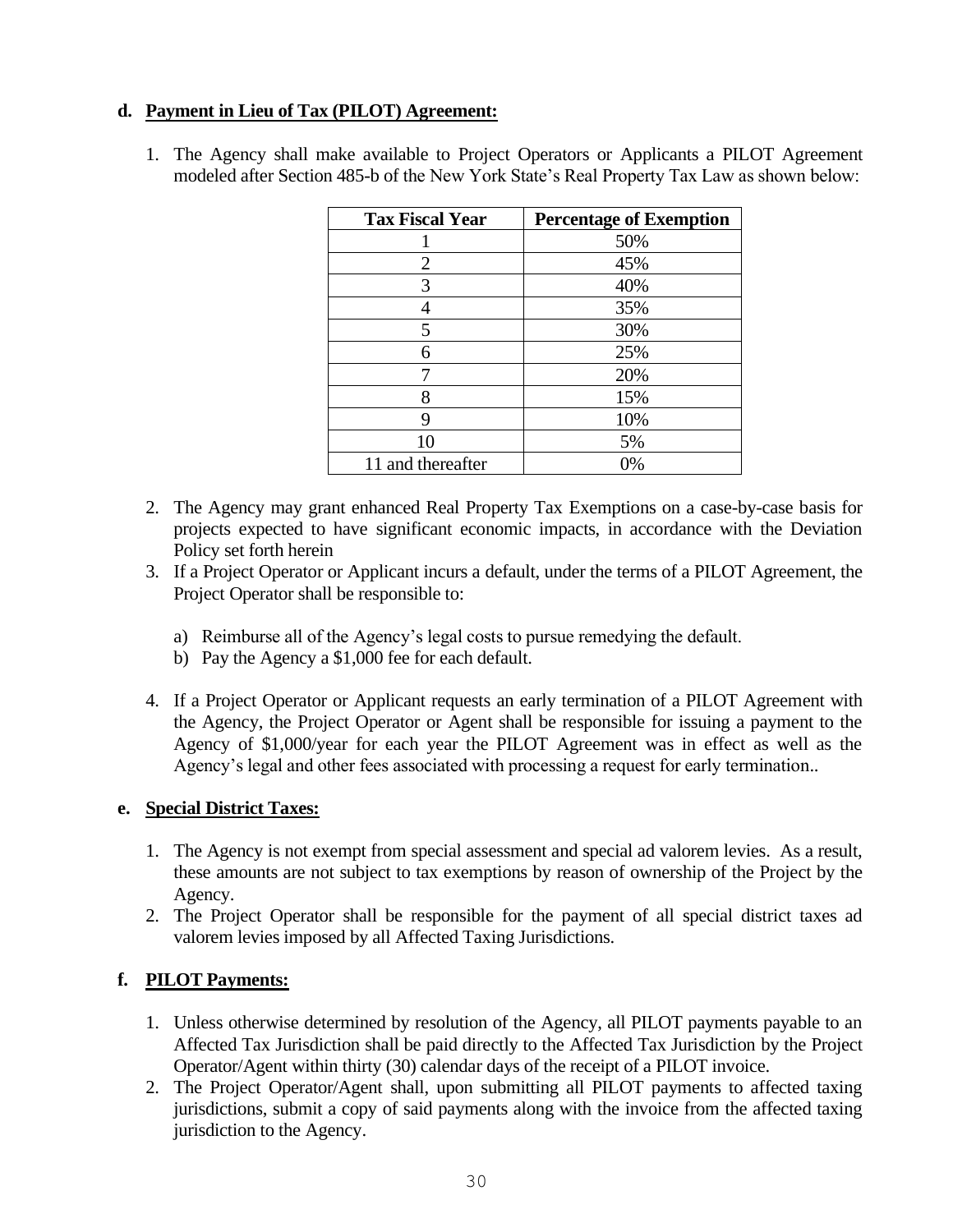3. If a PILOT payment is not received by an Affected Taxing Jurisdiction within thirty (30) calendar days of the receipt of a PILOT invoice, a late fee penalty of 2% per month shall be paid to the Affected Tax Jurisdictions for each month a payment is not made.

#### **g. Reporting Requirements:**

- 1. If the Agency grants a real estate tax exemption under this Section, the Project Operator/Agent shall be required to annually file, or cause to be filed, with both New York State or the Agency, reports regarding the number of people employed at the project site, the annual and/or hourly salary for all full and part-time employees and provide other information as may be required by New York State or the Agency.
- 2. The Agency shall annually send the Project Operator/Agent a report to complete and return requesting information for the Agency to utilize to monitor the project for compliance with all project requirements. The Project Operator/Agent shall complete and return this Annual Report within the timeframe stipulated by the Agency.

#### **h. Enforcement:**

- 1. An Affected Tax Jurisdiction which has not received a PILOT payment due to it under a PILOT Agreement may exercise its remedies under Section 874(6) of the Act or such other available remedies.
- 2. In addition, such Affected Tax Jurisdiction may petition the Agency to exercise whatever remedies that the Agency may have under the Project documents to enforce payment. If such Affected Tax Jurisdiction indemnifies the Agency and agrees to pay the Agency's costs incurred in connection therewith, the Agency may take action to enforce the PILOT Agreement.
- 3. If the Agency's approval of a particular Project is predicated upon achievement by the Project Operator/Agent of certain minimum goals, i.e. creating and/or maintaining certain minimum employment levels, the PILOT Agreement may provide for the reduction or elimination of PILOT benefits, if, in the sole judgment of the Agency, the Project has failed to fulfill such minimum requirements.
- 4. If the Applicant or Project Operator after reasonable notice, fails to comply with Project reporting required by the Agency including, but not limited to, annual verification of proper insurance coverage, employment reporting as required under the Act, the Agency may in its sole judgment terminate the PILOT Agreement and make no real estate tax exemption available.

### **i. Real Property Appraisals:**

- 1. Since the policy of the Agency is to base the value of a Project for payment in lieu of tax purposes on a valuation of such Project performed by the local Assessor, normally a separate real property appraisal is not required. However, the Agency may require the submission of a real property appraisal if,
	- (i) The assessor of any particular Affected Tax Jurisdiction requires one, or
	- (ii) If the valuation of the Project for payment in lieu of tax purposes is based on a value determined by the Project Operator, rather than by an assessor for a Taxing Jurisdiction or by the Agency.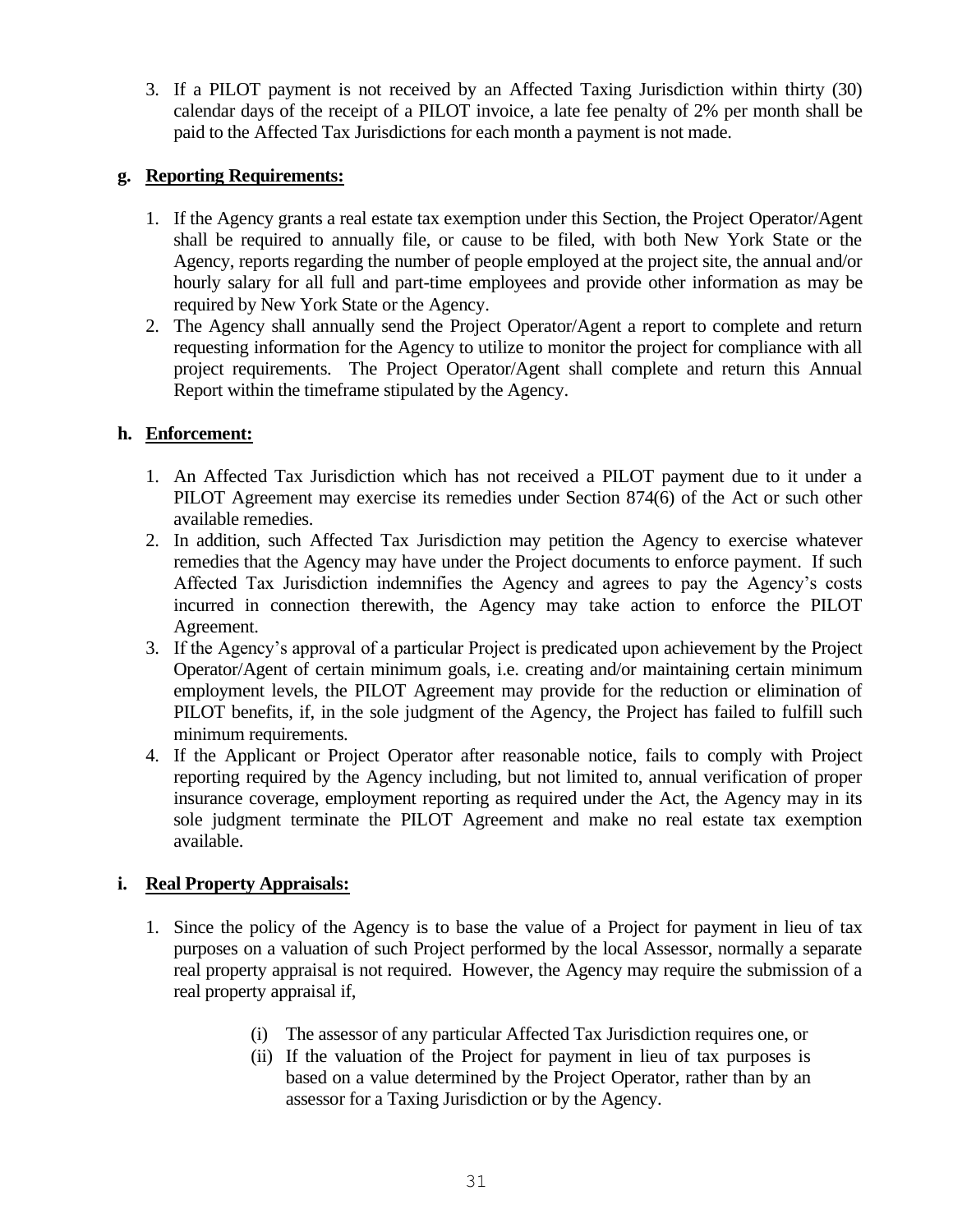- 2. If the Agency requires the submission of a real property appraisal, such appraisal shall be prepared by an independent MAI certified appraiser acceptable to the Agency.
- 3. The Project Operator shall be responsible for paying for the cost of hiring said appraiser.

#### **j. Recapturing Real Property Tax Exemptions:**

#### 1. Basis to Pursue Recapturing Benefits:

- 1. It shall be the policy of the Agency to consider recapturing benefits (Financial Assistance) for a project if any of the following conditions apply:
	- 1) Sale or closure of the facility and departure of the company from the County of Fulton (Notwithstanding any of the terms set forth herein, this occurrence shall result in the immediate termination of Financial Assistance).
	- 2) Significant change in the use of the facility and/or the business activities of the company.
	- 3) Significant employment reductions not reflective of the company's (normal) business cycle and/or local and national economic conditions.
	- 4) Failure to comply with any periodic and/or annual reporting requirements of the Agency, State or Federal governmental agency.
	- 5) Failure to meet or comply with specified Material Factors, as determined by the Agency at the time of the acceptance of the project for Financial Assistance and as set forth in the Inducement Resolution and/or Preliminary/Project Agreement. Material Factors may include but not be limited to the following (each project is not required to include all of the Material Factors listed below, as Material Factors are determined on a project-to-project basis)
		- a) Create or Retain Jobs

If the company meets 85% of its projection, as confirmed in the Inducement Resolution, Preliminary/Project Agreement, this shall constitute compliance with this Material Factor. This Material Factor shall be monitored by annual reporting by the company to the Agency.

b) Private Sector Investment

If the company meets 85% of its total project cost, as confirmed in the Inducement Resolution, Preliminary/Project Agreement, this shall constitute compliance with this Material Factor. This Material Factor shall be monitored by the completion of an affidavit from the company to the Agency at the time of the project completion detailing the total project cost.

c) Local Labor Construction

If the company meets 85% of its estimated usage of local labor forces, as confirmed in the Inducement Resolution, Preliminary/Project Agreement, this shall constitute compliance with this Material Factor. This Material Factor shall be monitored on a one time basis by the completion of an affidavit from the company to the Agency at the time of the project completion detailing the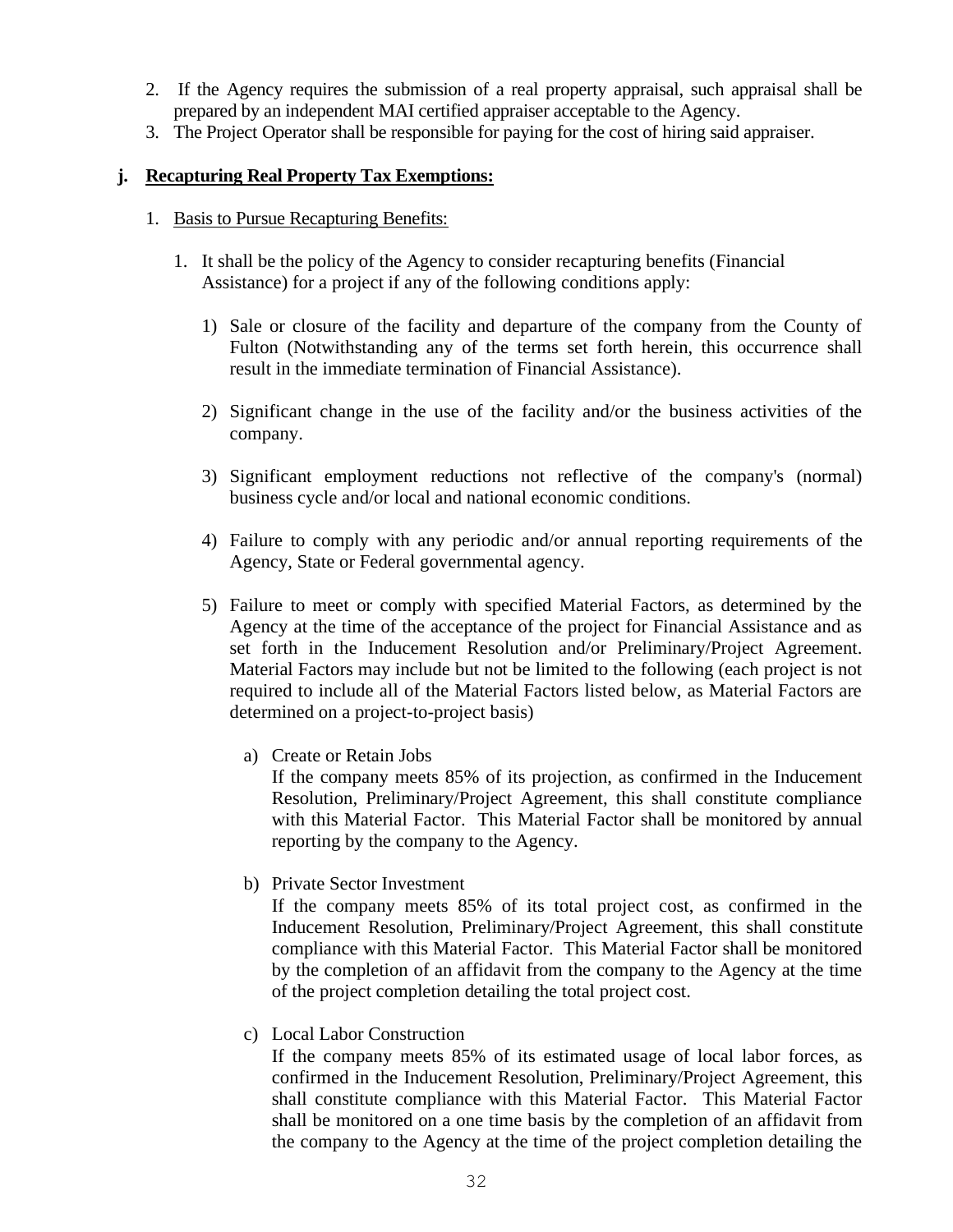usage of local labor forces.

d) Wage Rates

If the company meets 85% of its projection, as confirmed in the Inducement Resolution, Preliminary/Project Agreement, this shall constitute compliance with this Material Factor. This Material Factor shall be monitored by annual reporting by the company to the Agency.

e) Increased Property Value

If the company meets 85% of its projected increased total assessed value at the time of projection completion, as confirmed in the Inducement Resolution, Preliminary/Project Agreement, this shall constitute compliance with this Material Factor. This Material Factor shall be monitored on a one time basis by a review of the assessed value of the project facility upon completion of the project.

f) Increased Revenue to Local Taxing Jurisdictions

If the company meets 85% of its projected increased revenues, as confirmed in the Inducement Resolution, Preliminary/Project Agreement, this shall constitute compliance with this Material Factor. This Material Factor shall be monitored on by annual reporting by the company to the Agency of consisting of data relative to the revenues generated by the project.

[NOTE: Each project will not be required to include all the Material Factors listed above. The Agency shall determine for each project what Material Factors shall apply to each project.]

6) For a project that failed to comply with a material term or condition to use property or services in the manner required by any and all provisions of the agreements that the company has entered into with the Agency.

#### 2. Recapturing Real Property Tax Benefits:

a. For companies receiving real property tax abatements, the Agency's schedule for recapturing real property tax benefits shall be (applicable to the real property tax abatements) as follows:

Years 1-5 of PILOT: 100% of the real property tax exemptions granted shall be repaid to the affected taxing jurisdictions, unless agreed to otherwise, in writing, by the applicable taxing jurisdiction

Years 6-7 of PILOT: 75% of the real property tax exemptions granted shall be repaid to the affected taxing jurisdictions, unless agreed to otherwise, in writing, by the applicable taxing jurisdiction

Years 8-9 of PILOT: 50% of the real property tax exemptions granted shall be repaid to the affected taxing jurisdictions, unless agreed to otherwise, in writing, by the applicable taxing jurisdiction

Year 10 of PILOT: 25% of the real property tax exemptions granted shall be repaid to the affected taxing jurisdictions, unless agreed to otherwise, in writing, by the applicable taxing jurisdiction

Years 11+ of PILOT: 0% of the real property tax exemptions granted shall be repaid to the affected taxing jurisdictions.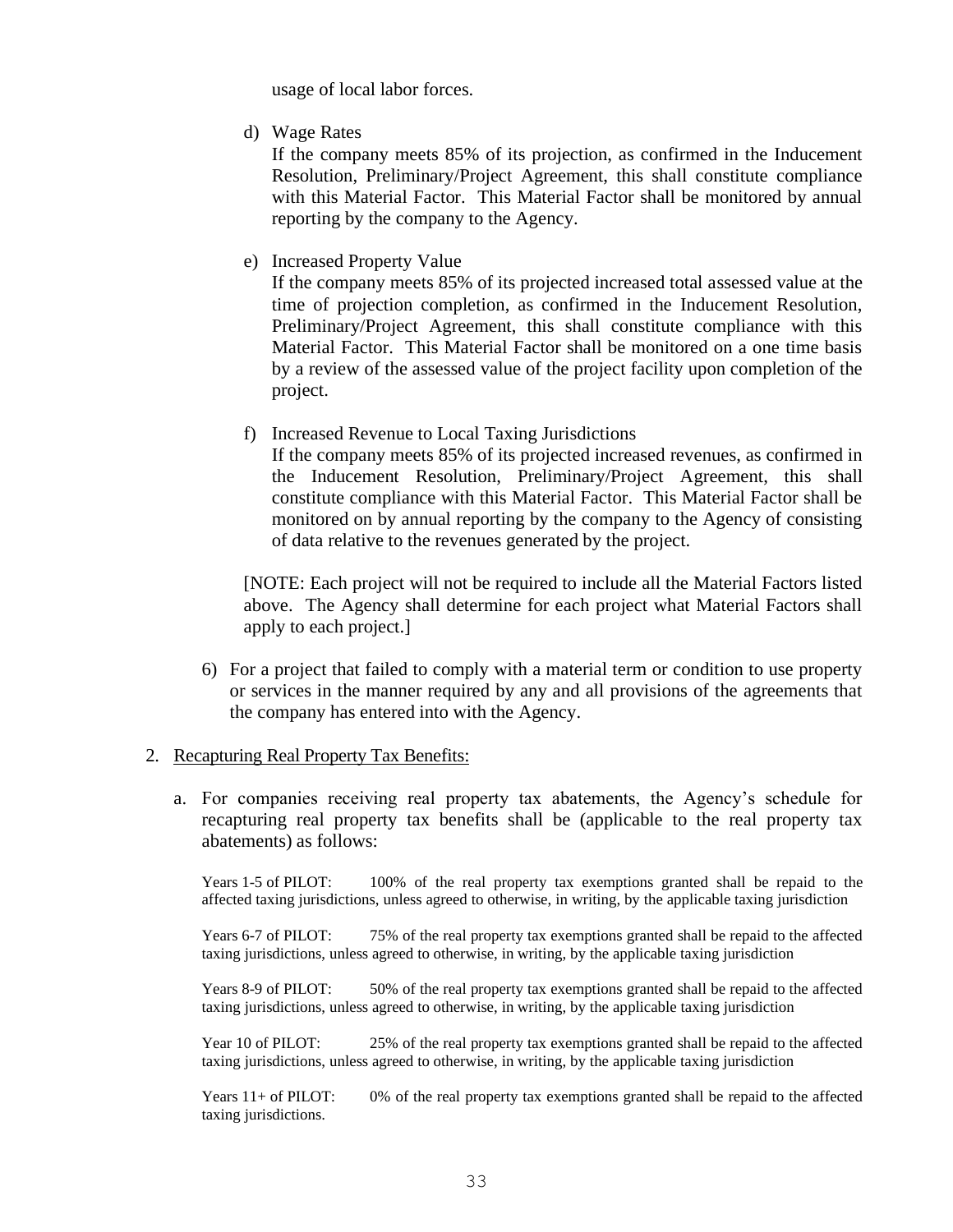- b. The recapture shall be applicable to the time periods above are from the effective date of the PILOT Agreement.
- c. Any real property tax exemptions recovered, recaptured, received or otherwise obtained shall be payable to the appropriate taxing jurisdictions, unless otherwise agreed to in writing by the taxing jurisdiction.

#### 3. Recapture Procedures:

- a. In the event that the Agency determines that there exists a basis for recapture as set forth in paragraph j(1) herein, the Agency shall notify the company, in writing, that the Agency has determined that a basis exists for recapture. The company shall be given a reasonable timeframe within which to remedy the violation, such timeframe being commensurate to the violation.
- b. The company shall provide information and a written explanation as to why the violation has occurred or the Material factor has not been achieved, as the case may be.
- c. If requested by the Agency, the company shall make a presentation to the Agency concerning this default.
- d. Thereafter, the Agency may pursue recapturing pursuant to this Recapture Policy. Imposition of any recapture is at the sole discretion of the Agency and is reviewed/considered on a case by case basis.
- e. In lieu of imposing the above recapture penalties and for good cause shown by the company, the Agency, at its sole discretion, may make a determination to:
	- 1) Discontinue the Financial Assistance in its entirety, per the provisions set forth the in the Lease Agreement;
	- 2) Suspend the Financial Assistance for a specific stated period of time in order for the company to correct or comply with the material term or Material Factor being breached;
	- 3) In the case of real property taxes exemptions, modify the PILOT Agreement to decrease the exemption and increase the payments due for the remaining term of the PILOT Agreement.

#### **SECTION 5: SALES TAX EXEMPTION:**

#### **a. General:**

- 1. New York State law provides that purchases of tangible personal property by the Agency or by an agent of the Agency and purchases of tangible personal property by a contractor for incorporation into or improving, maintaining, servicing or repairing real property of the Agency are exempt from sales taxes.
- 2. Purchases of construction materials and project related equipment during initial construction and equipping of the Project Facility shall be made as agent for the Agency and are therefore afforded full exemption from all sales taxes.
- 3. A Project Operator/Agent's failure to complete the Project or close on a bond issuance within a timeframe set forth by the Agency or as such timeframe may be extended by the approval of the Agency, may require the repayment of all sales tax previously exempted. In the event that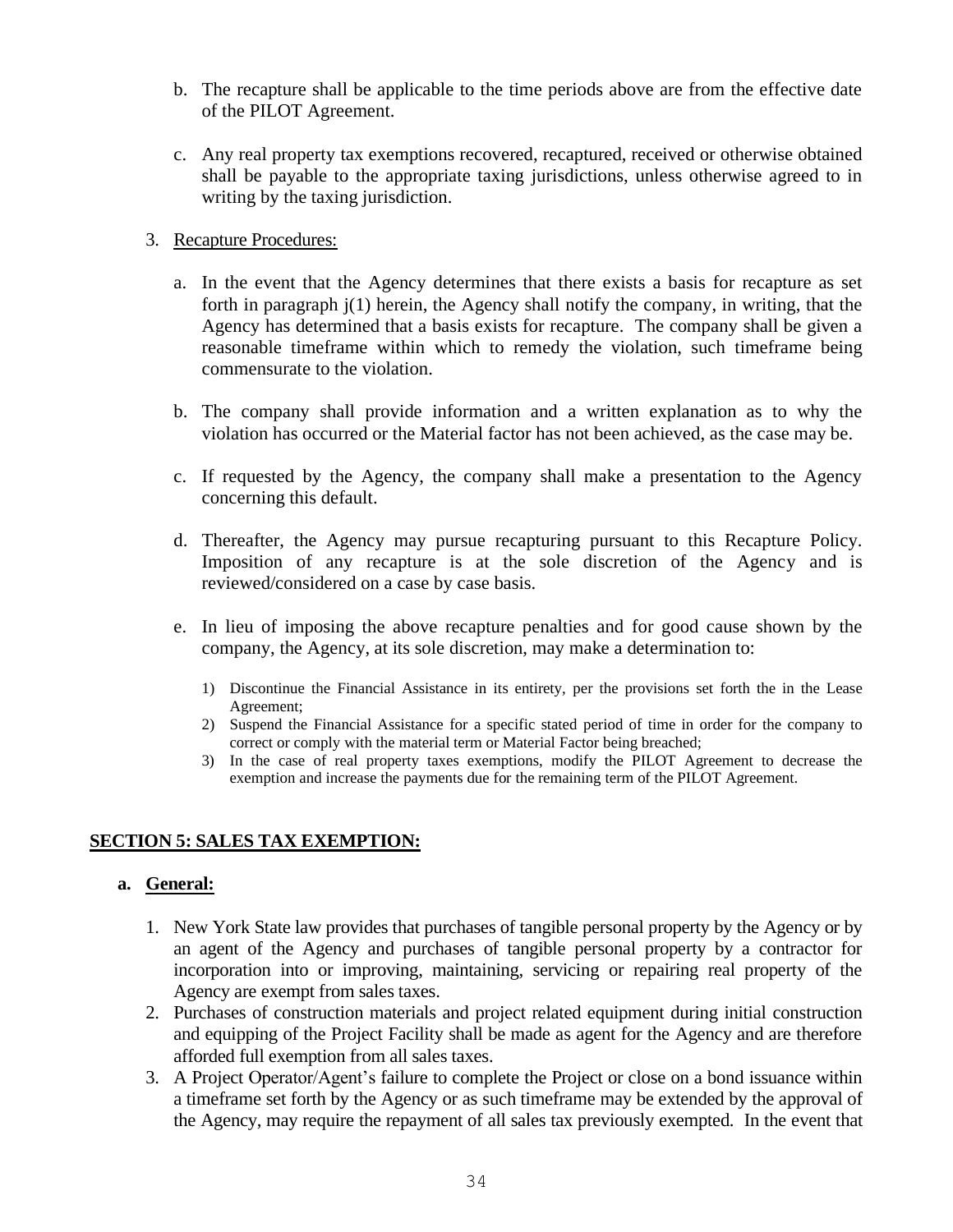there be such a failure, the Agency may notify the New York State Department of Taxation and Finance of sales tax due.

#### **b. Tax Exemption Period:**

- 1. The Agency and Project Operator/Agent shall enter into a Sales Tax Exemption Agreement which shall include an expiration date to act as the Project Operator/Agent for the Agency, which shall be based upon the estimated completion date plus six (6) months to allow for possible delays and equipping.
- 2. Extension of the expiration date shall require formal approval of the Agency.

#### **c. Percentage of Exemption:**

1. The sales tax exemption shall be equal to one hundred percent (100%) of the sales taxes that would have been levied if the Project were not exempt by reason of the Agency's involvement in the Project.

### **d. Confirmation Letter:**

- 1. The granting of a sales tax exemption by the Agency shall be confirmed by the execution by an authorized officer of the Agency of a Confirmation Letter by the Agency.
- 2. Each Confirmation Letter shall describe the scope and term of the sales tax exemption granted.

#### **e. Required Filings:**

- 1. The New York State Department of Taxation and Finance requires that proper forms and supporting materials be filed with a vendor to establish a purchaser's entitlement to a sales tax exemption.
- 2. It shall be the responsibility of the Project Operator/Agent to ensure that all required documentation shall be filed with each vendor to obtain any sales and use tax exemptions authorized by the Agency.

#### **f. Required Reports and Records:**

- 1. Pursuant to Section 874(9) of the Act, the Agency is required to file Form ST-60 with the New York State Department of Taxation and Finance within thirty (30) days of the date that the Agency designates a Project Operator/Agent to act as agent of the Agency.
- 2. Pursuant to Section 874(8) of the Act, the Project Operator/Agent shall be required to annually file with the New York State Department of Taxation and Finance Form ST-340 identifying the value of all sales and use tax exemptions claimed under the Act by the Project Operator/Agent, subcontractors and consultants thereof.
- 3. The Project Operator/Agent shall, concurrently upon filing Form ST-340 with the State, also file a copy with the Agency.
- 4. At the end of the Tax Exemption Period, the Project Operator/Agent shall prepare and submit to the Agency a report identifying:
	- a. All of the expenditures incurred on the project for which sales tax exemption benefits were received during the Tax Exemption Period.
	- b. The total sales tax exemption benefits accrued during the Tax Exemption Period.

This report shall be filed with the Agency within 30 days of the end of the Tax Exemption Period.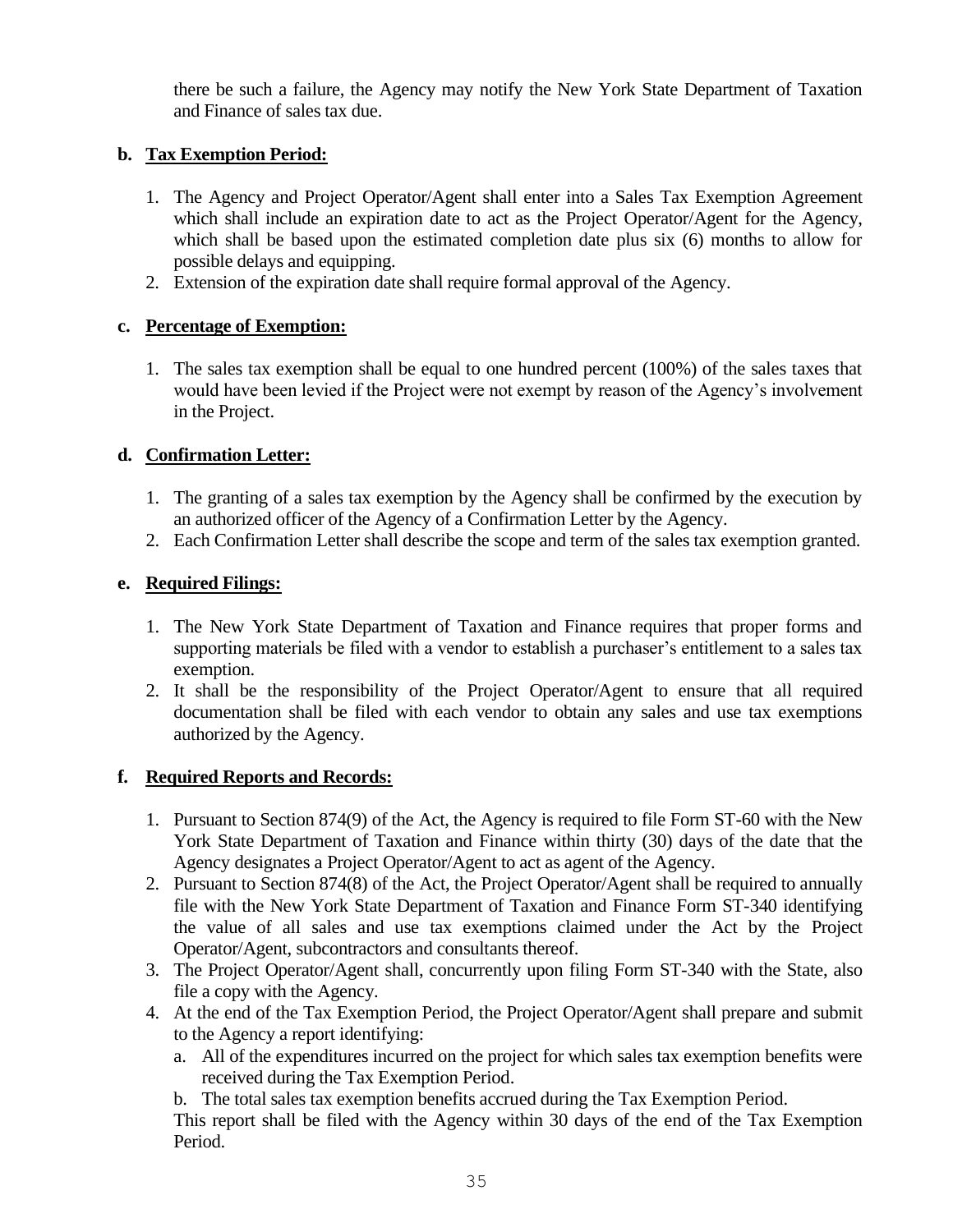#### **g. Approving Resolutions and Project Documents:**

- 1. All Agency approving resolutions and project documents shall include:
	- a. All provisions of Section 5 of this Uniform Tax Exemption Policy.
	- b. A statement stipulating that, as a Project Operator/Agent appointed by the IDA, it shall cooperate with the Agency when the Agency seeks to recapture sales tax benefits.
	- c. A statement stipulating that if a Project Operator/Agent fails to cooperate with the Agency, the Agency shall commence a legal action/proceeding to recapture unauthorized sales tax exemption benefits.
	- d. A statement stipulating to a Project Operator/Agent that:
		- 1) They shall be required to annually file with both the NYS Department of Taxation and Finance and the Agency a copy of Form ST-340 "Annual Report of Sales and Use Tax Exemptions Claimed by an Agent/Project Operator of an IDA."
		- 2) Form ST-340 shall be filed with both the NYS Department of Taxation and Finance and Agency by February 28<sup>th</sup> of each year.
		- 3) They will be required to file with the Agency, within 30 days of the end of the Tax Exemption Period, a report summarizing all expenditures incurred on the project for which sales tax exemption benefits were received and the total amount of sales tax benefits received during the Tax Exemption Period.
	- e. A statement stipulating to a Project Operator/Agent that their failure to file Form ST-340 by February  $28<sup>th</sup>$  of each year could result in:
		- 1) The Project Operator/Agent losing their authority to act as an Agent/Operator of the Agency.
		- 2) The Project Operator/Agent losing sales tax benefits in subsequent years.

#### **h. Recapturing Sales Tax Exemptions:**

- 1. Pursuant to Section 875 of the Act, the Agency shall recapture unauthorized New York State and local sales and use tax benefits whenever the benefits were:
	- Not entitled or authorized to be taken:
	- In excess of the amounts authorized;
	- For unauthorized property or services; or
	- For property or services not used according to the terms of the project agreement with the Agency.
- 2. When the Agency determines that unauthorized sales tax exemption benefits were taken, the Agency shall notify the Project Operator/Agent, in writing, that:
	- a. Unauthorized sales tax benefits were taken by the Project Operator/Agent.
	- b. Identify the amount of unauthorized sales tax exemption benefits taken that is being recaptured.
	- c. Identify the date when the amount of unauthorized benefits shall be repaid to the Agency.
	- d. The consequences for not repaying the unauthorized sales tax benefits.
- 3. The failure by a Project Operator/Agent to repay the Agency the unauthorized sales tax exemption benefits received shall be grounds for the New York State Tax Commissioner to assess and determine State sales and use taxes due from the Project Operator/Agent under article twenty-eight of the New York State Tax Law, together with any relevant penalties and interest due on such amounts.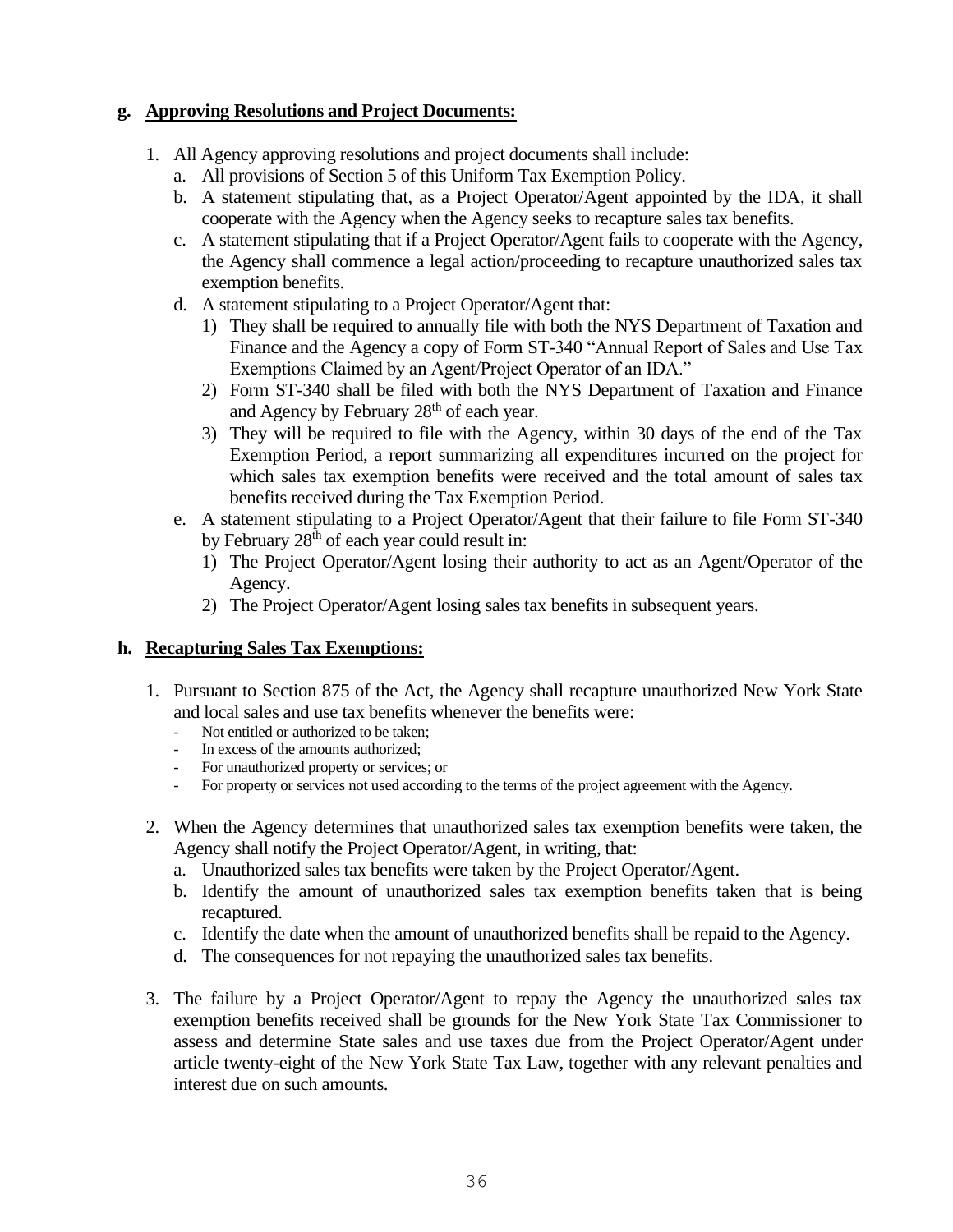- 4. When the Agency recovers or recaptures unauthorized or excessive sales tax exemptions, the Agency shall, within thirty (30) days, remit said sales tax to the Commissioner of the NYS Department of Taxation and Finance using Form ST-65 IDA Report of Recaptured Sales and Use Tax Benefits.
- 5. The Agency shall:
	- a. Keep records of the New York State and local sales tax exemptions provided to each project, with such records available to the New York State Tax Commissioner upon request.
	- b. Report within thirty (30) days of providing any financial assistance in the form of a sales and use tax exemption, the project, the estimated amount of the exemption and other information as may be required by the New York State Tax Commissioner (Form ST-60).
	- c. The Agency shall file an annual report Form ST-62 with the New York State Tax Commissioner detailing its terms and conditions and its activities in recapturing any unauthorized New York State sales and use tax exemptions.

#### **SECTION 6: MORTGAGE RECORDING TAX EXEMPTION:**

- 1. Mortgages executed by industrial development agencies in furtherance of their lawful activities are exempt from payment of the New York State Mortgage Recording Tax pursuant to General Municipal Law Section 874.
- 2. The general policy of the Agency shall be to impose no mortgage recording taxes on projects involving mortgages.

#### **SECTION 7: REAL ESTATE TRANSFER TAX EXEMPTION:**

- 1. Article 31 of the Tax Law provides for the imposition of a tax upon certain real estate transfers. Section 1405(b)(2) of the Tax Law provides that transfers into the Agency are exempt from such tax, and the New York State Department of Taxation and Finance has ruled that transfers of property by the Agency back to the same entity which transferred such property to the Agency are exempt from such tax.
- 2. The general policy of the Agency is to impose no tax upon any real estate transfers to or from the Agency.

### **SECTION 8: COMMERCIAL SOLAR POLICY:**

- 1. It shall be the policy of the IDA to offer certain incentives for commercial solar projects that provide renewable energy to residential, commercial and industrial customers.
- 2. The types of solar projects eligible to receive incentives include:
	- a. Community distributed solar/shared solar.
	- b. Off-site solar generation projects that have a wholesale Power Purchase Agreement with 1 or more users.
	- c. Solar and energy storage facilities
	- d. Projects that are 10 megawatts or less.
- 3. This policy shall offer two (2) incentives to eligible solar projects:
	- a. Sales Tax Exemptions to be offered in accordance with this UTEP.
	- b. Mortgage Recording Tax Exemption to be offered in accordance with this UTEP.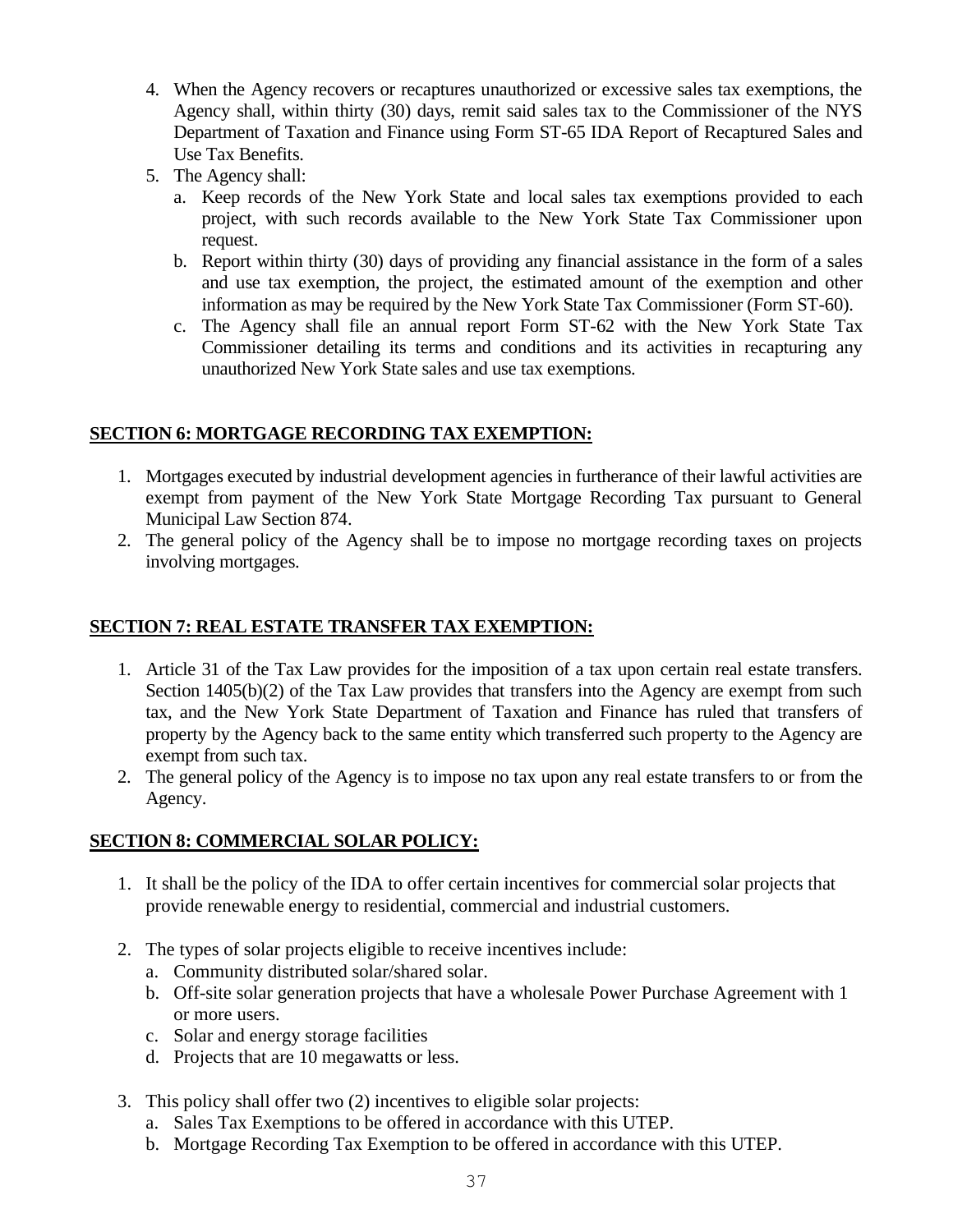- 4. Real Property Tax Policy:
	- a. Background:
		- 1. New York State's Real Property Tax Law Section 487, adopted in 1977 and amended on April 12, 2019, provides a 15-year real property tax exemption for solar, wind and farm waste energy systems.
		- 2. These energy generating systems are classified as capital improvements to real property.
		- 3. Section 487 was intended to encourage the construction of these energy systems.
		- 4. Section 487 affords local governments the opportunity to "opt out" of this real property tax exemption.
		- 5. By opting out, these energy projects would be required to pay property taxes to the local governments that opt out.
	- b. Fulton County Board of Supervisors' Local Law 3 of 2019:
		- 1. In September 2019, the Fulton County Board of Supervisors adopted Local Law 3 of 2019 titled "Opting out of Section 487 of NYS Real Property Tax Law Exemptions for Solar Energy System, Wind Energy System and Farm Waste Energy System Projects."
		- 2. As a result, no real property exemption under Section 487 shall be applicable to Fulton County taxes with respect to solar or wind energy systems and farm waste energy systems.
	- c. IDA Policy:
		- 1. It shall be the policy of the IDA to also not grant real property tax exemptions to solar or wind energy system and farm waste to energy system projects.

### **SECTION 9: REVIEW OF POLICY:**

- 1. The Agency shall on a regular and ongoing basis review this Uniform Tax Exemption Policy to determine relevance, compliance with law, effectiveness, and shall adopt any modifications or changes that it shall deem appropriate.
- 2. In addition, the Executive Director shall continually review this Uniform Tax Exemption Policy and evaluate the internal control structure established to ensure compliance with the tax exemption policy. The Executive Director shall submit recommended changes to the Agency for approval.

### **SECTION 10: FEES:**

1. All Project Operators and Applicants shall be responsible for paying to the Agency all fees as identified and described in the Agency's Fee Schedule, a copy of which is attached hereto and made a part of this Policy.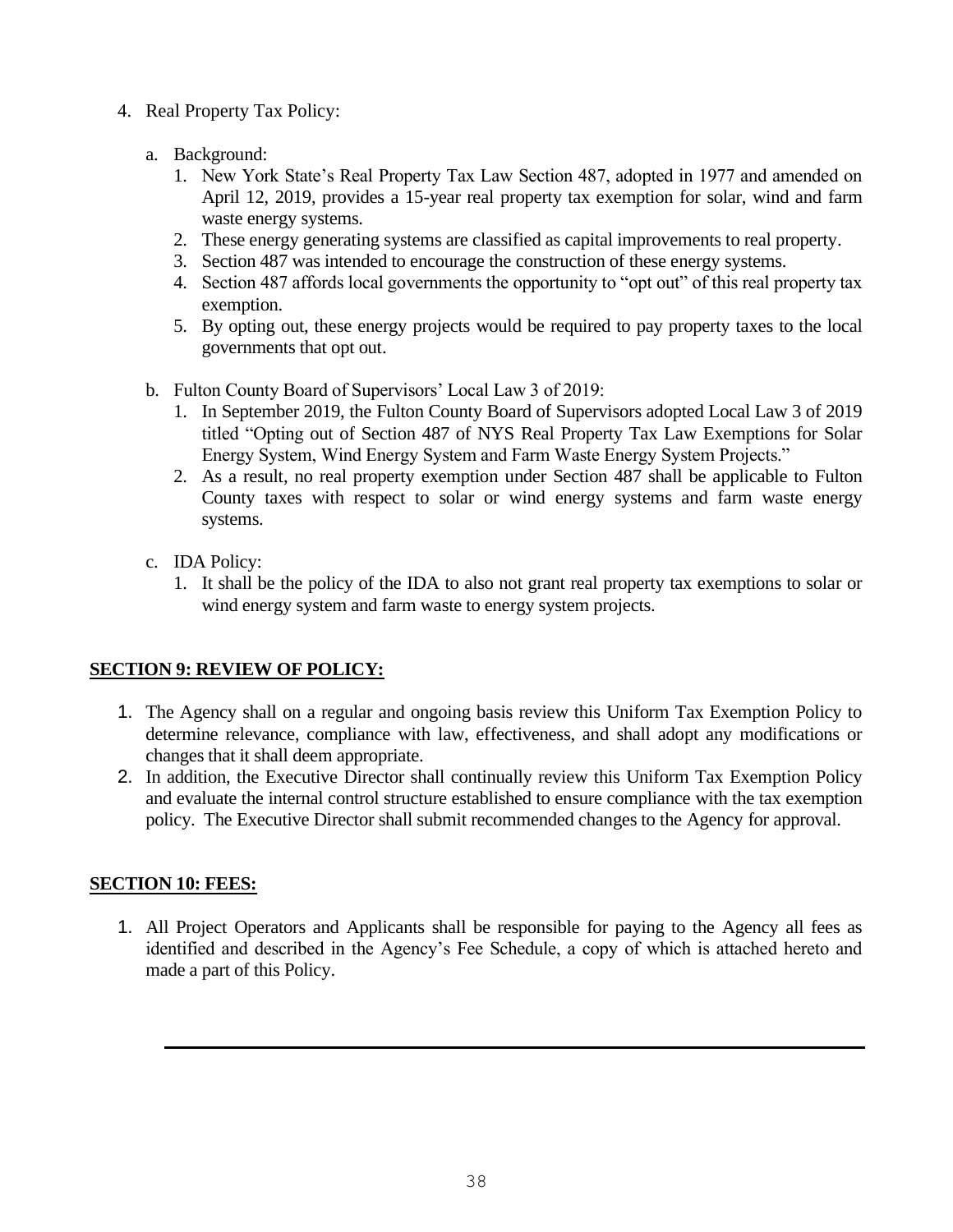#### **SCHEDULE OF ALL AFFECTED TAX JURISDICTIONS**

(All Towns, Villages, Cities and School Districts with taxing jurisdiction over property located in Fulton County, together with the County of Fulton, but not including special taxing districts)

#### **2022 - FULTON COUNTY**

#### **NEW YORK STATE SENATOR TOWN OF EPHRATAH**

James Tedisco **The Community Community** Todd Bradt, Supervisor Room 803 5494 State Hwy 29 Legislative Office Building **St. Johnsville, NY 13452** Albany, NY 12247 762-5688 455-2181

#### **NEW YORK STATE ASSEMBLYMAN TOWN OF JOHNSTOWN**

Robert Smullen **And Tack Wilson, Supervisor** Jack Wilson, Supervisor Room 527 Town Hall Legislative Office Building 2753 State Highway 29 Albany, NY 12248  $\frac{1}{2}$  Johnstown, NY 12095 455-5393

#### **TOWN OF BLEECKER TOWN OF MAYFIELD**

Bleecker Town Hall Mayfield Town Hall County Highway 112 **P.O. Box 00** Gloversville, NY 12078 Mayfield, NY 12117 725-6897 661-5414

Bruce Van Genderen, Supervisor **Gratia** Supervisor James Groff, Supervisor 201 Union Mills Road P.O. Box 479 Broadalbin, NY 12025 412 South Main Street 883-4657 Northville, NY 12134

Caroga Lake, NY 12032 (2008) St. Johnsville, NY 13452<br>835-4211 568-2837

Perth Municipal Complex 1849 Cohwy. 107 Stratford, NY 13470 Amsterdam, NY 12010 315-429-8612 843-6977

David Howard, Supervisor **Richard Argotsinger, Supervisor** Richard Argotsinger, Supervisor

#### **TOWN OF BROADALBIN TOWN OF NORTHAMPTON**

863-8829

#### **TOWN OF CAROGA TOWN OF OPPENHEIM**

Scott Horton, Supervisor **Cynthia M. Breh, Supervisor** Cynthia M. Breh, Supervisor<br>P.O. Box 328 110 Sthwy. 331, Town Hall 568-2837

#### **TOWN OF PERTH TOWN OF STRATFORD**

Gregory Fagan, Supervisor **Richard Fogarty, Supervisor** Richard Fogarty, Supervisor<br>
P.O. Box 186